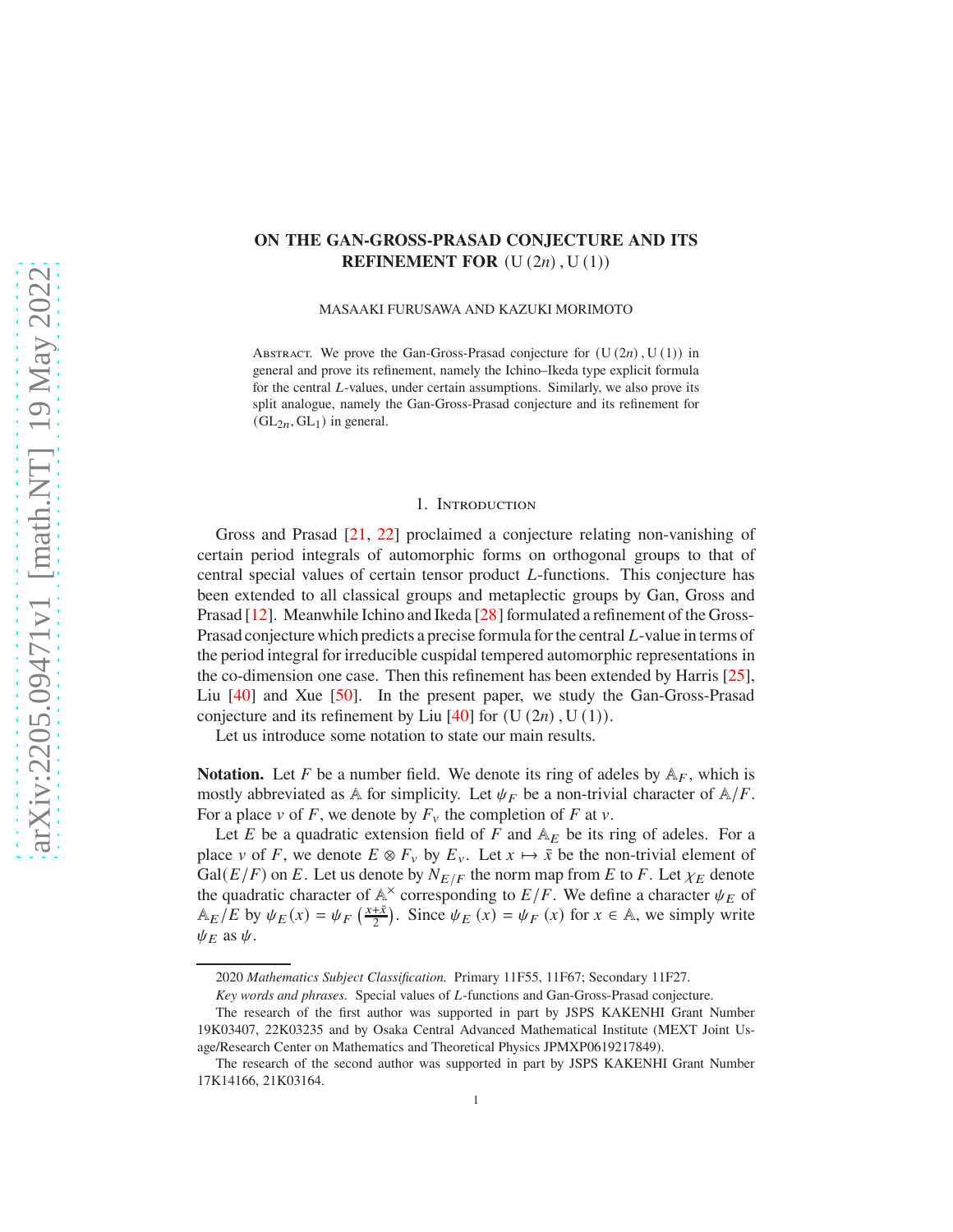*Throughout the paper, we fix a character*  $\Lambda$  *of*  $\mathbb{A}_{E}^{\times}/E^{\times}$  whose restriction to  $\mathbb{A}^{\times}$ *is trivial.*

1.1. **Unitary group** U (V). Let  $(V, ( , )_V)$  be a 2*n*-dimensional vector spaces over E with a non-degenerate Hermitian pairing  $($ ,  $)_V$ . Suppose that the Witt index of V is at least  $n - 1$ . Then we have a Witt decomposition  $V = \mathbb{H}^{n-1} \oplus L$  where  $\mathbb H$  is a hyperbolic plane over  $E$  and  $L$  is a 2-dimensional hermitian space over  $E$ . Then  $\mathcal{G}_n$  is defined as the set of F-isomorphism classes of the unitary group  $U(V)$  for such V. By abuse of notation, we shall often identify  $U(V)$  with its isomorphism classes in  $G_n$ . We may decompose V as a direct sum

$$
(1.1.1)\qquad \qquad V = X^+ \oplus L \oplus X^-
$$

where  $X^{\pm}$  are totally isotropic  $(n - 1)$ -dimensional subspaces of V which are dual to each other and orthogonal to L. We take a basis  $\{e_1, \ldots, e_{n-1}\}$  of  $X^+$  and a basis  $\{e_{-1}, \ldots, e_{-n+1}\}$  of  $X^-$ , respectively so that

(1.1.2) 
$$
(e_i, e_{-j})_V = \delta_{i,j}
$$

for  $1 \le i, j \le n-1$ , where  $\delta_{i,j}$  denotes Kronecker's delta.

Let us specify  $\mathbb{V}_n$  to be a 2*n*-dimensional Hermitian space with the Witt index *n*, which is uniquely determined up to a scaling. We often abbreviate  $\mathbb{V}_n$  to  $\mathbb{V}$ . When  $V = V$ , we extend  $X^+$  and  $X^-$  to  $V^+$  and  $V^-$ , respectively so that  $V^+$  and  $V^-$  are totally isotropic  $n$ -dimensional subspaces of  $V$  which are dual to each other. We take  $e_n \in V^+$  and  $e_{-n} \in V^-$ , respectively, so that (1.1.2) holds for  $1 \le i, j \le n$ . Let  $\mathbb{G}_n$  denote the unitary group U  $(\mathbb{V}_n)$ . We often abbreviate  $\mathbb{G}_n$  to  $\mathbb{G}$ . We employ

$$
e_{-1}, \ldots e_{-n+1}, e_{-n}, e_n, e_{n-1}, \ldots, e_1
$$

as a basis of  $V$  for the matrix representation of elements of  $\mathbb G$  and then we have

$$
\mathbb{G}(F) = \left\{ h \in \mathrm{GL}_{2n}(E) : {}^{t} \overline{h} w_{2n} h = w_{2n} \right\}
$$

where

$$
w_m = \begin{pmatrix} 1 \\ 1 \end{pmatrix} \in GL_m
$$

for a positive integer *m*. When we need to emphasize the distinction of  $\mathbb{G}_n$  from the unitary group  $\mathbb{G}_n^- = U_n(\mathbb{W}_n)$  defined by (2.1.1), we denote  $\mathbb{G}_n$  by  $\mathbb{G}_n^+$  or  $\mathbb{G}^+$ .

1.2. **Bessel period.** Suppose  $G = U(V) \in G_n$ . Let P' be the maximal parabolic subgroup of G preserving the isotropic subspace  $X^-$  and  $P' = M'S'$  its Levi decomposition where  $M'$  and  $S'$  denote the Levi part and the unipotent part of  $P'$ , respectively.

Let us take an anisotropic vector  $e \in L$ . Then a character  $\chi_e$  of S' (A) is defined by

$$
\chi_e \begin{pmatrix} 1_{n-1} & A & B \\ & 1_2 & A' \\ & & 1_{n-1} \end{pmatrix} := \psi ((Ae, e_{n-1})).
$$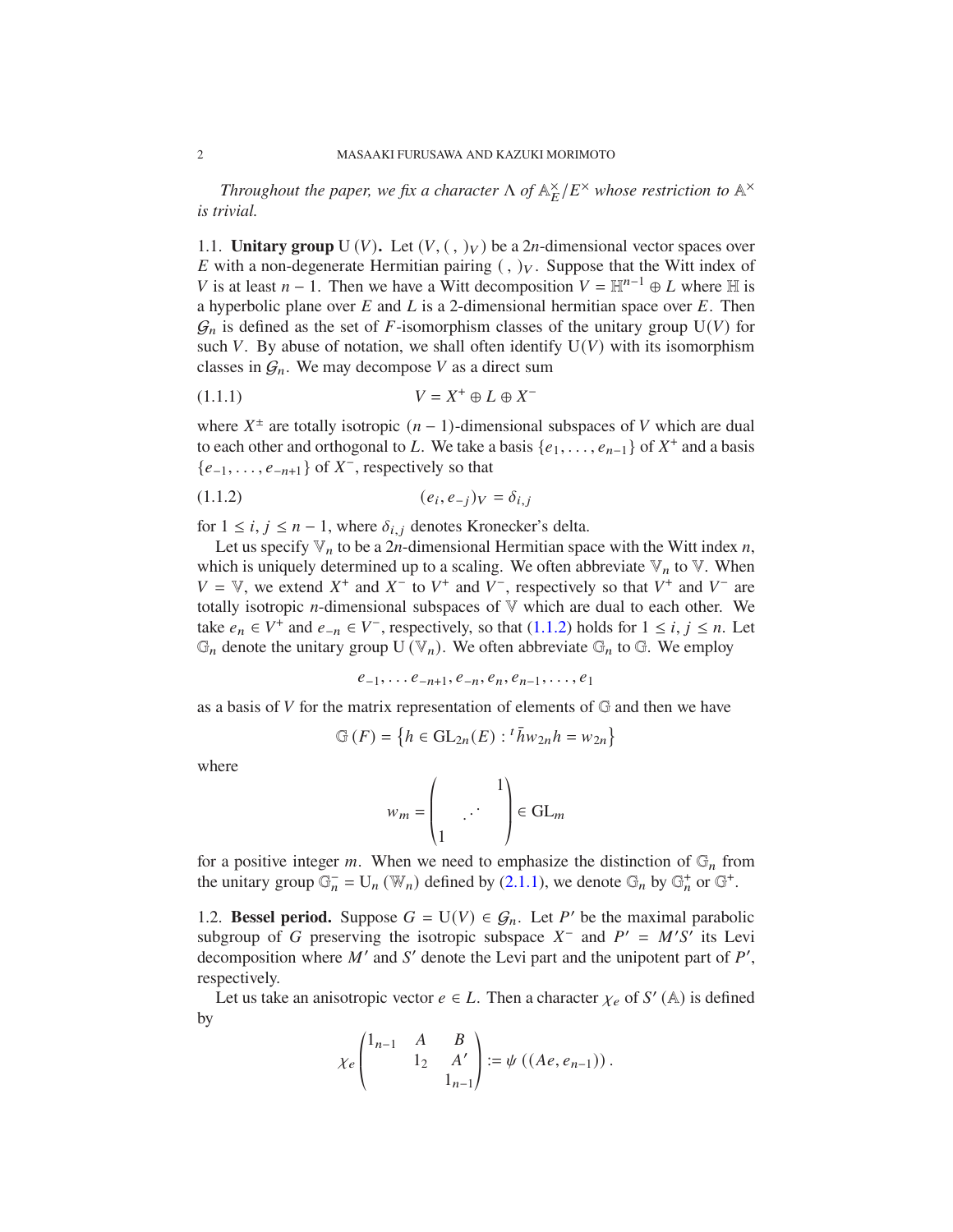Let us define a subgroup  $St_e$  of U (V) by

$$
\mathrm{St}_e := \left\{ \begin{pmatrix} p & & \\ & h & \\ & & p^* \end{pmatrix} : p \in \mathcal{P}_{n-1}, h \in \mathrm{U}(L), he = e \right\}
$$

where  $P_{n-1}$  denotes the mirabolic subgroup of  $\text{Res}_{E/F} \text{GL}_{n-1}$ , i.e.

$$
\mathcal{P}_{n-1} = \left\{ \begin{pmatrix} \alpha & u \\ & 1 \end{pmatrix} : \alpha \in \text{Res}_{E/F} \text{ GL}_{n-2}, u \in \text{Res}_{E/F} \mathbb{G}_a^{n-2} \right\}
$$

and  $p^* = w_{n-1} t \bar{p}^{-1} w_{n-1}$ . Then  $t \in \text{St}_e(\mathbb{A})$  stabilizes  $\chi_e$ , i.e.  $\chi_e(t s' t^{-1}) = \chi_e(s')$ for any  $s' \in S'(\mathbb{A})$ .

Let  $U_{n-1}$  denote the group of upper unipotent matrices in  $\text{Res}_{E/F} \text{GL}_{n-1}$ . For  $u \in U_{n-1}$ , we define  $\check{u} \in P'$  by

$$
\check{u} := \begin{pmatrix} u & & \\ & 1_2 & \\ & & u^* \end{pmatrix}.
$$

Then we define an unipotent subgroup  $S$  of  $P'$  by

$$
S := S'S'' \quad \text{where} \quad S'' = \{ \check{u} : u \in U_{n-1} \}
$$

and we extend  $\chi_e$  to a character of  $S(A)$  by putting

$$
\chi_e(\check{u}) = \psi(u_{1,2} + \cdots + u_{n-2,n-1})
$$
 for  $u \in U_{n-1}(\mathbb{A})$ .

We define a subgroup  $D_e$  of G by

$$
D_e := \left\{ \begin{pmatrix} 1_{n-1} & & \\ & h & \\ & & 1_{n-1} \end{pmatrix} : h \in U(L), \ he = e \right\}
$$

and let  $R_e := D_e S$ . Then the elements of  $D_e(A)$  stabilize a character  $\chi_e$  of  $R_e(A)$ by conjugation. We note that

$$
D_e(F) \simeq U_1(F) := \{ a \in E^{\times} : \bar{a}a = 1 \}.
$$

We may regard  $\Lambda$  as a character of  $D_e(\mathbb{A})$  by  $d \mapsto \Lambda(\det d)$ . Then we define a character  $\chi_{e,\Lambda}$  of  $R_e(\mathbb{A})$  by

$$
\chi_{e,\Lambda}(ts) := \Lambda(t)\chi_e(s) \quad \text{for} \quad t \in D_e(\mathbb{A}), \ s \in S(\mathbb{A}).
$$

**Definition 1.1.** *For a cusp form*  $\varphi$  *on*  $G(\mathbb{A})$ *, we define the*  $(e, \psi, \Lambda)$ *-Bessel period*  $of \varphi$  *by* 

$$
B_{e,\psi,\Lambda}(\varphi) := \int_{D_e(F) \backslash D_e(\mathbb{A})} \int_{S(F) \backslash S(\mathbb{A})} \chi_{e,\Lambda} (ts)^{-1} \varphi (ts) \, ds \, dt.
$$

*For an irreducible cuspidal automorphic representation*  $(\pi, V_{\pi})$  *of*  $G(\mathbb{A})$ *, we say that*  $\pi$  *has*  $(e, \psi, \Lambda)$ *-Bessel period when*  $B_{e, \psi, \Lambda} \neq 0$  *on*  $V_{\pi}$ *.* 

**Remark 1.1.** *We note that for an irreducible cuspidal automorphic representation*  $\pi$  *of*  $G(\mathbb{A})$ , when  $e, e' \in L$  satisfy  $(e, e) = (e', e') \neq 0$ ,  $\pi$  has the  $(e, \psi, \Lambda)$ -Bessel *period if and only if*  $\pi$  *has the*  $(e', \psi, \Lambda)$ -Bessel period.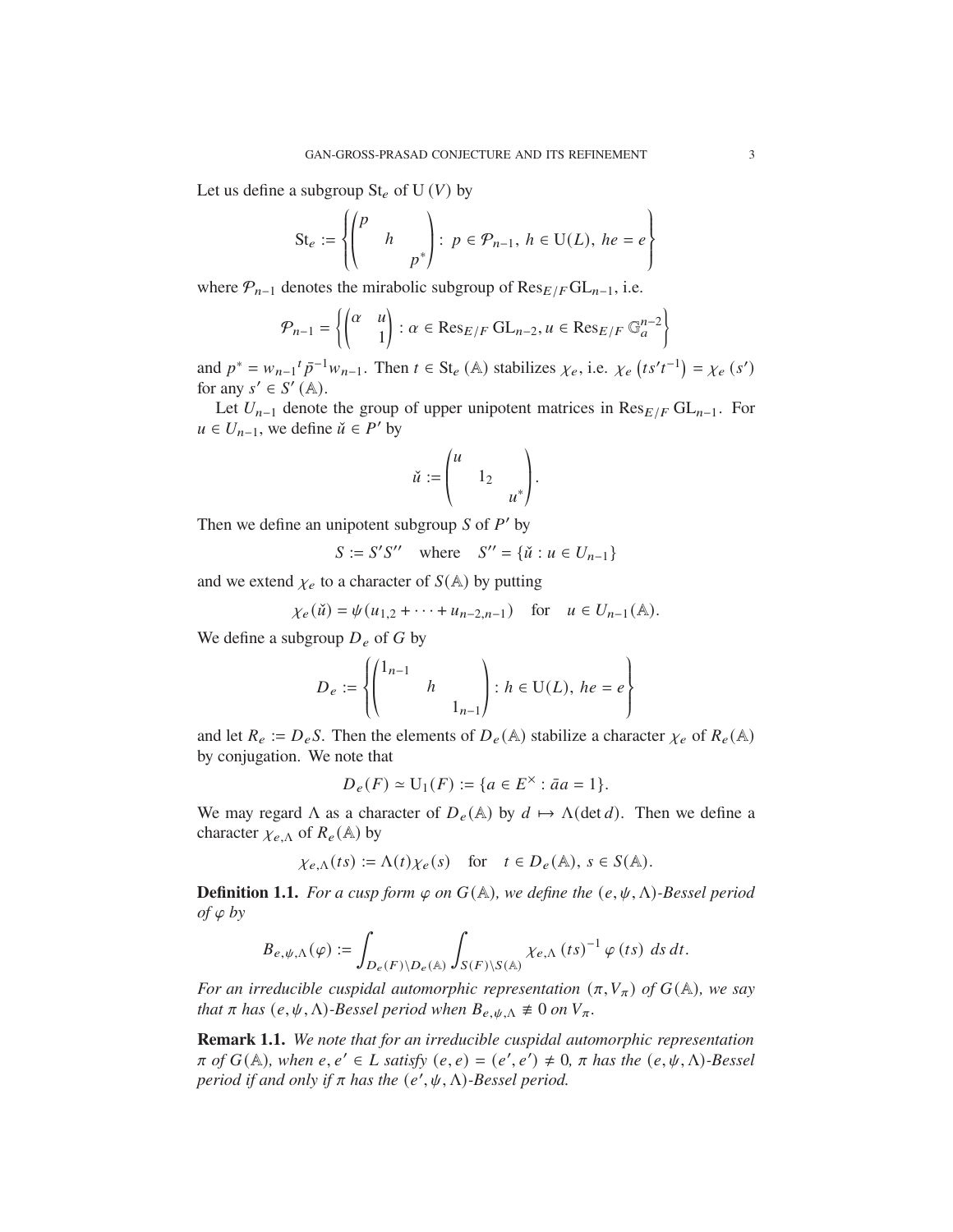1.3. **The Gan-Gross-Prasad conjecture.** Our first result is the implication in one direction of the Gan-Gross-Prasad conjecture in the case of  $(U(2n), U(1))$ .

**Theorem 1.1.** Let  $\pi$  be an irreducible cuspidal automorphic representation of  $G(A)$  *for*  $G \in \mathcal{G}_n$  *whose local component*  $\pi_w$  *at some finite place w is generic. Suppose that*  $\pi$  *has the*  $(e, \psi, \Lambda)$ *-Bessel period. Then we have* 

$$
L\left(\frac{1}{2}, \pi \times \Lambda\right) \neq 0.
$$

**Remark 1.2.** When  $\pi$  is globally generic, this direction of the Gan-Gross-Prasad *conjecture was proved by Ginzburg-Jiang-Rallis* [17] *when the base change lift of*  $\pi$ *is cuspidal and by Ichino-Yamana* [29, Theorem 5.1] *in general. Jiang-Zhang* [31, Theorem 5.5] *proved this direction more generally, namely when*  $\pi$  *has a generic* 𝐴*-parameter.*

When  $\pi$  is tempered, we may prove the following theorem as predicted in [12, Conjecture 24.1].

**Theorem 1.2.** Let  $\pi$  be an irreducible cuspidal tempered automorphic representa*tion of*  $G(\mathbb{A})$  *for*  $G \in \mathcal{G}_n$ *. Then the following conditions are equivalent :* 

- (1)  $L\left(\frac{1}{2}\right)$  $\frac{1}{2}, \pi \times \Lambda$   $\neq$  0.
- (2) There exists  $G' \in \mathcal{G}_n$  and an irreducible cuspidal tempered automorphic *representation*  $\pi'$  *of*  $G'(\mathbb{A})$  *such that*  $\pi'$  *is nearly equivalent to*  $\pi$  *and*  $\pi'$ *admits the*  $(e, \psi, \Lambda)$ *-Bessel period.*

*More precisely, the following conditions are equivalent :*

- (a)  $L\left(\frac{1}{2}\right)$  $\left(\frac{1}{2}, \pi \times \Lambda\right) \neq 0$  and  $\text{Hom}_{R_{e,v}}\left(\pi_v, \chi_{e,\Lambda,v}\right) \neq 0$
- (b)  $\pi$  has the  $(e, \psi, \Lambda)$ -Bessel period.

**Remark 1.3.** *The first equivalence was also proved in Jiang-Zhang* [31, Theorem 6.10] *under the assumption that* [31, Conjecture 6.8] *holds for*  $\pi$ *.* 

We prove these two results by computing the pull-back of the Whittaker periods of the theta lifting from G to  $\mathbb{G}_n^-$ . This is an adaptation of the method used in the proof of [8, Theorem 1] and [8, Corollary 1] to our situation.

1.4. **Refinement of the Gan-Gross-Prasad conjecture.** Moreover we may prove the refinement of the Gan-Gross-Prasad conjecture for  $(U(2n), U(1))$ , i.e. the Ichino-Ikeda type central *L*-value formula, utilizing an explicit formula for Whittaker periods as in [9]. In order to state our result, let us introduce some more notation.

Let  $(\pi, V_{\pi})$  be an irreducible tempered cuspidal automorphic representation of  $G(A)$  for  $G \in \mathcal{G}$ . Let us take the Tamagawa measures  $dg$  on  $G(A)$  for  $G \in \mathcal{G}$  and *dt* on  $D_e(A)$ . Then we note that

$$
Vol(G(F)\backslash G(\mathbb{A}), dg) = Vol(D_e(F)\backslash D_e(\mathbb{A}), dt) = 2.
$$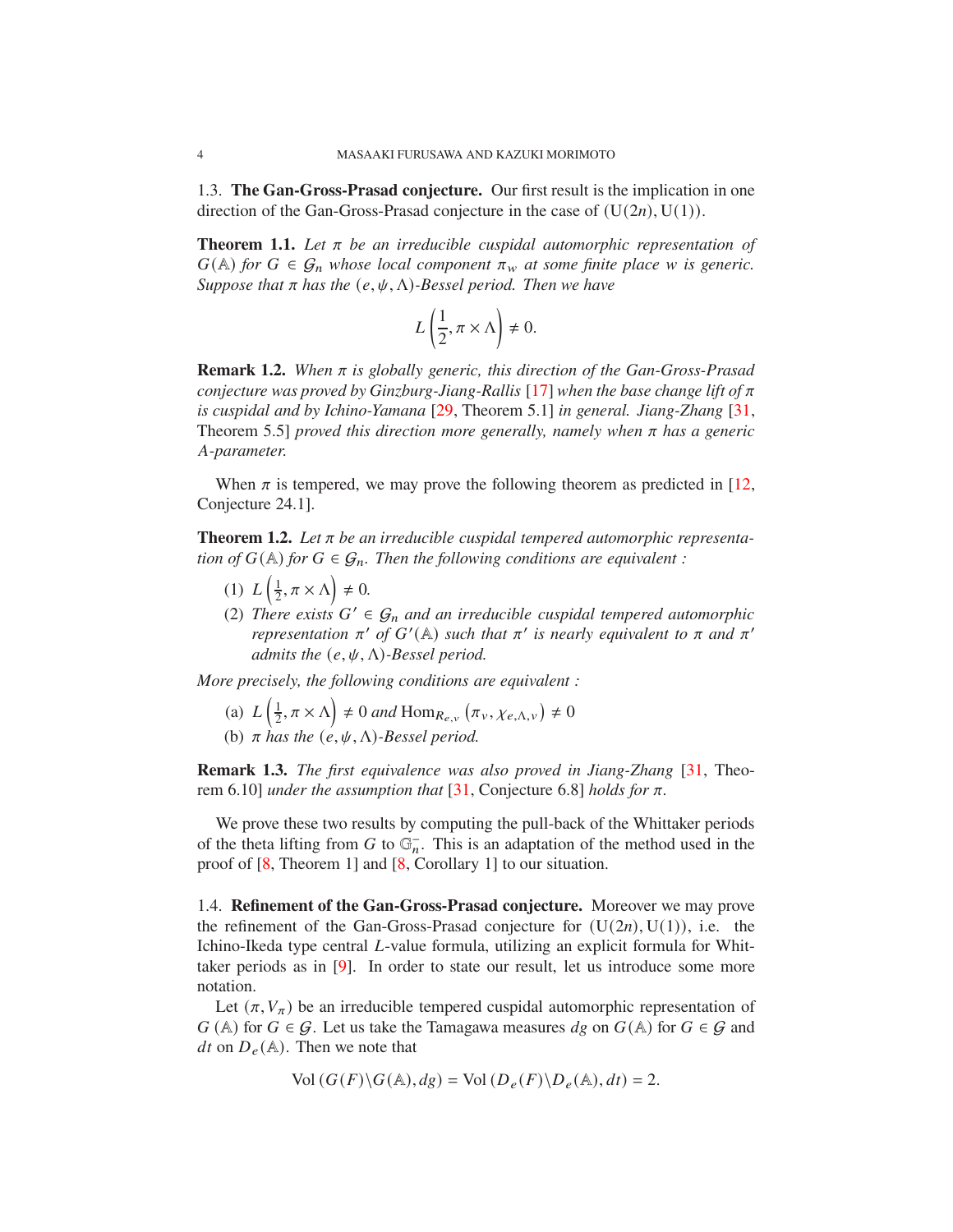Let  $\langle , \rangle$  denote the G (A)-invariant Hermitian inner product on  $V_{\pi}$  given by the Petersson inner product, i.e.

$$
\langle \phi_1, \phi_2 \rangle = \int_{G(F) \backslash G(\mathbb{A})} \phi_1(g) \overline{\phi_2(g)} dg \quad \text{for } \phi_1, \phi_2 \in V_\pi.
$$

Since  $\pi = \otimes_v \pi_v$  where  $\pi_v$  is unitary, we may also choose a  $G(F_v)$ -invariant Hermitian inner product  $\langle , \rangle_{v}$  on  $V_{\pi_{v}}$ , the space of  $\pi_{v}$ , for each place  $v$  so that we have

$$
\langle \phi_1, \phi_2 \rangle = \prod_v \langle \phi_{1,v}, \phi_{2,v} \rangle_v \quad \text{for} \quad \phi_i = \otimes_v \phi_{i,v} \in V_\pi \quad (i = 1, 2) \, .
$$

We choose a local Haar measure  $dg_y$  on  $G(F_y)$  for each place v of F so that Vol  $(K_{G,v}, dg_v) = 1$  at almost all v, where  $K_{G,v}$  is a maximal compact subgroup of  $G(F_v)$ . Let us also choose a local Haar measure  $dt_v$  on  $D_{e,v} = D_e(F_v)$  at each place v of F so that Vol  $(K_{e,v}, dt_v) = 1$  at almost all v, where  $K_{e,v}$  is a maximal compact subgroup of  $D_{e,v}$ . We define positive constants  $C_G$  and  $C_e$ , called Haar measure constants in [28], by

(1.4.1) 
$$
dg = C_G \cdot \prod_v dg_v \text{ and } dt = C_e \cdot \prod_v dt_v,
$$

respectively.

1.4.1. *Local Bessel period.* At each place v, a local Bessel period  $\alpha_v$  ( $\phi_v$ ,  $\phi'_v$ ) for  $\phi_v$ ,  $\phi'_v \in V_{\pi_v}$  is defined as follows.

Suppose that v is non-archimedean. We define  $\alpha_v$  ( $\phi_v$ ,  $\phi'_v$ ) by

$$
(1.4.2) \qquad \alpha_{\nu} \left( \phi_{\nu}, \phi_{\nu}' \right) := \int_{D_{e,\nu}} \int_{S_{\nu}}^{st} \langle \pi_{\nu} \left( s_{\nu} t_{\nu} \right) \phi_{\nu}, \phi_{\nu}' \rangle_{\nu} \chi_{e,\Lambda}^{-1} \left( s_{\nu} \right) \, ds_{\nu} \, dt_{\nu}.
$$

Here, the integral over  $S_v = S(F_v)$  is the stable integral and see [36, Definition 2.1,Remark 2.2] for the definition. Indeed it is shown in Liu [40] that for any  $t_v \in D_{e,v}$  the inner integral of (1.4.2) stabilizes at a certain open compact subgroup of  $S_v$  [40, Proposition 3.1] and the outer integral of (1.4.2) converges [40, Theorem 2.1].

Now suppose that v is archimedean. For  $u \in S$ , we put

$$
u_i = u_{i,i+1}
$$
  $(1 \le i \le n-1)$ ,  $u_n = (ue, e_{n-1})$ .

For  $\gamma \geq -\infty$ , we define

$$
S_{\nu,\gamma} = \{ u \in S_{\nu} : |u_i| \le e^{\gamma} \}.
$$

Then Liu [40, Corollary 3.13] showed that

$$
\alpha_{\phi_v,\phi_v'}(u):=\int_{D_{e,v}}\int_{S_{v,-\infty}}\langle \pi_v\left(us_vt_v\right)\phi_v,\phi_v'\rangle_v\,ds_v\,dt_v
$$

converges absolutely and it gives a tempered distribution on  $S_v/S_{v,-\infty} \simeq E_v^n$ .

For an abelian Lie group N over  $E_y$ , we denote by  $\mathcal{D}(N)$  (resp.  $\mathcal{S}(N)$ ) the space of tempered distributions (resp. Schwartz functions) on  $N$ . Then we have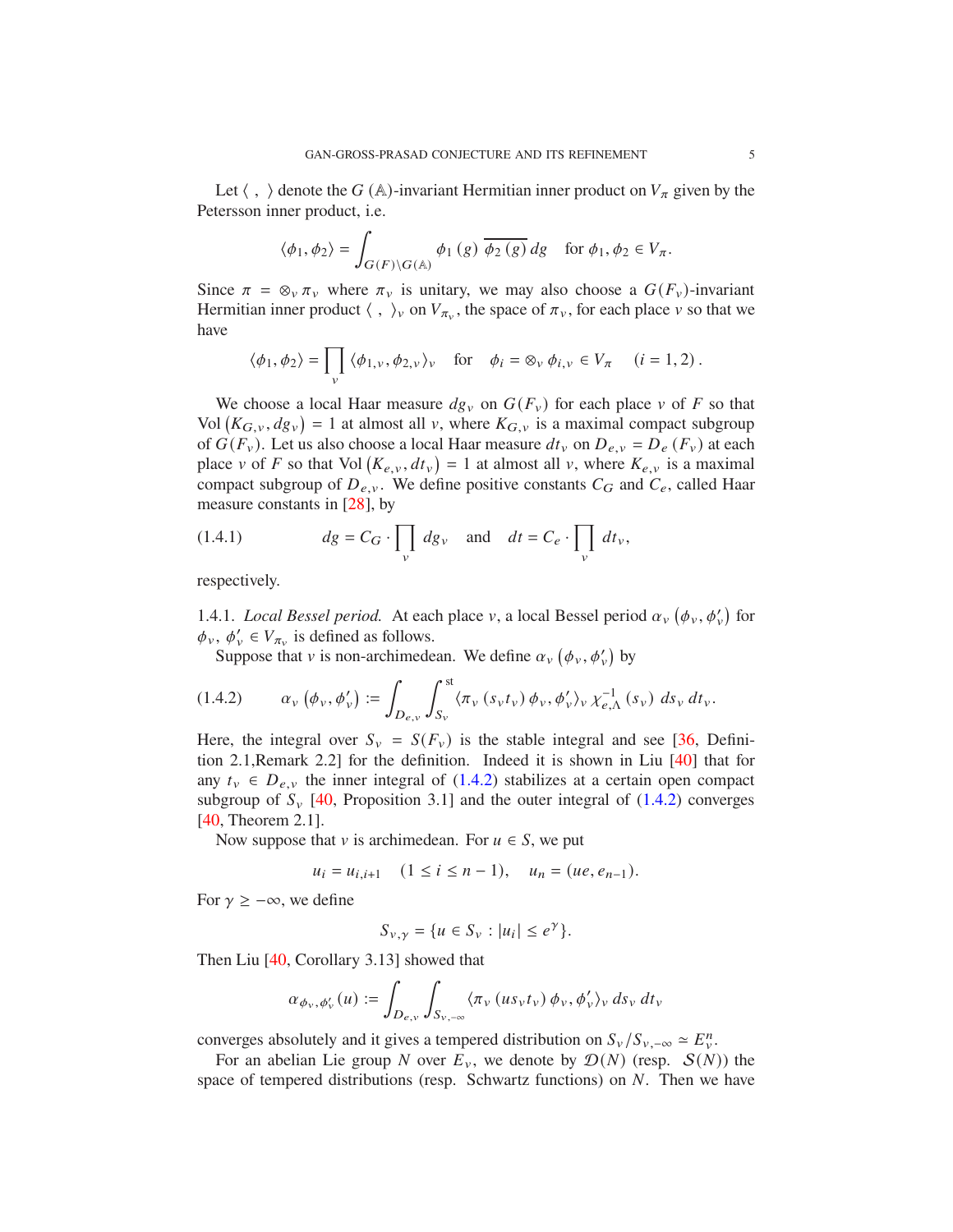a bilinear pairing  $(,) : \mathcal{D}(N) \times \mathcal{S}(N) \rightarrow \mathbb{C}$ . We define the Fourier transform  $\hat{D}(N)$  →  $\mathcal{D}(N)$  by the formula

 $(\hat{\mathfrak{a}}, \phi) = (\mathfrak{a}, \hat{\phi})$  for  $\mathfrak{a} \in \mathcal{D}(N)$  and  $\phi \in \mathcal{S}(N)$ 

where  $\hat{\phi}$  is the Fourier transform of  $\phi$ . Then by [40, Proposition 3.14], the Fourier transform  $\widehat{\alpha_{\phi_v,\phi_v}}$  is smooth on regular locus  $\widehat{\left(S_v/S_{v,-\infty}\right)}^{\text{reg}}$  of Pontryagin dual  $\widehat{S_v/S_{v,-\infty}}$ . Then we define

$$
\alpha_{v}(\phi_{v},\phi'_{v}) := \widehat{\alpha_{\phi_{v},\phi'_{v}}}\left(\chi_{e,\Lambda}\right).
$$

We recall that the multiplicity one property, i.e.

(1.4.3) 
$$
\dim_{\mathbb{C}} \text{Hom}_{R_{e,\nu}}\left(\pi_{\nu}, \chi_{e,\Lambda,\nu}\right) \leq 1,
$$

holds at *any* place v. We refer to Gan, Gross and Prasad [12, Corollary 15.3] and Jiang, Sun and Zhu [30, Theorem A] for the non-archimedean case and the archimedean case, respectively. Moreover when  $v$  is not-split, it is shown by Beuzart-Plessis [3, 4] that

(1.4.4) 
$$
\dim_{\mathbb{C}} \text{Hom}_{R_{e,v}} (\pi_v, \chi_{e,\Lambda,v}) = 1
$$
  
 $\iff \alpha_v (\phi_v, \phi_v') \neq 0 \text{ for some } \phi_v, \phi_v' \in V_{\pi_v}^{\infty}.$ 

Here  $V_{\pi_{\nu}}^{\infty}$  denotes the spaces of smooth vectors in  $V_{\pi_{\nu}}$ . As we remarked in [9,  $(1.11)$ ], the condition on the right hand side of  $(1.4.4)$  is equivalent to:

(1.4.5) 
$$
\alpha_{\nu} (\phi_{\nu}, \phi_{\nu}) \neq 0 \text{ for some } \phi_{\nu} \in V^{\infty}_{\pi_{\nu}}.
$$

1.4.2. *Normalization of local integrals.* We fix maximal compact subgroups  $K_G$  :=  $_{v} K_{G,v}$  of  $G(A)$  and  $K_{e} := \prod_{v} K_{e,v}$  of  $D_{e}(A)$ .

We say that a place  $v$  is called *good* (with respect to  $\pi$  and a decomposable vector  $\phi = \otimes_v \phi_v \in V_{\pi} = \otimes_v V_{\pi_v}$ ) if:

- $(1.4.6a)$  v is non-archimedean and is not lying over 2;
- (1.4.6b)  $K_{G,v}$  is a hyperspecial maximal compact subgroup of  $G(F_v)$ ;

(1.4.6c)  $E_v$  is an unramified quadratic extension of  $F_v$  or  $E_v = F_v \oplus F_v$ ;

(1.4.6d)  $\pi_{\nu}$  is an unramified representation of  $G(F_{\nu})$ ;

(1.4.6e)

 $\phi_v$  is a  $K_{G,v}$ -fixed vector such that  $\langle \phi_v, \phi_v \rangle_v = 1$  and  $\chi_{e,\Lambda,v}$  is  $K_{e,v}$ -fixed;

(1.4.6f) 
$$
K_{e,v} \subset K_{G,v}
$$
 and Vol  $(K_{G,v}, dg_v) = Vol (K_{e,v}, dt_v) = 1$ .

Then Liu's theorem [40, Theorem 2.2] states that when  $\nu$  is good, one has

(1.4.7) 
$$
\alpha_{\nu} (\phi_{\nu}, \phi_{\nu}) = \frac{L (1/2, \pi_{\nu} \times \Lambda_{\nu}) \prod_{j=1}^{2n} L (j, \chi_{E, \nu}^{j})}{L (1, \pi_{\nu}, \text{Ad}) L (1, \chi_{E, \nu})}.
$$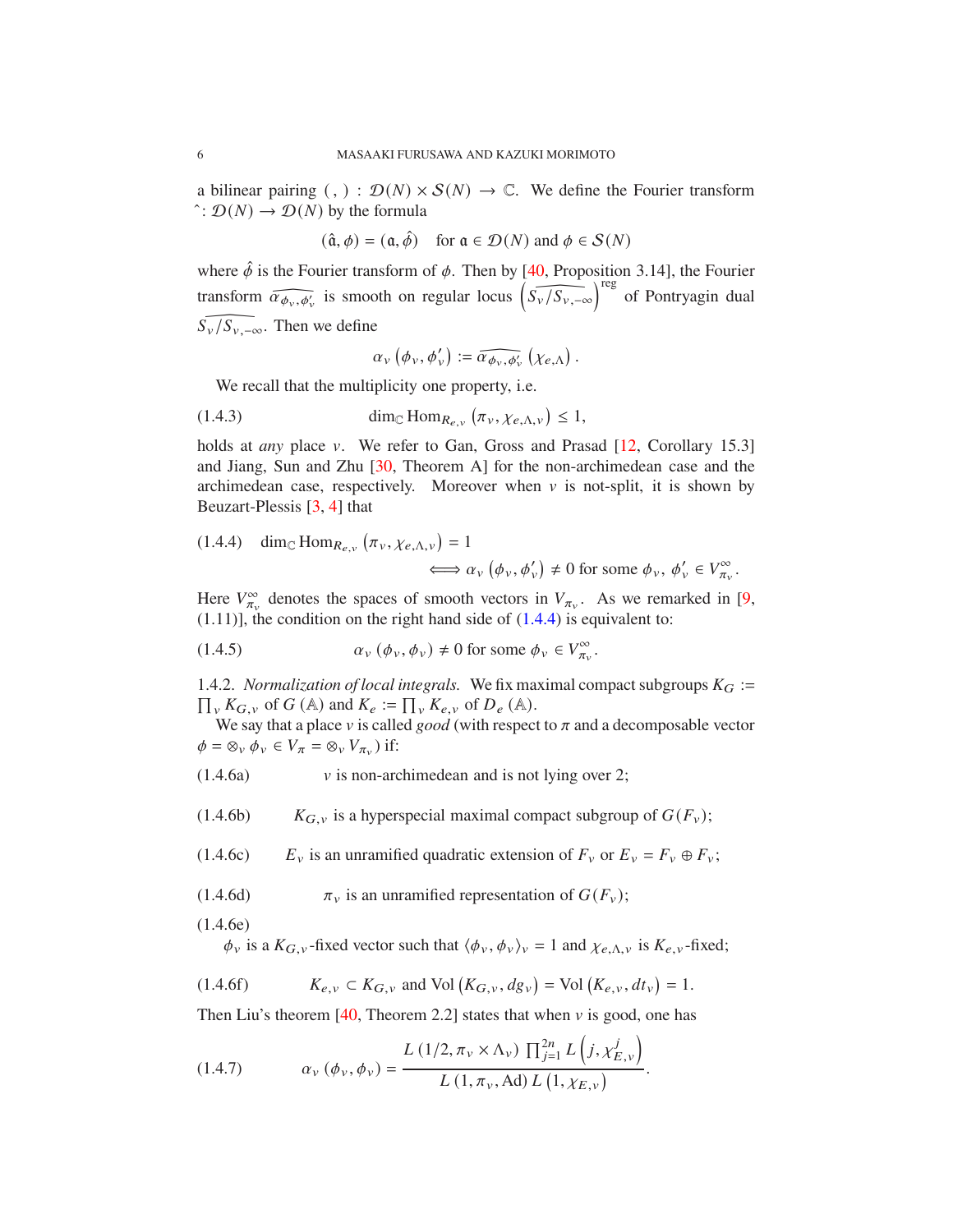We define the normalized local Bessel period  $\alpha_v^{\natural}(\phi_v, \phi_v)$  at each place v of F by

$$
(1.4.8) \qquad \alpha^{\natural}_{\nu} \left( \phi_{\nu}, \phi_{\nu}' \right) := \frac{L\left( 1, \pi_{\nu}, \mathrm{Ad} \right) L\left( 1, \chi_{E, \nu} \right)}{L\left( 1/2, \pi_{\nu} \times \Lambda_{\nu} \right) \prod_{j=1}^{2n} L\left( j, \chi^{j}_{E, \nu} \right)} \cdot \alpha_{\nu} \left( \phi_{\nu}, \phi_{\nu}' \right).
$$

Here, local *L*-factors are defined as follows. For each place  $v$  of F, let  $\phi_{\pi_v}$  denote the local Langlands parameter of  $\pi_{\nu}$  given by [32, 42]. Then we define

$$
L(s, \pi_v, \text{Ad}) := L(s, \phi_{\pi_v}, \text{Ad})
$$

.

Since

$$
L(s, \phi_{\pi_v}, \text{Ad}) = L(s, BC(\phi_{\pi_v}), \text{As}),
$$

we have

$$
L(s, \pi, \text{Ad}) = L(s, \Pi, \text{As})
$$

where  $\Pi$  denotes the base change lift of  $\pi$  to  $GL_{2n}(\mathbb{A}_E)$  and As stands for the Asai Lfunction. The existence of  $\Pi$  follows from [32] and [42]. We know that  $L(s, \pi, Ad)$ has a meromorphic continuation to the entire complex plane C and is holomorphic and non-zero at  $s = 1$  by [42, Cor 2.5.9] and [46, Thm.5.1]. Meanwhile we may define  $L(s, \pi_v \times \Lambda_v)$  by the  $\gamma$ -factors defined by the doubling method as in Lapid and Rallis [38]. By the uniqueness of  $\gamma$ -factors, we have

$$
L\left(s,\pi_{v}\times\Lambda_{v}\right)=L\left(s,\phi_{\pi_{v}}\times\Lambda_{v}\right),\,
$$

which is holomorphic for Re  $(s) > 0$  by Yamana [51] since  $\pi_{\nu}$  is tempered.

1.4.3. *Refinement of the Gan-Gross-Prasad conjecture.* Lapid and Mao [36] conjectured the Ichino-Ikeda type explicit formula for the Whittaker periods. See Conjecture 1 on page 21 for the case we need in this paper. Under certain assumptions, the second author [43] proved Conjecture 1 and then the refined Gan-Gross-Prasad conjecture for the Bessel period  $B_{e, \psi, \Lambda}$  follows by the pull-back computation of the Whittaker periods of the theta lift of  $\pi$  to  $\mathbb{G}_n^{-}(\mathbb{A})$ , as explained above.

We have the following theorem.

**Theorem 1.3.** Let  $(\pi, V_{\pi})$  be an irreducible cuspidal tempered automorphic rep*resentation of*  $G(A)$  *where*  $G \in \mathcal{G}_n$ *. Assume the following conditions:* 

- *F* is totally real and *E* is a totally imaginary quadratic extension of *F*,
- $\pi_v$  *is a discrete series representation at every archimedean place*  $v$  *of*  $F$ *,*
- $\pi_v, \psi_v, \Lambda_v$  *are unramified at a finite place*  $v$  *when*  $v$  *is split,*
- *a finite place*  $\nu$  *is not split when*  $\nu$  *divides* 2*.*

*Then for any non-zero decomposable vector*  $\varphi = \otimes \varphi_v \in V_{\pi}$ *, we have* 

$$
(1.4.9) \quad \frac{|B_{\Lambda,\psi}(\varphi)|^2}{\langle \varphi, \varphi \rangle} = \frac{C_e}{2 \cdot |S(\Psi(\pi))|} \left( \prod_{j=1}^{2n} L(j, \chi_E^j) \right) \times \frac{L(\frac{1}{2}, \pi \times \Lambda)}{L(1, \pi, \text{Ad}) L(1, \chi_{E/F})} \prod_{\nu} \frac{\alpha_{\nu}^{\natural}(\varphi_{\nu})}{\langle \varphi_{\nu}, \varphi_{\nu} \rangle}
$$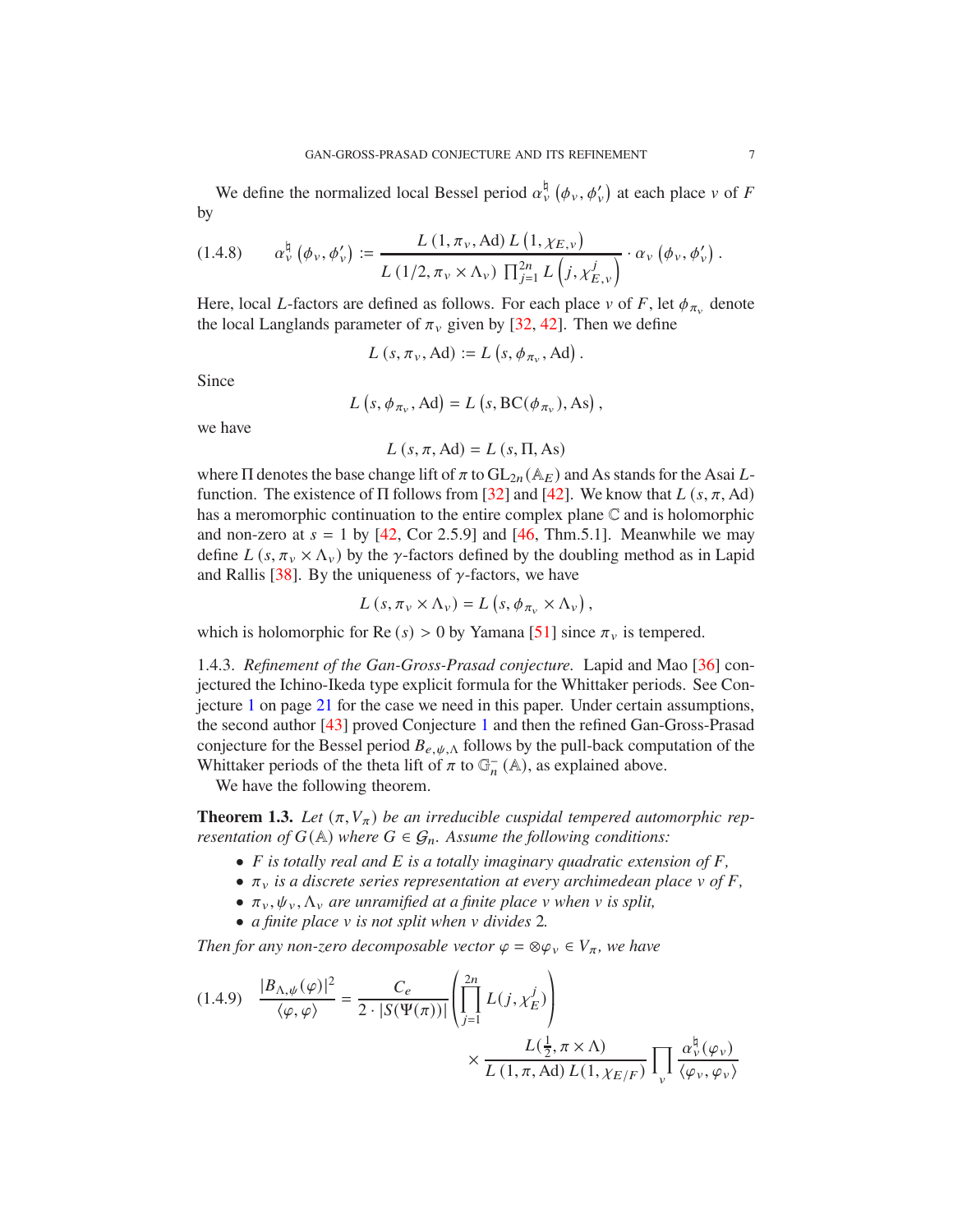*where*  $\Psi(\pi)$  *denote the A-parameter of*  $\pi$  *and*  $S(\Psi(\pi))$  *its S-group. Here we use the notation*

$$
(1.4.10) \qquad \alpha_{\nu} \left( \phi_{\nu} \right) = \alpha_{\nu} \left( \phi_{\nu}, \phi_{\nu} \right), \quad \alpha_{\nu}^{\natural} \left( \phi_{\nu} \right) = \alpha_{\nu}^{\natural} \left( \phi_{\nu}, \phi_{\nu} \right) \quad \text{for } \phi_{\nu} \in V_{\pi_{\nu}}.
$$

**Remark 1.4.** *Recently the Gan-Gross-Prasad conjecture and its refinement in the co-dimension one unitary group case has been proved in remarkable papers by Beuzart-Plessis, Liu, Zhang and Zhu* [5] *and Beuzart-Plessis, Chaudouard and Zydor* [6]*, in the stable case and in the endoscopic case, respectively. Note that our*  $(U(2n), U(1))$  *case is not included in the co-dimension one case unless*  $n = 1$ *.* 

By an argument similar to the proof of Theorem 1.3, we may prove a split analogue, i.e. the refined Gan-Gross-Prasad conjecture in the case of  $(GL<sub>2n</sub>, GL<sub>1</sub>)$ . Since we have an explicit formula for the Whittaker periods on  $GL_m$  in general by Lapid and Mao [36, Theorem 4.1], we do not need to impose any assumption. We have the following theorem where we use notation similar to the one in Theorem 1.3. We refer to Section 6 for the precise definitions in the split setting.

**Theorem 1.4.** Let  $(\pi, V_{\pi})$  be an irreducible cuspidal tempered automorphic rep*resentation of*  $GL_{2n}(\mathbb{A})$  *and*  $\chi$  *a character of*  $\mathbb{A}^{\times}/F^{\times}$ *. Let us fix a decomposition of the measure*  $dg$  *on*  $GL_1(\mathbb{A})$  *as*  $dg = C_1 \prod_v dg_v$  *and also fix a decomposition of the Petersson inner product*  $\langle , \rangle = \prod_{v} \langle , \rangle_{v}$ .

*Then for any non-zero decomposable vector*  $\varphi = \otimes \varphi_v \in V_\pi$ *, we have* 

$$
\frac{|B_{\chi,\psi}(\varphi)|^2}{\langle \varphi, \varphi \rangle} = C_1 \left( \prod_{j=2}^n \zeta_F(j) \right) \cdot \frac{L\left(\frac{1}{2}, \pi \times \chi\right) L\left(\frac{1}{2}, \pi^{\vee} \times \chi^{-1}\right)}{L(1, \pi, \text{Ad}) \zeta_F(1)} \prod_{\nu} \frac{\alpha_{\nu}^{\natural}(\varphi_{\nu})}{\langle \varphi_{\nu}, \varphi_{\nu} \rangle_{\nu}}.
$$

*Here we write*  $\zeta_F(1)$  *for*  $\text{Res}_{s=1} \zeta_F(s)$  *.* 

1.5. **Organization of the paper.** This paper is organized as follows. In Section 2, we introduce the set up. In Section 3, we compute the pull-back of Whittaker periods concerning the theta lift for  $(G, \mathbb{G}^{-})$ . In Section 4, we prove the Gan-Gross-Prasad conjecture, Theorem 1.1 and Theorem 1.2, based on the pull-back computation in Section 3. In Section 5, refining the argument in Section 4, we prove the refined Gan-Gross-Prasad conjecture in the case of  $(U(2n), U(1))$ . In Section 6, by an argument similar to the ones in Section 3 and 4, we shall prove the refined Gan-Gross-Prasad conjecture in the case of  $(GL<sub>2n</sub>, GL<sub>1</sub>)$ . In appendix A, by adapting the arguments for the proof of Theorem 1.3, we settle the refined Gan-Gross-Prasad conjecture in the similitude unitary group case under certain assumptions. The result here is indispensable in our forthcoming paper [10] on the Gross-Prasad conjecture and its refinement for  $(SO(5), SO(2))$  and the generalized Böcherer conjecture.

### 2. SET UP

2.1. **The group**  $\mathbb{G}_n^-$ . Let  $(\mathbb{W}_n, (,)_{\mathbb{W}})$  be a 2*n*-dimensional skew-hermitian space over E with non-degenerate skew-Hermitian pairing  $($ ,  $)$ <sub>W</sub> whose Witt index is *n*, which is uniquely determined up to a scaling. Then we denote by  $\mathbb{G}_n^-$  its isometry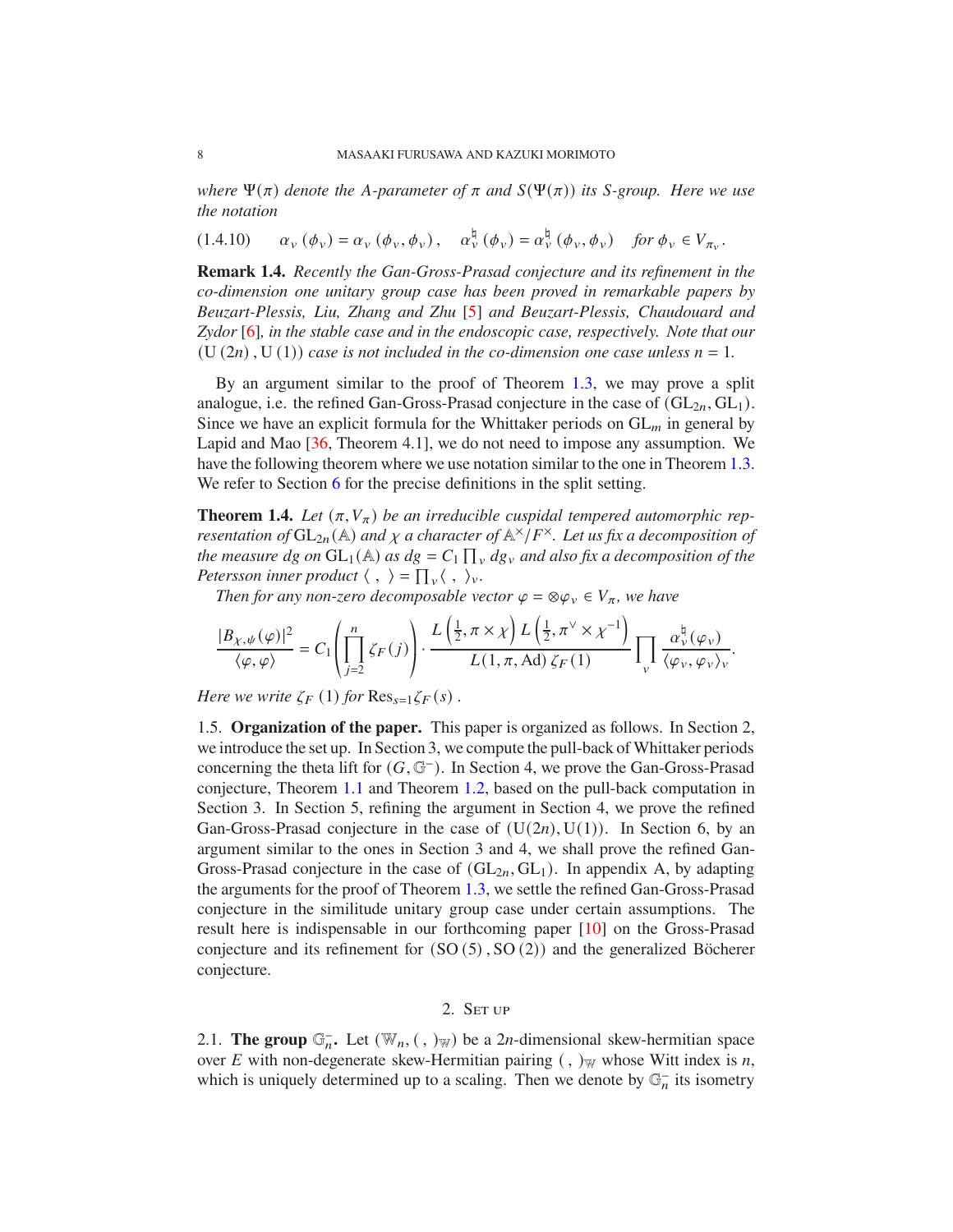group  $U(\mathbb{W}_n)$ . We fix a basis of  $\mathbb{W}_n$  so that the matrix representation of  $\mathbb{G}_n^-$  is given by

$$
(2.1.1) \qquad \mathbb{G}_n^-(F) = \left\{ g \in \mathrm{GL}_{2n}(E) : {}^t \bar{g} J_n g = J_n \right\} \quad \text{where} \quad J_n = \begin{pmatrix} 1_n \\ -1_n \end{pmatrix}.
$$

For  $a \in \text{Res}_{E/F}$  GL<sub>n</sub>, we define  $\hat{a} \in \mathbb{G}_n^-$  by

$$
\hat{a} := \begin{pmatrix} a & & \\ & t\bar{a}^{-1} \end{pmatrix}.
$$

Moreover, for  $b \in \text{Herm}_n = \{X \in \text{Res}_{E/F} \text{Mat}_{n \times n} : {}^t\overline{X} = X\}$ , we define

$$
n(b):=\begin{pmatrix}1_n&b\\&1_n\end{pmatrix}\in \mathbb{G}_n^-.
$$

Also we define

$$
M_n := \{ \hat{a} : a \in \text{Res}_{E/F}\text{GL}_n \}
$$

and

$$
U_n := \{ n(b) : b \in \text{Res}_{E/F} \text{Mat}_{n \times n} \}.
$$

Then  $M_n U_n$  is the Siegel parabolic subgroup of  $\mathbb{G}_n^-$ .

2.2. **Weil representation and theta correspondence.** Let us briefly recall the Weil representation of unitary groups. Let  $(X, ( , )_X)$  be an *m*-dimensional Hermitian space over E, and let  $(Y, ( , )_Y)$  be an *n*-dimensional skew-Hermitian space over  $E$ . Then we may define the quadratic space

$$
(W_{X,Y}, (\, , \,)_{X,Y}) := \left( \text{Res}_{E/F} \; X \otimes Y, \text{Tr}_{E/F} \left( (\, , \,)_{X} \otimes \overline{(\, , \,)_{Y}} \, \right) \right).
$$

This is a 4 $mn$ -dimensional symplectic space over  $F$ . Then we denote its isometry group by Sp  $(W_{X,Y})$ . For each place v of F, we denote the metaplectic extension of  $\text{Sp}(W_{X,Y})$   $(F_v)$  by Mp  $(W_{X,Y})$   $(F_v)$ . Also, Mp  $(W_{X,Y})$  (A) denote the metaplectic extension of Sp  $(W_{X,Y})$  (A).

Let  $\chi_X$  and  $\chi_Y$  be characters of  $\mathbb{A}_{E}^{\times}/E^{\times}$  such that  $\chi_X|_{\mathbb{A}^{\times}} = \chi_E^m$  and  $\chi_Y|_{\mathbb{A}^{\times}} = \chi_E^n$ . For each place  $\nu$  of  $F$ , let

$$
\iota_{\chi_v} : \mathrm{U}(X)(F_v) \times \mathrm{U}(Y)(F_v) \to \mathrm{Mp}(W_{X,Y})(F_v)
$$

be the local splitting given by Kudla [34], which depends on the choice of a pair of characters  $\chi_v = (\chi_{X,v}, \chi_{Y,v})$ . Using this local splitting, we get a splitting

$$
\iota_X: \mathrm{U}(X)(\mathbb{A}) \times \mathrm{U}(Y)(\mathbb{A}) \to \mathrm{Mp}(W_{X,Y})(\mathbb{A}),
$$

depending on  $\chi = (\chi_X, \chi_Y)$ . Then by the pull-back, we obtain the Weil representation  $\omega_{\psi,\chi}$  of U(X)(A) × U(Y)(A). When we fix a polarization  $W_{X,Y}$  =  $W^+_{X,Y}$   $\oplus$   $W^-_{X,Y}$ , we may realize  $\omega_{\psi,\chi}$  so that its pace of smooth vectors is given by  $S(W_{X,Y}^+(\mathbb{A}))$ , the space of Schwartz-Bruhat space on  $W_{X,Y}^+(\mathbb{A})$ . Then for  $\phi \in \mathcal{S}(W^+_{X,Y}(\mathbb{A}))$ , we define the theta function  $\theta_{\psi,x}^{\phi}$  on  $U(X)(\mathbb{A}) \times U(Y)(\mathbb{A})$  by

(2.2.1) 
$$
\theta_{\psi,\chi}^{\phi}(g,h) = \sum_{w \in W_{X,Y}^+(F)} \omega_{\psi,\chi}(g,h)\phi(w).
$$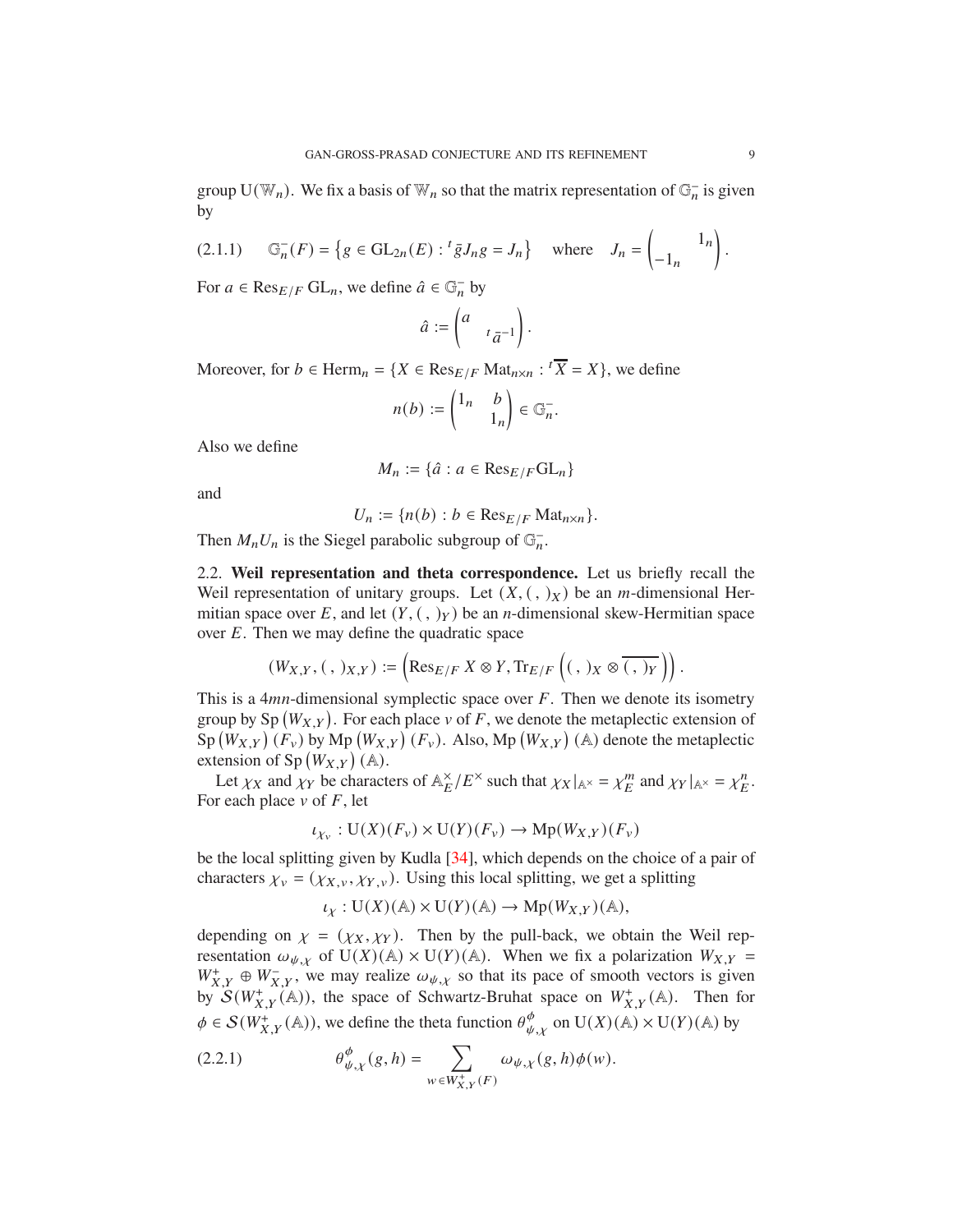Let  $(\sigma, V_{\sigma})$  be an irreducible cuspidal automorphic representation of U(X)(A). Then for  $\varphi \in V_{\sigma}$  and  $\phi \in \mathcal{S}(W^+_{X,Y}(\mathbb{A}))$ , we define the theta lift of  $\varphi$  by

$$
\theta^\phi_{\psi,\chi}(\varphi)(h)=\int_{\mathrm{U}(X)(F)\backslash \mathrm{U}(X)(\mathbb{A})}\varphi(g)\theta^\phi_{\psi,\chi}(g,h)\,dg
$$

which is an automorphic form on U( $Y$ )(A). Further, we define the theta lift of  $\sigma$ by

$$
\Theta_{X,Y}(\sigma,\psi,\chi)=\langle\theta_{\psi,\chi}^{\phi}(\varphi);\varphi\in\sigma,\phi\in\mathcal{S}(W_{X,Y}^{+}(\mathbb{A}))\rangle.
$$

When the spaces X and Y which we consider are evident, we simply write  $\Theta(\sigma, \psi, \chi)$ for  $\Theta_{X,Y}(\sigma, \psi, \chi)$ . Similarly, for an irreducible cuspidal automorphic representation  $\tau$  of U(Y)(A), we define  $\Theta_{Y,X}(\tau,\psi,\chi)$ , its theta lift to U(X)(A), and we may simply write it as  $\Theta(\tau, \psi, \chi)$ .

## 3. Pull-back computation of the Whittaker periods

Let  $G = U(V) \in \mathcal{G}_n$ . We take characters  $\chi_V$  and  $\chi_W$  of  $\mathbb{A}_E^{\times}/E^{\times}$  such that  $\chi_V|_{A^\times} = \chi_W|_{A^\times} = 1$ . We may realize the Weil representation  $\omega = \omega_{\psi, \chi}$  of  $G(\mathbb{A}) \times \mathbb{G}_m^{-}(\mathbb{A})$  on the space of Schwartz-Bruhat functions  $S(V^m(\mathbb{A}))$  with  $\chi =$  $(\chi_V, \chi_W)$ . Explicitly, for  $g \in G(\mathbb{A})$  and  $\phi \in \mathcal{S}(V^m(\mathbb{A}))$ , we have

$$
\omega(g, 1)\phi(x_1, ..., x_m) = \chi_V(\det g)\phi(g^{-1}(x_1, ..., x_m))
$$
  
(3.0.1) 
$$
\omega(1, \hat{a})\phi(x_1, ..., x_m) = \chi_W(\det a) |\det a|^m \phi((x_1, ..., x_m)a)
$$

$$
\omega(1, n(b))\phi(x_1, ..., x_m) = \psi\left(\frac{1}{2}\text{tr}(b\operatorname{Gr}(x_1, ..., x_m))\right)\phi((x_1, ..., x_n))
$$

where  $a \in GL_m(\mathbb{A}_E)$ ,  $b \in \text{Herm}_m(\mathbb{A})$ ,  $\text{Gr}(x_1, \ldots, x_m) = (\langle x_i, x_j \rangle)$  and we write  $g(x_1, \ldots, x_m)$  for  $(gx_1, \ldots, gx_m)$ .

Let  $(\pi, V_{\pi})$  be an irreducible cuspidal automorphic representation of  $G(\mathbb{A})$ . In this section, we study the theta lift  $\Theta_{V,\mathbb{W}_m}(\pi,\psi,\chi)$  of  $\pi$  to  $\mathbb{G}_m^-(\mathbb{A})$  and its Whittaker periods.

Let  $N_n$  be the group of upper unipotent matrices in  $\mathbb{G}_n^-$ . Then it is a unipotent radical of the Borel subgroup of  $\mathbb{G}_n^-$ . For  $\lambda \in F^\times$ , let  $\psi_{N_n,\lambda}$  be a non-degenerate character of  $N_n(\mathbb{A})$  defined by

$$
\psi_{N_n,\lambda}(u) = \psi\left(\sum_{i=1}^{n-1} u_{i,i+1} + \frac{\lambda}{2} u_{n,2n}\right).
$$

For an automorphic form f on  $\mathbb{G}_n^-(\mathbb{A})$ , we define  $\psi_{N_n,\lambda}$ -Whittaker period of f by

$$
W_{\psi,\lambda}(f;g)=\int_{N_n(F)\backslash N_n(\mathbb A)}f(ug)\psi_{N_n,\lambda}^{-1}(u)\,du.
$$

For an irreducible cuspidal automorphic representation  $(\sigma, V_{\sigma})$  of  $\mathbb{G}_n^-(\mathbb{A})$ , we say that  $\sigma$  is  $\psi_{N_n,\lambda}$ -generic (or simply, genric) if  $W_{\psi,\lambda}(-;e)$  is not identically zero on  $V_{\sigma}$ .

**Proposition 3.1.** *Let*  $(\pi, V_{\pi})$  *be an irreducible cuspidal automorphic representation of*  $G(\mathbb{A})$  *with*  $G = U(V) \in \mathcal{G}_m$ .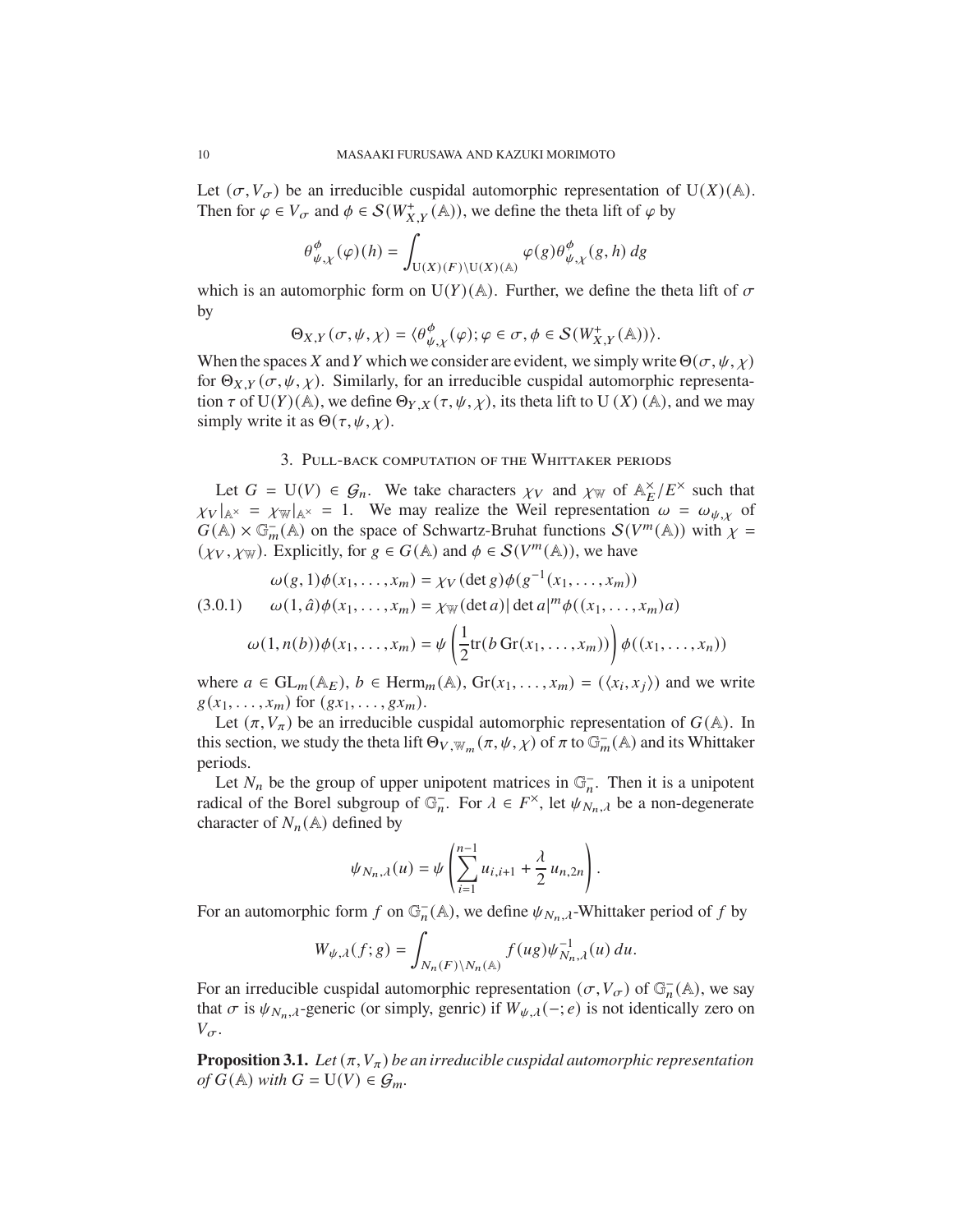- (1) *Suppose*  $m < n$ . Then  $W_{\psi, \lambda} \equiv 0$  on  $\Theta_{V, \mathbb{W}_m}(\pi, \psi, \chi)$ .
- (2) *Suppose that*  $m = n$ .
	- (a) If there exists no  $e \in L$  such that  $(e, e) = \lambda$ , then  $W_{\psi, \lambda} \equiv 0$  on  $\Theta_{V,\mathbb{W}_{n}}(\pi,\psi,\chi)$ .
	- (b) *Suppose that there is*  $e_{\lambda} \in L$  *such that*  $(e_{\lambda}, e_{\lambda}) = \lambda$ *. Then for*  $\phi \in L$  $S(V^n(\mathbb{A}))$  and  $\varphi \in \pi$ ,

$$
\begin{split} W_{\psi,\lambda}(\theta_{\psi,\chi}^{\phi}(\varphi);1) &= \int_{R_{e_{\lambda}}'(\mathbb{A})\backslash G(\mathbb{A})} \omega_{\psi,\chi}(g,1) \phi(e_{-1},\dots,e_{-n+1},e_{\lambda}) \\ &\quad \times B_{e_{\lambda},\psi,\chi_{V}^{-1}}(\pi(g)\varphi)\, dg \end{split}
$$

*where*

$$
R'_{e_{\lambda}} = \{ g \in G : ge_{-1} = e_{-1}, \ldots, ge_{-n+1} = e_{-n+1}, ge_{\lambda} = e_{\lambda} \}.
$$

*In this case,*  $\pi$  admits  $\chi_V^{-1}$ -Bessel period if and if  $\Theta_{V,\mathbb{W}_n}(\pi,\psi,\chi)$  is  $\psi_{N_n,\lambda}$ *generic.*

*Proof.* Our claim is proved in a way similar to the one in [7, p.94–98]. From the definition of Whittaker period, we may write

$$
W_{\psi,\lambda}(\theta^\phi_{\psi,\chi}(\varphi);1)=\int_{N_M(F)\backslash N_M(\mathbb{A})}\int_{U_n(F)\backslash U_n(\mathbb{A})}\theta^\phi_{\psi,\chi}(\varphi)(vu)\psi_{N_n,\lambda}^{-1}(vu)\,du\,dv
$$

where  $N_M = N_n \cap M_n$ . Moreover, by the definition of theta lifts, this is equal to

$$
\int_{N_M(F)\backslash N_M(\mathbb{A})}\int_{U_n(F)\backslash U_n(\mathbb{A})}\int_{G(F)\backslash G(\mathbb{A})}\times\sum_{a_i\in V(F)}\omega_{\psi,\chi}(g,vu)\phi(a_1,\ldots,a_n)\,\varphi(g)\,\psi_{N_n,\lambda}^{-1}(vu)\,dg\,du\,dv.
$$

By a similar computation, mutatis mutandis, to the one in [7, p.95], this integral is equal to

$$
\int_{N_M(F)\backslash N_M(\mathbb{A})}\int_{G(F)\backslash G(\mathbb{A})}\sum_{a_i\in\mathcal{X}^\lambda}\omega_{\psi,\chi}(g,v)\phi(a_1,\ldots,a_n)\varphi(g)\psi_{N_n,\lambda}^{-1}(v)\,dg\,dv
$$

where  $a_i$  are linearly independent and we write

$$
\mathcal{X}^{\lambda} = \left\{ (a_1, \ldots, a_n) \in V^n(F) : \text{Gr}(a_1, \ldots, a_n) = \begin{pmatrix} 0 & \ldots & \ldots & 0 \\ \vdots & & & \vdots \\ 0 & \ldots & \ldots & 0 \\ 0 & \ldots & 0 & \lambda \end{pmatrix} \right\}.
$$

Suppose that  $m < n$ . If  $\chi^{\lambda}$  is not empty, there is an  $n - 1$ -dimensional totally isotropic subspace of V. Then we should have  $m = n - 1$  and  $V = \mathbb{H}^{n-1}$  since the Witt index of V is at most m. Let us take  $(a_1, \ldots, a_n) \in \mathcal{X}^{\lambda}$  such that  $\{a_i\}$ are linearly independent. Put  $V^+ = \langle a_1, \ldots, a_{n-1} \rangle$ . Then it is maximal isotropic subspace of V. Since  $(a_i, a_n) = 0$ , we should have  $a_n \in V^+$ . On the other hand, we have  $(a_n, a_n) \neq 0$  by the definition of  $\mathcal{X}^{\lambda}$ . This contradicts to the fact that  $V^+$  is totally isotropic. Hence,  $\mathcal{X}^{\lambda}$  is empty, and the above integral is identically zero.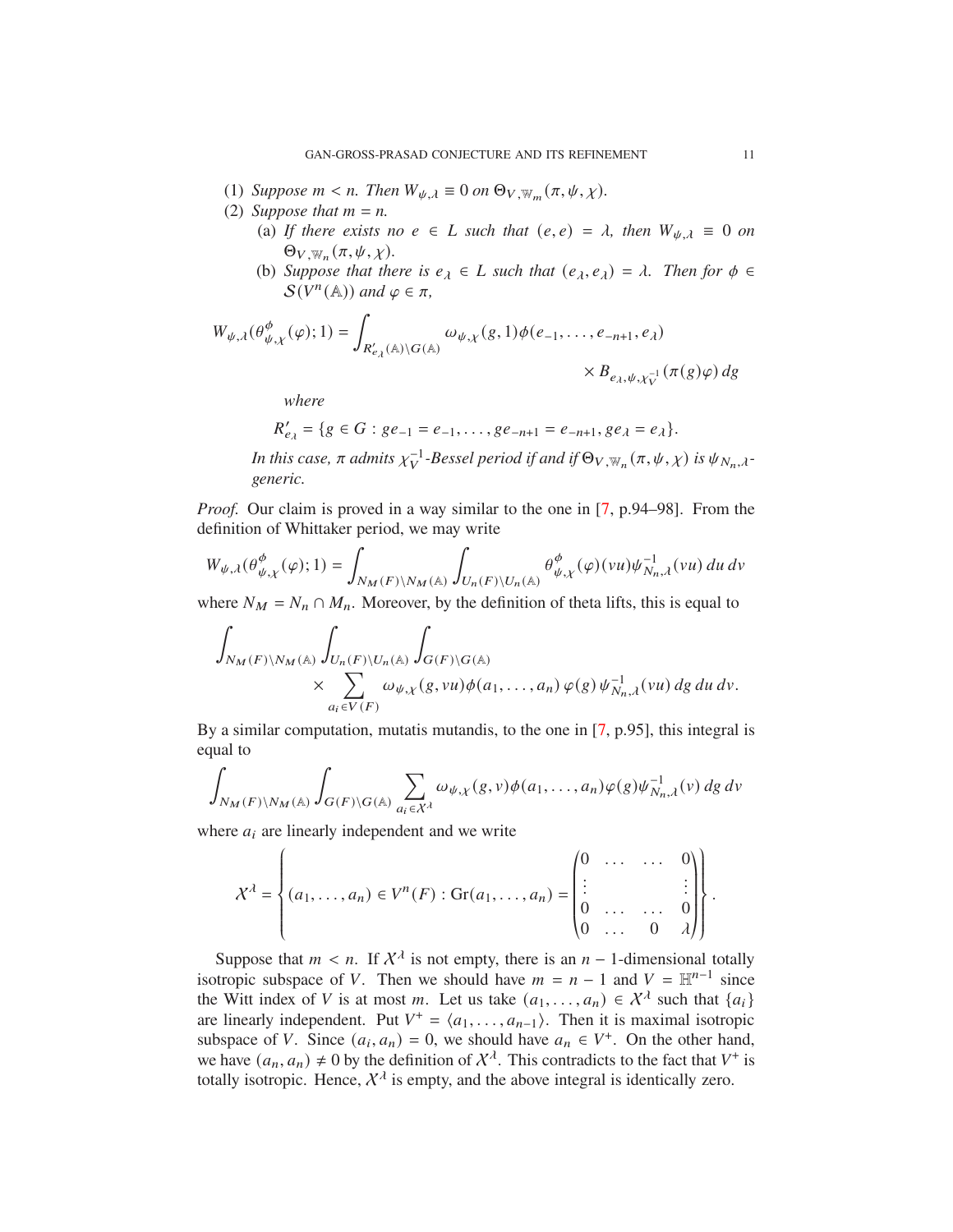Suppose that  $m = n$ . If there is no  $e_{\lambda} \in L$  such that  $(e_{\lambda}, e_{\lambda}) = \lambda$ , then the above integral clearly zero. Assume that there is such a vector  $e_{\lambda}$ . Then by Witt's theorem, this integral can be written as

$$
\begin{split} & \int_{N_{M}(F)\backslash N_{M}({\mathbb A})}\int_{G(F)\backslash G({\mathbb A})} \\ & \times \sum_{\gamma \in R_{e_{\lambda}}^{\prime}(F)\backslash G(F)}\omega_{\psi,\chi}(g,v)\phi(\gamma^{-1}e_{-1},\ldots,\gamma^{-1}e_{-n+1},\gamma^{-1}e_{\lambda})\varphi(g)\psi_{N_{n},\lambda}^{-1}(v)\,dg\,dv \\ & \qquad \qquad = \int_{N_{M}(F)\backslash N_{M}({\mathbb A})}\int_{R_{e_{\lambda}}^{\prime}(F)\backslash G({\mathbb A})}\omega_{\psi,\chi}(g,v)\phi(e_{-1},\ldots,e_{-n+1},e_{\lambda}) \\ & \qquad \qquad \times \varphi(g)\,\psi_{N_{n},\lambda}^{-1}(v)\,dg\,dv. \end{split}
$$

We note that  $R'_{e_{\lambda}} = D_{e_{\lambda}} S''_{e_{\lambda}}$  where

$$
S_{e_{\lambda}}^{\prime\prime} = \left\{ \begin{pmatrix} 1_{n-1} & A & B \\ & 1_2 & A' \\ & & 1_{n-1} \end{pmatrix} : Ae_{\lambda} = 0 \right\}.
$$

From the formulas  $(3.0.1)$ , we obtain

$$
\int_{R'_{e_{\lambda}}(\mathbb{A})\backslash G(\mathbb{A})}\int_{D_{e_{\lambda}}(F)\backslash D_{e_{\lambda}}(\mathbb{A})}\int_{S''_{e_{\lambda}}(F)\backslash S''_{e_{\lambda}}(\mathbb{A})}\int_{N_{M}(F)\backslash N_{M}(\mathbb{A})}\omega_{\psi,\chi}(hs''g,v)\phi(e_{-1},\ldots,e_{-n+1},e_{\lambda})\varphi(hs''g)\psi_{N_{n},\lambda}^{-1}(v)\,dv\,ds''\,dh\,dg
$$
  

$$
=\int_{R'_{e_{\lambda}}(\mathbb{A})\backslash G(\mathbb{A})}\int_{D_{e_{\lambda}}(F)\backslash D_{e_{\lambda}}(\mathbb{A})}\int_{S''_{e_{\lambda}}(F)\backslash S''_{e_{\lambda}}(\mathbb{A})}\int_{N_{M}(F)\backslash N_{M}(\mathbb{A})}\omega_{\psi,\chi}(g,v)\phi(e_{-1},\ldots,e_{-n+1},e_{\lambda})\chi_{V}(\det h)\varphi(hs''g)\psi_{N_{n},\lambda}^{-1}(v)\,dv\,ds''\,dh\,dg.
$$

When we regard  $U_{n-1}$  as a subgroup of  $U_n$  by  $u \mapsto$  $\int u$ 1  $\overline{1}$ , we may write  $U_n = U_{n-1} U'_0$ 

where

$$
U'_{0} = \begin{Bmatrix} 1 & 0 & \cdots & 0 & a_{1} \\ u'_{0} = \begin{pmatrix} 1 & 0 & \cdots & 0 & a_{1} \\ & 1 & \ddots & \vdots & \vdots \\ & & \ddots & 0 & a_{n-2} \\ & & & 1 & a_{n-1} \\ & & & & 1 \end{pmatrix} \in U_{n} \end{Bmatrix}.
$$

For  $j(1 \leq j \leq n-1)$ , let  $L_j$  be the space spanned by  $e_{-j}$ ,  $e_{\lambda}$ ,  $e_j$  and  $r_j(a_j)$  be the elements in U( $L_j$ , A) whose matrix with respect to the basis  $\{e_{-j}, e_{\lambda}, e_j\}$  is

$$
r_j(a_j) = \begin{pmatrix} 1 & a_j & -\frac{1}{2}\lambda^{-1}N_{E/F}(a_j) \\ 1 & -\lambda^{-1}\overline{a_j} \\ 1 & 1 \end{pmatrix}
$$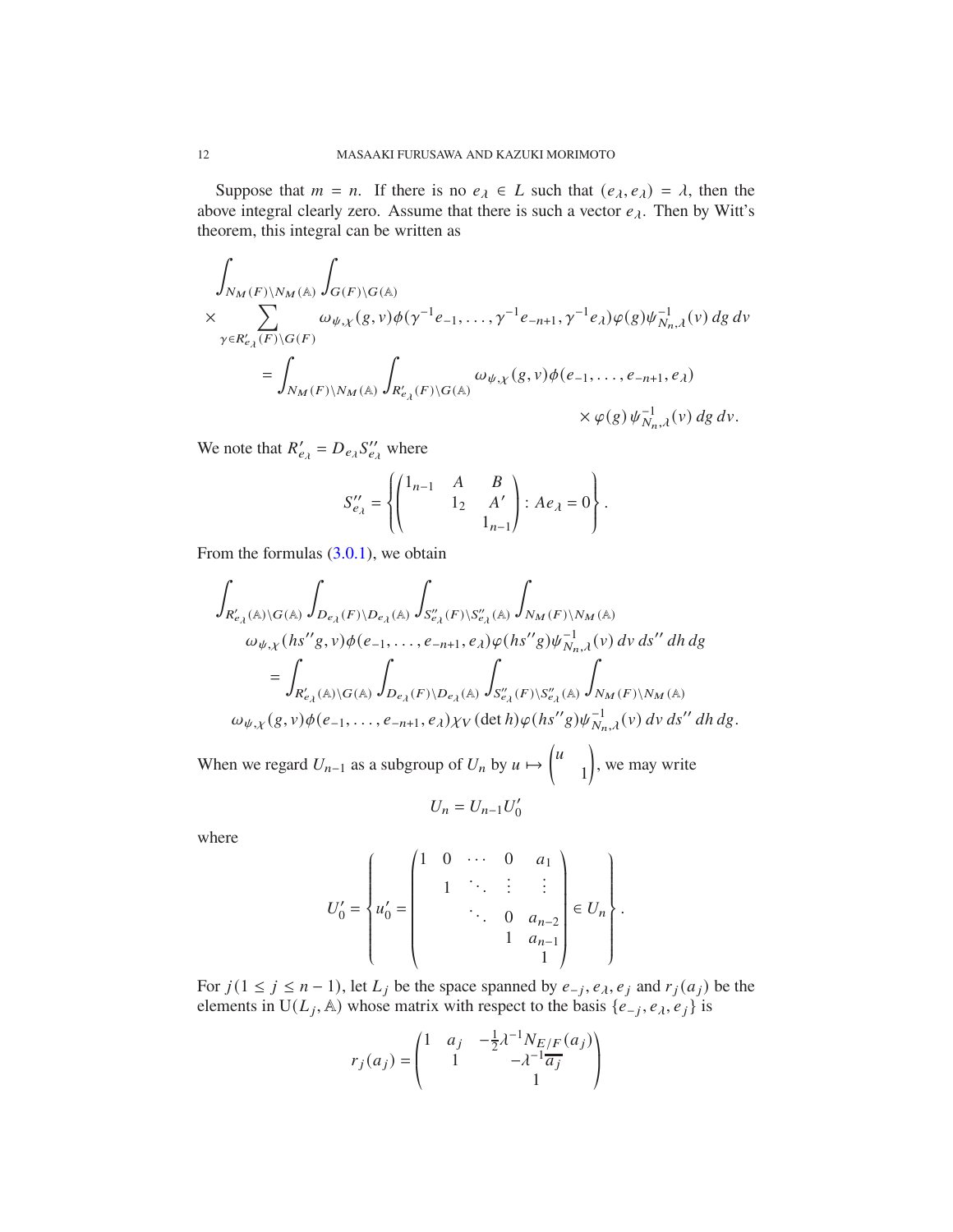We extend  $r_j(a_j)$  to  $G(\mathbb{A})$  by letting it act trivially on  $L_j^{\perp}$ . We note that  $r_j(a_j)$  is an analogue of  $s_j(a_j)$  in [7, p.97] used in the computation there. Then we have

$$
\omega_{\psi,\chi}(g,m(u_0'u)h)\varphi(e_{-1},\ldots,e_{-n+1},e_{\lambda})
$$
  
=  $\omega_{\psi,\chi}(g,m(u)h)\varphi(e_{-1},\ldots,e_{-n+1},e_{\lambda}+\sum_{j=1}^{n-1}a_je_{-j})$   
=  $\omega_{\psi,\chi}(r_1(a_1)^{-1}\cdots r_{n-1}(a_{n-1})^{-1}g,m(u)h)\varphi(e_{-1},\ldots,e_{-n+1},e_{\lambda}).$ 

Hence, we get

$$
\int_{R'_{e_{\lambda}}(\mathbb{A})\backslash G(\mathbb{A})}\int_{D_{e_{\lambda}}(F)\backslash D_{e_{\lambda}}(\mathbb{A})}\int_{E^{n-1}\backslash\mathbb{A}_{E}^{n-1}}\int_{U_{n-1}(F)\backslash U_{n-1}(\mathbb{A})}\int_{S_{e_{\lambda}}''(F)\backslash S_{e_{\lambda}}''(\mathbb{A})}^{\prime}\\\omega_{\psi,\chi}(r_{1}(a_{1})^{-1}\cdots r_{n-1}(a_{n-1})^{-1}g,m(u)h)\varphi(e_{-1},\ldots,e_{-n+1},e_{\lambda})\\ \chi_{V}(\det h)\varphi(hs''g)\psi_{N_{n,\lambda}}^{-1}(u_{0}u)\,ds''\,du\,du_{0}\,dh\,dg\\=\int_{R'_{e_{\lambda}}(\mathbb{A})\backslash G(\mathbb{A})}\int_{D_{e_{\lambda}}(F)\backslash D_{e_{\lambda}}(\mathbb{A})}\int_{U_{n-1}(F)\backslash U_{n-1}(\mathbb{A})}\int_{S''(F)\backslash S''(\mathbb{A})}^{\prime}\\\omega_{\psi,\chi}(g,m(u)h)\varphi(e_{-1},\ldots,e_{-n+1},e_{\lambda})\\ \chi_{V}(\det h)\varphi(hs''g)\psi_{N_{n,\lambda}}^{-1}(u_{0}u)\,ds''\,du\,dh\,dg
$$

since we may take  $\{r_1(a_1) \cdots r_{n-1}(a_{n-1})\}$  as a representative of  $S''/S''_{e\lambda}$ . Then by a similar computation, mutatis mutandis, to the one in [7, p.96–98], this is equal to

$$
W_{\psi,\lambda}(\theta_{\psi,\chi}^{\phi}(\varphi);1) = \int_{R'_{e_{\lambda}}(\mathbb{A})\backslash G(\mathbb{A})} \omega_{\psi,\chi}(g,1)\phi(e_{-1},\ldots,e_{-n+1},e_{\lambda})
$$
  
 
$$
\times \int_{R_{e_{\lambda}}(F)\backslash R_{e_{\lambda}}(\mathbb{A})} \chi_{e_{\lambda},\chi_{V}^{-1}}^{-1}(r)\varphi(rg) dr dg
$$
  

$$
= \int_{R'_{e_{\lambda}}(\mathbb{A})\backslash G(\mathbb{A})} \omega_{\psi,\chi}(g,1)\phi(e_{-1},\ldots,e_{-n+1},e_{\lambda})B_{e_{\lambda},\psi,\chi_{V}^{-1}}(\pi(g)\varphi) dg,
$$

and we get our required formula. The last assertion on the non-vanishing is proved by an argument similar to the one for the proof of [8, Proposition 2] from this formula.

#### 4. Proof of Theorem 1.1 and Theorem 1.2

4.1. **Proof of Theorem 1.1.** Let us prove Theorem 1.1. Our argument is similar to the proof of [8, Theorem 1].

First we note that the following unitary analogue of [13, Proposition 9.4] holds. Since it is proved by a computation to the proof of Theorem 3.1, we omit the proof.

**Proposition 4.1.** Let *k* be a non-archimedean local field of characteristic zero *and l be a quadratic extension of*  $k$ *. Let*  $\tau$  *be a non-trivial additive character of* k, and  $v_1, v_2$  be characters of  $l^\times$  such that  $v_i|_{k^\times} = 1$ . Let  $\omega_{\tau}^{(m,n)}$  $\binom{(m,n)}{\tau,(\nu_1,\nu_2)}$  be the Weil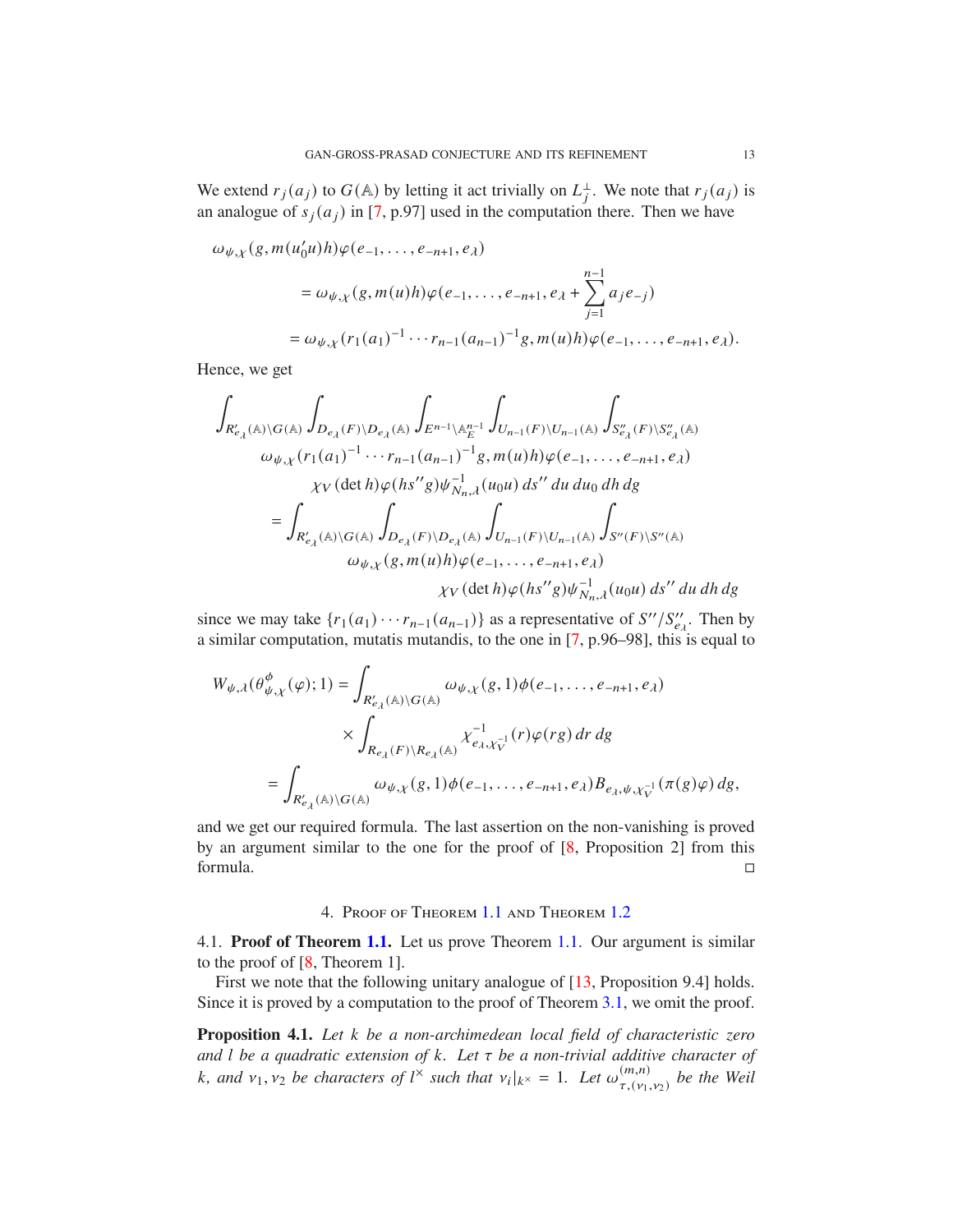*representation of*  $\mathbb{G}_m^+(k) \times \mathbb{G}_n^-(k)$ *. Suppose that*  $m < n$ *. Then as a representation*  $of \mathbb{G}_m^+(k)$ *, we have* 

$$
(\omega_{\tau,(\nu_1,\nu_2)})_{N_n(k),\tau_{N_n(k),\lambda}} = 0
$$

*where the left-hand side denotes the twisted Jacquet module for*  $(N_n, \tau_{N_n(k),\lambda})$ *.* 

From this proposition, the following vanishing result on the local theta correspondence readily follows.

**Corollary 4.1.** *If*  $\pi$  *is a*  $\tau_{N_n(k),\lambda}$ -generic irreducible representation of  $\mathbb{G}_n^{-}(k)$ *, then*  $\pi$  does not participate in the theta correspondence with  $\mathbb{G}_m^+(k)$  with  $m < n$ .

In the split case, we have similar results because of the similar computations by Watanabe [48, Proposition 1].

**Proposition 4.2.** Let  $\omega_{\tau}^{(m,n)}$  be the Weil representation of  $GL_m(k) \times GL_n(k)$ . *Suppose that*  $m < n$ *. Then as a representation of*  $GL_m(k)$ *, we have* 

$$
\left(\omega_{\tau}^{(m,n)}\right)_{N_{n,s},\tau_{N_{n,s}}}=0
$$

*where*  $N_{n,s}$  denotes the upper triangular matrices in  $GL_n(k)$ ,  $\tau_{N_{n,s}}$  is a non*degenerate character of*  $N_{n,s}$ , and the left-hand side denotes the twisted Jacquet *module for*  $(N_{n,s}, \tau_{N_{n,s}})$ *.* 

**Corollary 4.2.** *If*  $\pi$  *is a generic irreducible representation of*  $GL_n(k)$ *, then*  $\pi$  *does not participate in the theta correspondence with*  $GL_m(k)$  *with*  $m < n$ .

Before proceeding to a proof of Theorem 1.1, we recall the following local-global criterion concerning the non-vanishing of theta correspondences.

**Theorem 4.1** (Theorem 10.1 in [51]). Let  $\pi$  be an irreducible cuspidal automorphic *representation of*  $G(\mathbb{A})$  *with*  $G \in \mathcal{G}_n$ *. Suppose that the theta lift*  $\Theta_{V,\mathbb{W}_m}(\pi,\psi,\chi)$ *of*  $\pi$  *to*  $\mathbb{G}_m^-(\mathbb{A})$  *is zero for*  $m < n$ . Then  $\Theta_{V,\mathbb{W}_n}(\pi,\psi,\chi)$  *is non-zero if and only if* 

- (1)  $L\left(\frac{1}{2}\right)$  $\frac{1}{2}$ ,  $\pi \times \chi_V^{-1}$  $\neq 0$
- (2) *For any place*  $v$  *of*  $F$ *, the local theta lift*  $\theta_{V,\mathbb{W}_n}(\pi_v,\psi_v,\chi_v)$  *is not zero.*

*Proof of Theorem 1.1.* As a pair of character to define the splitting, we may take

$$
\chi^{\square}_{\Lambda} := (\Lambda^{-1}, \Lambda^{-1}).
$$

Since  $\pi_w$  is generic at some finite place w of F, local theta lifts  $\theta_{V,w_m}(\pi_v, \psi_v, \chi^{\square}_{\Lambda,v})$ is zero for  $m < n$  by Corollary 4.1 and Corollary 4.2. Hence, the global theta lift  $\Theta_{V,\mathbb{W}_m}(\pi,\psi,\chi^{\square}_\Lambda)$  is also zero for  $m < n$ . On the other hand, since  $\pi$  has  $(e,\psi,\Lambda)$ -Bessel period,  $\Theta_{V,\mathbb{W}_n}(\pi,\psi,\chi^{\square}_{\Lambda})\neq 0$  has  $\psi_{N_n,\lambda}$ -Whittaker period by Proposition 3.1, in particular  $\Theta_{V,\mathbb{W}_n}(\pi,\psi,\chi^N_{\Lambda}) \neq 0$  where we put

$$
\lambda_e = (e, e).
$$

Therefore, by Theorem 4.1, we obtain  $L\left(\frac{1}{2}\right)$  $\frac{1}{2}, \pi \times \Lambda \neq 0$ .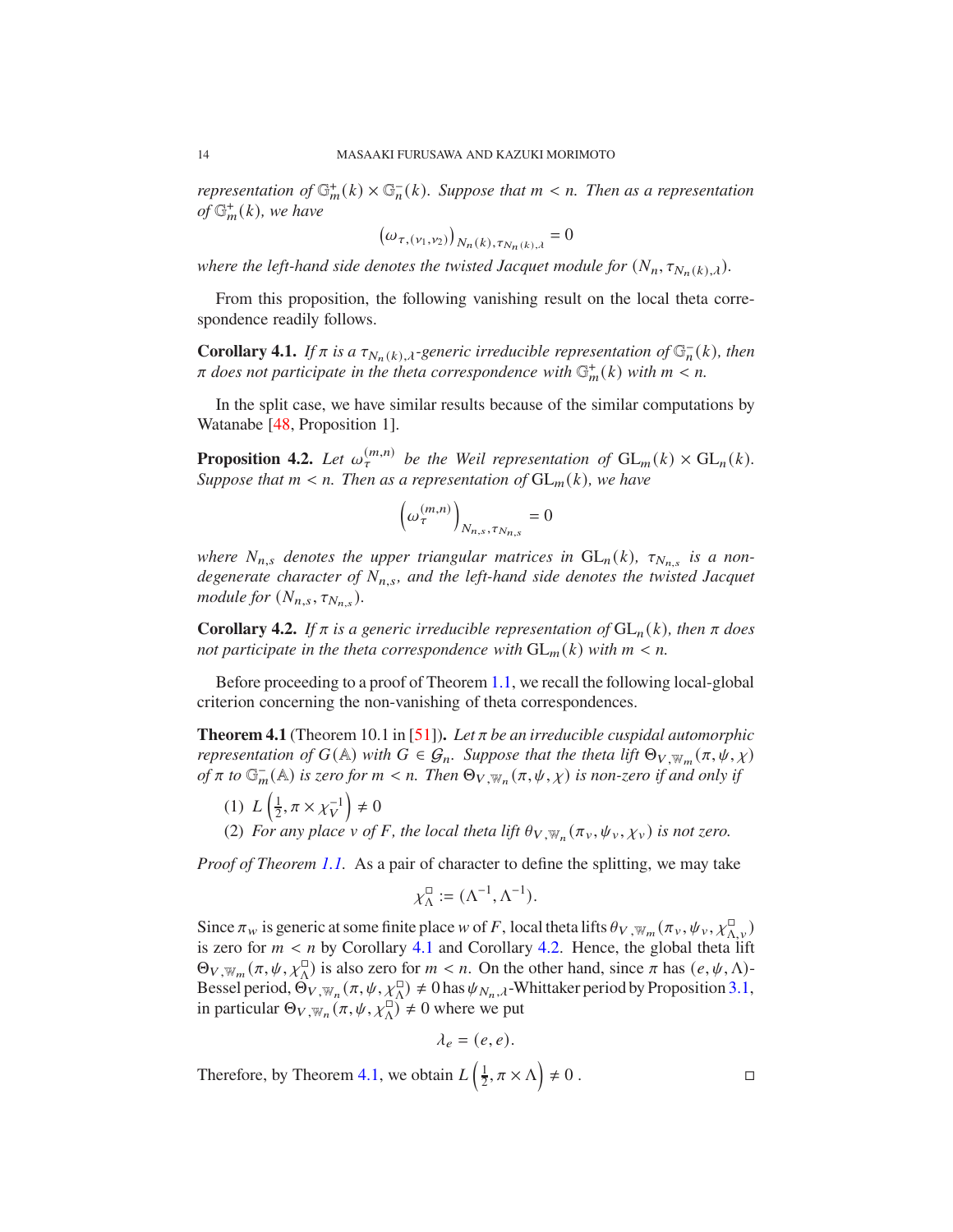4.2. **Proof of Theorem 1.2.** In this section, we shall prove Theorem 1.2. Recall that the condition (2) of Theorem 1.2 is stated as follows.

**Claim 4.1.** *There exist a pair*  $(G', \pi')$  *where*  $G' \in \mathcal{G}_n$  *and*  $\pi'$  *is an irreducible cuspidal tempered automorphic representation of*  $G'(\mathbb{A})$  *such that*  $\pi'$  *is nearly equivalent to*  $\pi$  *and*  $\pi'$  *admits the*  $(e, \psi, \Lambda)$ *-Bessel period.* 

First, we show that Claim 4.1 implies  $L\left(\frac{1}{2}\right)$  $(\frac{1}{2}, \pi \times \Lambda) \neq 0$ , namely condition (2) implies condition (1). We note that  $\pi$  and  $\pi'$  in Claim 4.1 have the same A-parameter which may be proved in the same manner as Atobe-Gan  $[2,$  Proposition 7.4]. Moreover, since  $\pi$  is tempered, the A-packet containing  $\pi$  coincides with the Lpackets of the associated L-parameter, and thus  $\pi$  and  $\pi'$  have the same local L-parameters. Therefore, we find that

$$
L(s, \pi \times \Lambda) = L(s, \pi' \times \Lambda).
$$

As in [8, Remark 2], when an irreducible cuspidal automorphic representation is tempered, then its local component is generic at some finite place. Hence, by Theorem 1.1, we obtain the condition (1), i.e.,

$$
L\left(\frac{1}{2}, \pi \times \Lambda\right) = L\left(\frac{1}{2}, \pi' \times \Lambda\right) \neq 0.
$$

Secondly, we note that the condition (a) follows from the condition (b) because of the above argument. Then our remaining task is to prove the implication  $(1) \implies$ (2) and the implication (a)  $\implies$  (b). Hence, from now on, we assume that

$$
L\left(\frac{1}{2}, \pi \times \Lambda\right) \neq 0.
$$

Then we note that the the implication (a)  $\implies$  (b). follows from the condition (2), i.e. Claim 4.1.

**Proposition 4.3.** *Suppose that Claim 4.1 holds. Then Theorem 1.2 holds, namely if*  $Hom_{R(F_v)}(\pi_v, \chi_{e,\Lambda_v}) \neq 0$  *for any places*  $v$ *, then*  $\pi$  *has*  $(e, \psi, \Lambda)$ *-Bessel period.* 

*Proof.* As we remarked above,  $\pi$  and  $\pi'$  have the same *L*-parameters. When  $E_v \simeq F_v \oplus F_v$ , then  $G(F_v) \simeq G'(F_v) \simeq GL_{2n}(F_v)$  and thus  $\pi_v \simeq \pi'_v$  because all L-packets of  $GL_{2n}(F_v)$  are singleton. Suppose that  $E_v$  is a quadratic extension field of  $F_v$ . Then by Beuzart-Plessis [3, 4], we know that in each Vogan local L-packet, only one element have a given Bessel model. This shows that  $G(F_v) \simeq G'(F_v)$  and  $\pi_v \simeq \pi'_v$ . Hence, we obtain  $G = G'$  and  $\pi \simeq \pi'$ . Finally, since the multiplicities of  $\pi$  and  $\pi'$  are one by [32, 42], we have  $\pi = \pi'$  and our theorem follows.

Thus we are reduced to proving Claim 4.1 when we have

$$
L\left(\frac{1}{2}, \pi \times \Lambda\right) \neq 0.
$$

We shall use an argument similar to the proof of [8, Proposition 5] and the use epsilon dichotomy for the local theta correspondence of the unitary dual pairs in the equal rank case. Though epsilon dichotomy at a non-split real place essentially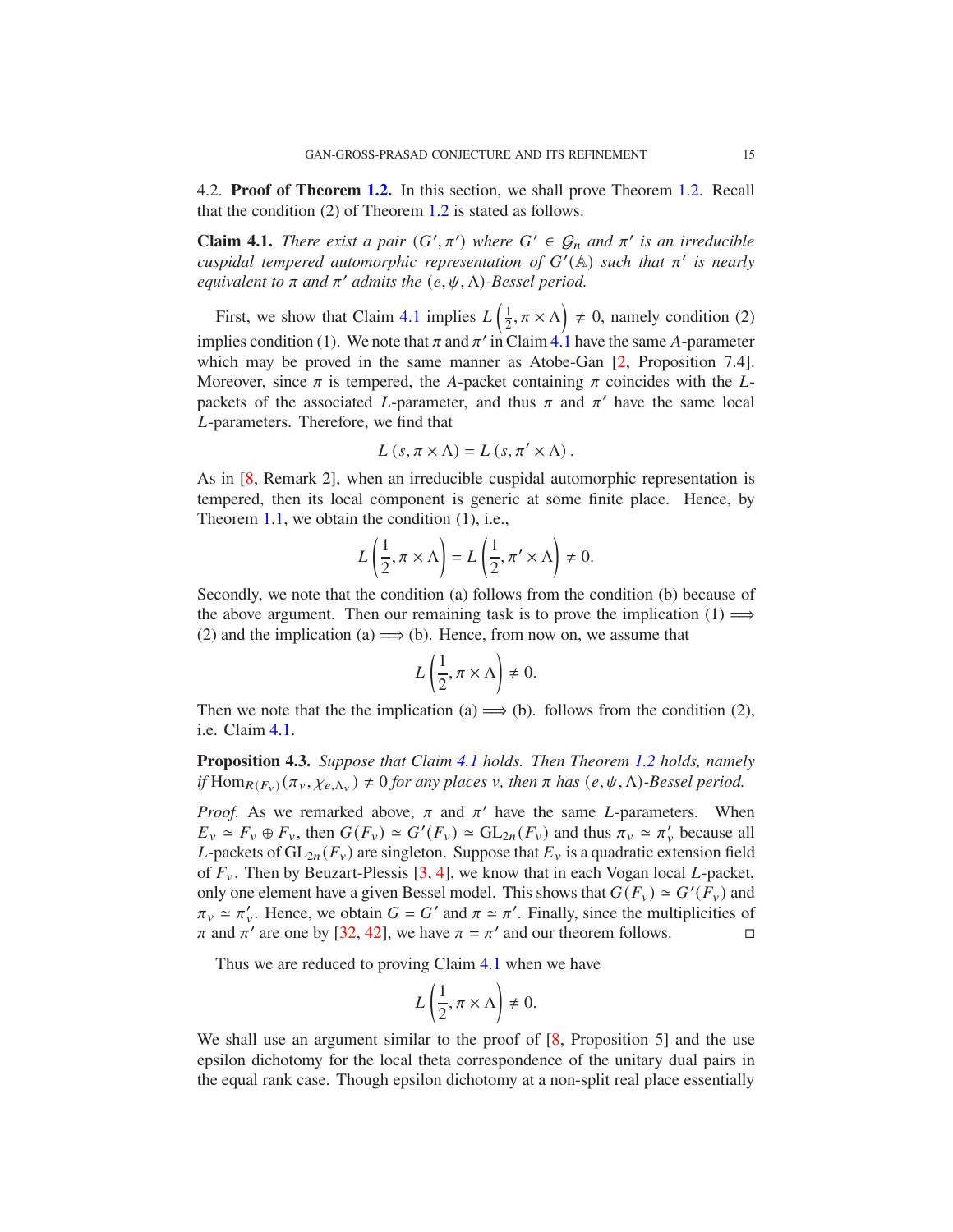follows from the computation by Paul [44], here we give a proof for the sake of completeness.

**Proposition 4.4.** Let  $V_{p,q}$  and  $V_{p',q'}$  be hermitian space over  $\mathbb C$  with hermitian *forms of signatures*  $(p,q)$  *and*  $(p',q')$  *and*  $p + q = p' + q' = 2n$ . Let  $\sigma$  be an *irreducible admissible representation of*  $U(V_{p,q})$ *, and*  $\tau$  *be an additive character of*  $\mathbb{R}$ *. Denote*  $\tau_{\mathbb{C}} = \tau \circ \text{tr}_{\mathbb{C}/\mathbb{R}}$ *. Let*  $\chi_1$  *and*  $\chi_2$  *be characters of*  $\mathbb{C}^\times$  *such that*  $\chi_i|_{\mathbb{R}^\times} = 1$ *. Suppose that*  $\chi_1(z) = (\bar{z}/z)^m$ . *Then the theta lift*  $\theta_{\tau,(X_1,X_2)}(\sigma)$  *of*  $\sigma$  *to*  $U(V_{p',q'})$  *is not zero if and only if*

$$
\varepsilon\left(\frac{1}{2},\sigma\times\chi_1^{-1},\tau_{\mathbb C}\right)=\omega_\sigma(-1)\varepsilon(V_{p,q})\varepsilon(V_{p',q'})
$$

*where*  $\varepsilon(V_{p,q})$  and  $\varepsilon(V_{p',q'})$  denote the Hasse invariants of  $V_{p,q}$  and  $V_{p',q'}.$ 

*Proof.* Suppose that  $\sigma$  is limit of discrete series. We may take the Harish-Chandra parameter of  $\sigma$  so that it is of the form

$$
([a_1]_{k_1}, \ldots, [a_r]_{k_r}, [b_1]_{\ell_1}, \ldots, [b_s]_{\ell_s}; [a_1]_{\bar{k}_1}, \ldots, [a_r]_{\bar{k}_r}, [b_1]_{\bar{\ell}_1}, \ldots, [b_s]_{\bar{\ell}_s})
$$
  
where  $[a]_k$  denotes *k*-tuple  $(a, \ldots, a)$  and  $a_i, b_i \in \mathbb{Z} + \frac{1}{2}$  satisfying

 $a_i > 0$ ,  $b_i < 0$ 

and

$$
a_1 > \cdots > a_r, \quad b_1 < \cdots < b_s.
$$

Then we have

$$
\varepsilon(s, \sigma \times \chi^{-1}, \tau_{\mathbb{C}}) = \prod_{i=1}^r \varepsilon(s, \chi_{2a_i} \times \chi^{-1}, \tau_{\mathbb{C}})^{k_i + \bar{k}_i} \prod_{i=1}^s \varepsilon(s, \chi_{2b_i} \times \chi^{-1}, \tau_{\mathbb{C}})^{\ell_i + \bar{\ell}_i}
$$

where  $\chi_{2a}(z) = \bar{z}^{-2a}(z\bar{z})^a$  for  $z \in \mathbb{C}^\times$ . Now, recall that

$$
\varepsilon\left(\frac{1}{2}, \chi_{2a} \times \chi^{-1}, \tau_{\mathbb{C}}\right) = (-1)^{2a} \varepsilon_{\tau} \operatorname{sgn}(a) \operatorname{sgn}(m)
$$

where

$$
\varepsilon_{\tau} = \varepsilon \left( \frac{1}{2}, 1, \tau_{\mathbb{C}} \right).
$$

Hence, we obtain

(4.2.1) 
$$
\varepsilon \left( \frac{1}{2}, \sigma \times \chi^{-1}, \tau_{\mathbb{C}} \right) = (-1)^{2(\sum a_i (k_i + \bar{k}_i) + \sum b_i (\ell_i + \bar{\ell}_i))} (-1)^{\ell + \bar{\ell}}
$$

where  $\ell = \sum \ell_i$  and  $\bar{\ell} = \sum \bar{\ell}_i$ . From the definition,

(4.2.2) 
$$
\omega_{\sigma}(-1) = (-1)^{2(\sum a_i(k_i + \bar{k}_i) + \sum b_i(\ell_i + \bar{\ell}_i))}.
$$

Moreover, by [44] (see also [33, Section 6]), we know that the theta lift  $\theta_{\tau,(Y_1,Y_2)}(\sigma)$ is non-zero if and only if

$$
p'=k+\bar{\ell}
$$

where  $k = \sum k_i$ . From the definition, we have  $p = k + \ell$ . Therefore,

$$
(4.2.3) \qquad (-1)^{\ell + \bar{\ell}} = (-1)^{k + \bar{\ell}} (-1)^{k + \bar{\ell}} = (-1)^{n - p} (-1)^{n - p'} = \varepsilon(V_{p,q}) \varepsilon(V_{p',q'})
$$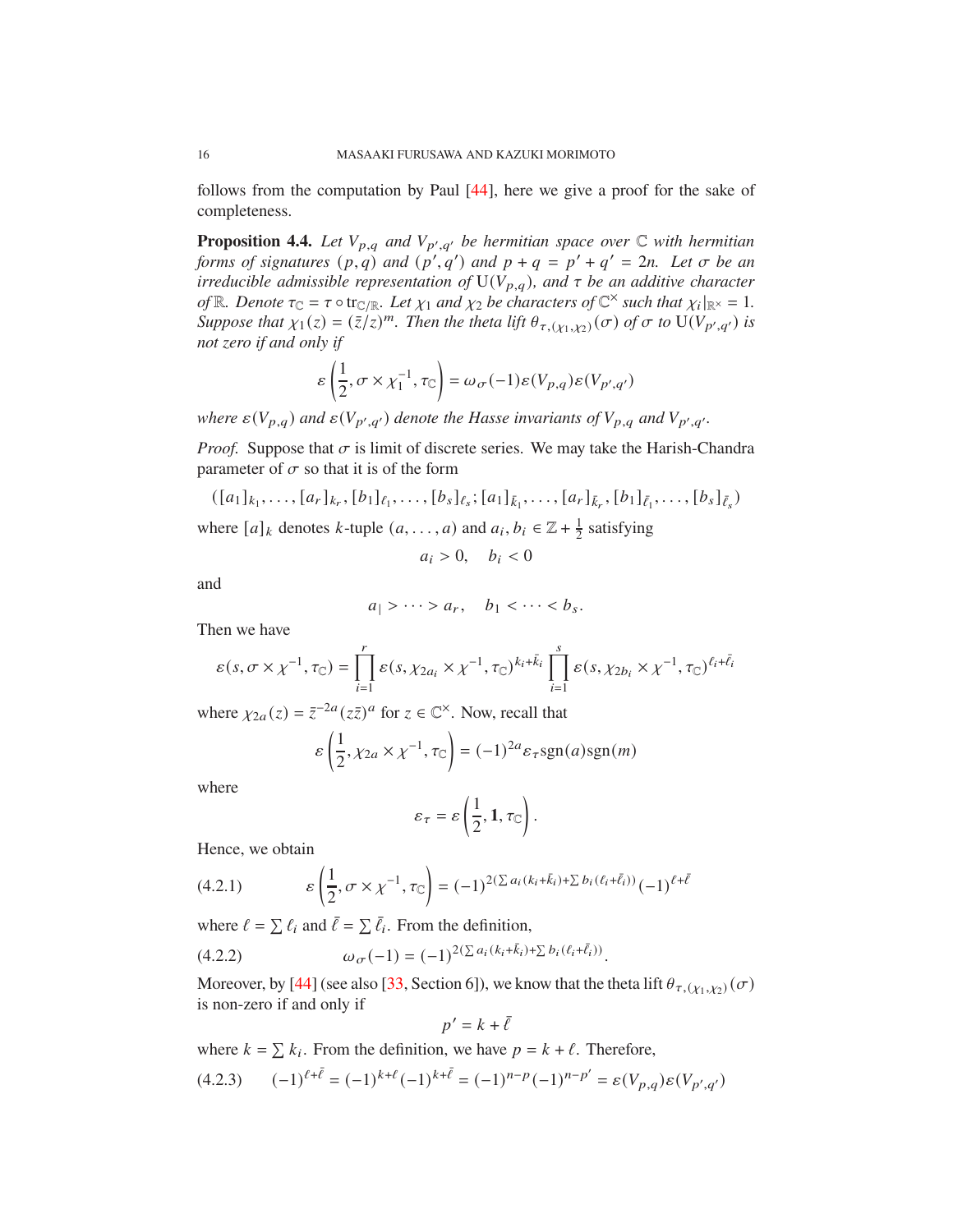since  $(-1)^{n-p} = \varepsilon (V_{p,q})$  and  $(-1)^{n-p'} = \varepsilon (V_{p',q'})$ . Then our claim for  $\sigma$  readily follows from  $(4.2.1)$ ,  $(4.2.2)$  and  $(4.2.3)$ . In general, by [44, Theorem 6.1] and multiplicativity of  $\varepsilon$ -factors, our identity readily follows from the case of limit of discrete series.

*Proof of Claim 4.1.* By Mok [42] and Kaletha-Minguez-Shin-White [32], we have the base change lift of  $\pi$  to  $GL_{2n}(\mathbb{A}_E)$ . Then the global descent method by Ginzburg-Rallis-Soudry [18] shows that we obtain a globally  $\psi_{N_n,\lambda}$ -generic irreducible cuspidal automorphic representation  $\pi^{\circ}$  of  $\mathbb{G}_n(A)$  which is nearly equivalent to  $\pi$ . Then  $\pi$  and  $\pi$ <sup>o</sup> have the same A-parameter as in the proof of Proposition 4.3. and thus  $\pi$ and  $\pi^{\circ}$  has the same *L*-parameter, and thus we have *L*  $\left(\frac{1}{2}\right)$  $\frac{1}{2}, \pi^{\circ} \times \Lambda \neq 0.$ 

Let v be a place of F which is inert in E. Let  $V'_v$  be a hermitian space over  $E_v$ such that

(4.2.4) 
$$
\mathcal{E}\left(\frac{1}{2}, \pi_{\nu}^{\circ} \times \Lambda_{\nu}, \psi_{\nu}^{-1}\right) = \omega_{\pi_{\nu}^{\circ}}(-1)\mathcal{E}(V_{\nu}')\mathcal{E}(\mathbb{W}_{\nu})
$$

where  $\varepsilon(V_v)$  and  $\varepsilon(\mathbb{W}_v)$  denote the Hasse invariant of  $V_v$  and W, respectively. Then by Harris-Kudla-Sweet [24, Theorem 6.1] and Gan-Ichino [16, Theorem 11.1] when v is finite and by Proposition 4.4 when v is real, the local theta lift  $\theta(\pi_v^{\circ}, \psi_v^{-1}, \chi_{\Lambda_v}^{\square})$ of  $\pi_{\nu}^{\circ}$  to  $U(V_{\nu}')$  is not zero.

Let v be a place of F which splits in E. In this case, we put  $\varepsilon(V_v') = \varepsilon(\mathbb{W}) = 1$ . Then  $\pi_{\nu}^{\circ}$  is an irreducible representation of  $GL_{2n}(F_{\nu})$ , and the character  $\Lambda_{\nu}$  is a character of  $F_v^{\times} \times F_v^{\times}$ . Since  $\Lambda_v((a, a)) = 1$ , we may write this character as  $(\mu, \mu^{-1})$  with a character  $\mu$  of  $F_{\nu}^{\times}$ . Then we know that the theta lift of  $\pi_{\nu}^{\circ}$  to  $GL_{2n}(F_v)$  is isomorphic to  $(\pi_v^{\circ})^{\vee}$ , in particular non-zero. Further, by the local functional equation of local  $L$ -factors, we have

$$
\varepsilon\left(\frac{1}{2},\pi_\nu^\circ\times\mu,\psi_{F,\nu}^{-1}\right)\varepsilon\left(\frac{1}{2},(\pi_\nu^\circ)^\vee\times\mu^{-1},\psi_{F,\nu}^{-1}\right)=\omega_{\pi_\nu^\circ}(-1).
$$

Since we have

$$
\varepsilon\left(\frac{1}{2}, \pi_\nu^\circ, \times \Lambda_\nu, \psi_\nu^{-1}\right) = \varepsilon\left(\frac{1}{2}, \pi_\nu^\circ \times \mu, \psi_{F,\nu}^{-1}\right) \varepsilon\left(\frac{1}{2}, (\pi_\nu^\circ)^\vee \times \mu^{-1}, \psi_{F,\nu}^{-1}\right),
$$

we get

(4.2.5) 
$$
\varepsilon\left(\frac{1}{2}, \pi_{\nu}^{\circ} \times \Lambda_{\nu}, \psi_{\nu}^{-1}\right) = \omega_{\pi_{\nu}^{\circ}}(-1)\varepsilon(V_{\nu}')\varepsilon(\mathbb{W}_{\nu}).
$$

Since  $L\left(\frac{1}{2}\right)$  $(\frac{1}{2}, \pi^{\circ} \times \Lambda) \neq 0$ , we should have  $\prod_{v} \varepsilon \left( \frac{1}{2} \right)$  $\left(\frac{1}{2}, \pi_v^{\circ} \times \Lambda, \psi^{-1}\right) = 1$ . Thus, by (4.2.4) and (4.2.5), we get  $\Box$ ′

$$
\prod_{v} \varepsilon(V'_{v}) = 1.
$$

By the Hasse principle, there is a hermitian space V' over E such that  $V' \otimes F_v$  is isomorphic to  $V'_v$ . Then we put  $G' = U(V')$ . Let v be a non-split real place of F which is inert in  $\mathbb C$ . Then by [44, Theorem 0.1, 6.1 (a)] (see also [1, Theorem 3.13]),  $G'(F_v)$  should be

$$
U(n, n)
$$
,  $U(n + 1, n - 1)$ , or  $U(n - 1, n + 1)$ .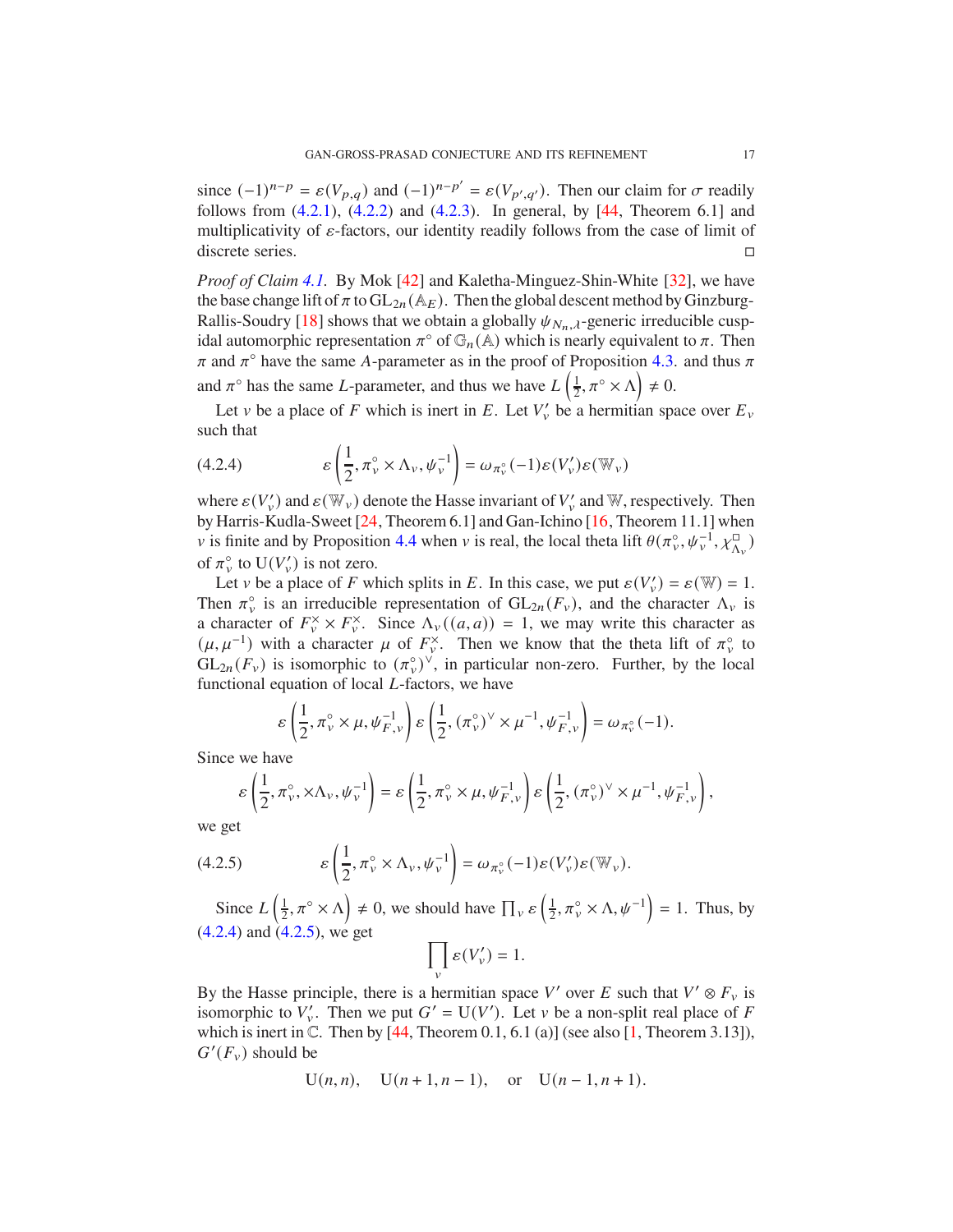Moreover, when  $\nu$  is a finite place which is inert in  $E$ , it is clear that the Witt index of  $V'_v$  is at least  $n-1$ . Hence, we should have  $G' \in \mathcal{G}_n$ . Let us denote by  $\Pi = \Theta(\pi^{\circ}, \psi^{-1}, \chi_{\Lambda}^{\Box})$  the theta lift of  $\pi^{\circ}$  to U(V'). From our choice of  $V_{\nu}$ , the local theta lifts  $\theta(\pi_v^{\circ}, \psi_v^{-1}, \chi_{\Lambda_v}^{\square}) \neq 0$  and we have  $L\left(\frac{1}{2}\right)$  $(\frac{1}{2}, \pi^{\circ} \times \Lambda) \neq 0$ . Then by Theorem 4.1, we have  $\Pi \neq 0$ . Further, from Corollary 4.1, 4.2 and Rallis' tower property, Π should be cuspidal.

Let us consider the theta lift  $\Theta(\Pi, \psi, \chi_{\Lambda}^{\square})$  of  $\Pi$  to  $\mathbb{G}_n^-(\mathbb{A})$ . We note that at a split place v, we know that  $\Pi_v \simeq \pi_{0,v}$  (for example, see [41, Théorèm 1]). Hence, we have

$$
\gamma(s,\Pi_v\times\Lambda_v^{-1},\psi_v)=\gamma(s,\pi_v^{\circ}\times\Lambda_v^{-1},\psi_v).
$$

Moreover, Gan-Ichino [16, Theorem 11.5] proved this identity for every finite place  $\nu$  of  $F$ , and this identity readily follows from [44] at real non-split place. Hence, we obtain

$$
L\left(\frac{1}{2}, \Pi \times \Lambda\right) = L\left(\frac{1}{2}, \pi^{\circ} \times \Lambda\right) \neq 0.
$$

Further, by the Howe duality because of Howe [26] at archimedean places, Waldspurger [47] at odd finite places and all finite places by Gan and Takeda [14], we have  $\theta(\Pi_v, \psi_v, \chi_{\Lambda_v}^{\square}) \simeq \pi_v^{\circ}$ , in particular, it is non-zero. Then by Theorem 4.1, we see that  $\Theta(\Pi, \psi, \chi_{\Lambda}^{\Box}) \neq 0$ , and it is cuspidal by Corollary 4.1, 4.2 and Rallis' tower property as above. Hence, by the local-global compatibility of theta correspondences [11], we obtain

$$
\Theta(\Pi,\psi,\chi^\square_\Lambda)_v\simeq \theta(\Pi_v,\psi_v,\chi^\square_{\Lambda_v})\simeq \pi^\circ_v.
$$

Since the multiplicity of  $\pi^{\circ}$  is one by Mok [42], we obtain

$$
\Theta(\Pi, \psi, \chi^{\square}_{\Lambda}) = \pi^{\circ}.
$$

Therefore, by Proposition 3.1,  $\Pi$  should have  $(e, \psi, \Lambda)$ -Bessel period. Moreover,  $\Pi$ is nearly equivalent to  $\pi^{\circ}$  and to  $\pi$ . Finally, we note that as in the proof of Claim 4.1, we see that  $\Pi$  and  $\pi$  have the same local *L*-parameters. In particular,  $\Pi$  has generic A-parameter. Hence, as G' and  $\pi'$  in Theorem 1.2, we may take U(V') and  $\Pi$ .  $\Box$ 

5. REFINED GAN–GROSS–PRASAD CONJECTURE FOR  $(U(2n), U(1))$ 

In this section, we prove Theorem 1.3, namely we prove the refined Gan-Gross-Prasad conjecture for Bessel periods for  $(U(2n), U(1))$  under certain assumptions. Throughout this section, G denotes  $G = U(V) \in \mathcal{G}_n$ .

**Lemma 5.1.** For an irreducible cuspidal tempered automorphic representation  $\pi$ *of*  $G(A)$  *with*  $G \in \mathcal{G}_n$  *such that*  $B_{e, \psi, \Lambda}(\cdot)$  *is zero on*  $\pi$ *, Theorem* 1.3 *holds.* 

*Proof.* This is proved by an argument similar to the proof of [9, Corollary 1], using the local Gan-Gross-Prasad conjecture by  $[3, 4]$  and the endoscopic classifications by [32, 42].

Hence we assume that  $B_{e, \psi, \Lambda}(\cdot)$  is not identically zero on  $\pi$ . Again the argument is similar to the proof of [9, Theorem 1]. We prove Theorem 1.3 by argument similar to the proof of [9, Theorem 1]. As stated in the beginning of [9, Section 2.4], it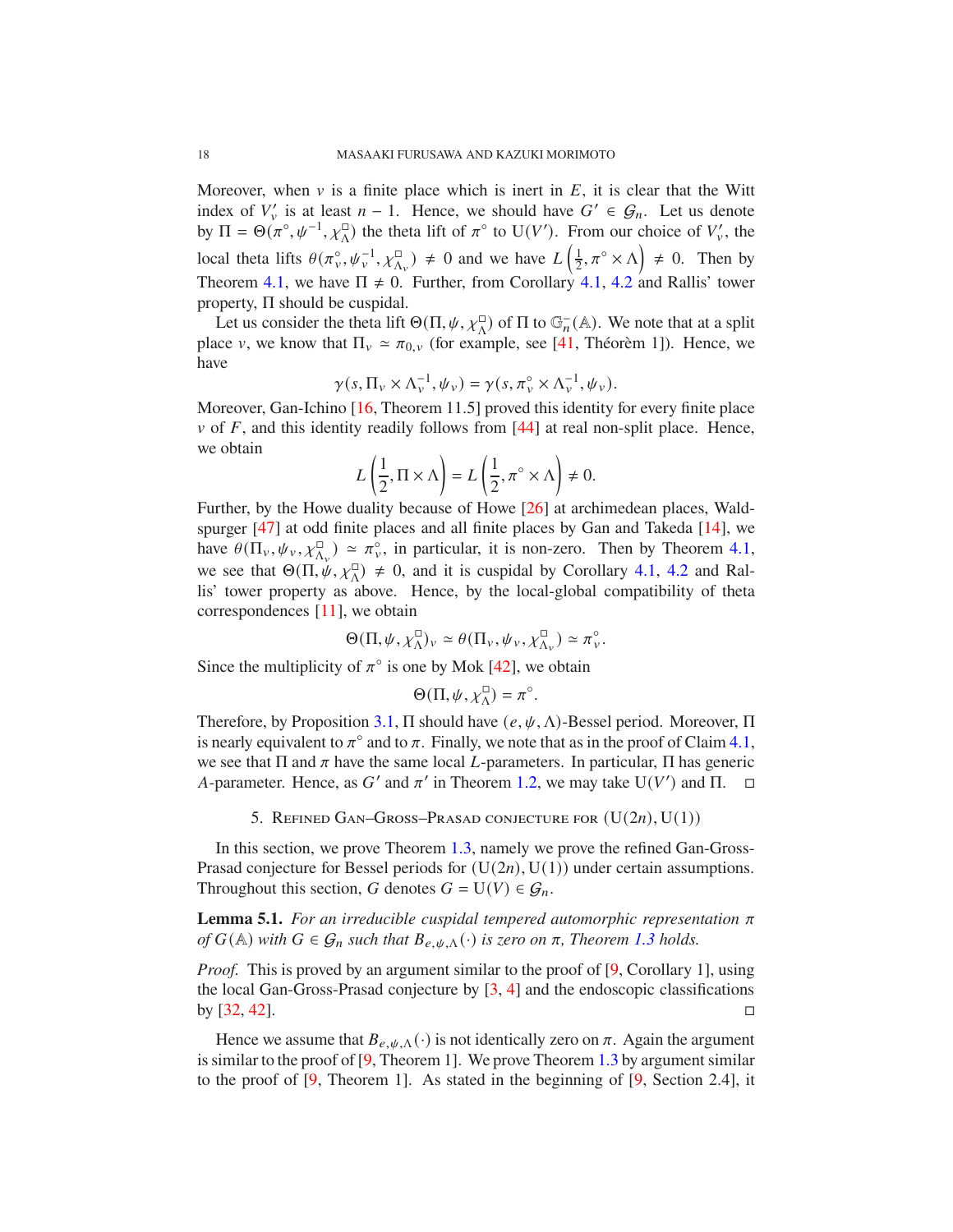suffices for us to prove (1.4.9) for  $\phi = \otimes_v \phi_v \in V_\pi$  such that  $B_{e, \psi, \Lambda}(\phi) \neq 0$  because of [4, Theorem 5] and the multiplicity one theorem (1.4.3).

In this case, by Proposition 3.1,  $\sigma := \Theta_{V, \mathbb{W}_n}(\pi, \psi, \chi^{\square}_{\Lambda})$  is a  $\psi_{N_n, \lambda_e}$ -generic irreducible cuspidal automorphic representation of  $\mathbb{G}_n^-(\mathbb{A})$ . Then we have  $\sigma =$  $\otimes_v \sigma_v$  by the Howe duality. Let

$$
\theta_{\psi_v, \chi^{\square}_{\Lambda_v}} : \mathcal{S}\left(V\left(F_v\right)^n\right) \otimes V_{\pi_v} \to V_{\sigma_v}
$$

be the  $G(F_v) \times \mathbb{G}_n^-(F_v)$ -equivariant linear map, which is unique up to multiplication by a scalar. Since the mapping

$$
S(V(\mathbb{A})^n) \otimes V_\pi \ni (\varphi', \phi') \mapsto \theta_{\psi, \chi_\Lambda^{\square}}^{\varphi'}(\phi') \in V_\sigma
$$

is  $G(F_v) \times \mathbb{G}_n^-(F_v)$ -equivariant at any place v, by the uniqueness of  $\theta_v$ , we may adjust  $\{\theta_{\nu}\}_{\nu}$  so that

$$
\theta_{\psi,\chi_{\Lambda}^{\square}}^{\varphi'}\left(\phi'\right)=\otimes_{\nu}\theta_{\psi_{\nu},\chi_{\Lambda_{\nu}}^{\square}}\left(\varphi'_{\nu}\otimes\phi'_{\nu}\right)
$$

for  $\phi' = \otimes_v \phi'_v \in V_\pi \quad \varphi' = \otimes_v \varphi'_v \in \mathcal{S}(V(\mathbb{A})^n)$ .

5.1. **Rallis inner product formula.** Fix a polarization  $\mathbb{W}_n = Y_n^+ \oplus Y_n^-$ . Then we realize  $\omega_{\psi, \chi^{\square}_\Lambda, V, \mathbb{W}_n}$  on the space  $\mathcal{S}((V \otimes Y^+_n)(\mathbb{A}))$ . Let  $V^{\square}$  be the hermitian space  $V \oplus (-V)$ , i.e.  $V^{\square}$  is a direct sum  $V \oplus V$  as a vector space and its Hermitian form  $(\, , \,)_V$ <sup>o</sup> on  $V^{\square}$  is defined by

$$
(v_1 \oplus v_2, v'_1 \oplus v'_2)_{V^{\square}} := (v_1, v'_1)_V - (v_2, v'_2)_V.
$$

Let  $V^{\square}_+$  be a maximal isotropic subspace of  $V^{\square}$  defined by

$$
V^{\square}_{+} := \{ v \oplus v \in V^{\square} : v \in V \}.
$$

We note that there is a natural embedding

$$
\iota: U(V) \times U(-V) \hookrightarrow U(V^{\square}) \quad \text{such that } \iota(g_1, g_2) \ (\nu_1 \oplus \nu_2) = g_1 \nu_1 \oplus g_2 \nu_2.
$$

Also there exists an  $U(V, A) \times U(-V, A)$ -intertwining map

$$
\tau : \mathcal{S} \left( \left( V \otimes Y_n^+ \right) (\mathbb{A}) \right) \hat{\otimes} \mathcal{S} \left( \left( (-V) \otimes Y_n^+ \right) (\mathbb{A}) \right) \to \mathcal{S} \left( \left( V_+^{\square} \otimes \mathbb{W} \right) (\mathbb{A}) \right)
$$

with respect to the Weil representations, obtained by composing the natural map

$$
S\left(\left(V\otimes Y_n^+\right)(\mathbb{A})\right)\hat{\otimes} S\left(\left(\left(-V\right)\otimes Y_n^+\right)(\mathbb{A})\right)\to S\left(\left(V^{\square}\otimes Y_n^+\right)(\mathbb{A})\right)
$$

with the partial Fourier transform

$$
\mathcal{S}\left(\left(V^{\square}\otimes Y_n^+\right)\left(\mathbb{A}\right)\right)\xrightarrow{\sim}\mathcal{S}\left(\left(V^{\square}_+\otimes\mathbb{W}\right)\left(\mathbb{A}\right)\right).
$$

Namely we have

$$
\tau \left( \omega_{\psi, \chi_{\Lambda}^{\square}, V, \mathbb{W}} (g_1) \varphi_+ \otimes \omega_{\psi, \chi_{\Lambda}^{\square}, -V, \mathbb{W}} (g_2) \varphi_- \right)
$$
  
=  $\omega_{\psi, \chi_{\Lambda}^{\square}, V^{\square}, \mathbb{W}} ( \iota (g_1, g_2) ) \tau (\varphi_+ \otimes \varphi_-)$ 

for  $(g_1, g_2) \in U(V, \mathbb{A}) \times U(-V, \mathbb{A})$  and  $\varphi_{\pm} \in S((\pm V) \otimes Y_n^+) (\mathbb{A}))$ . We also consider local counterparts of  $\tau$ .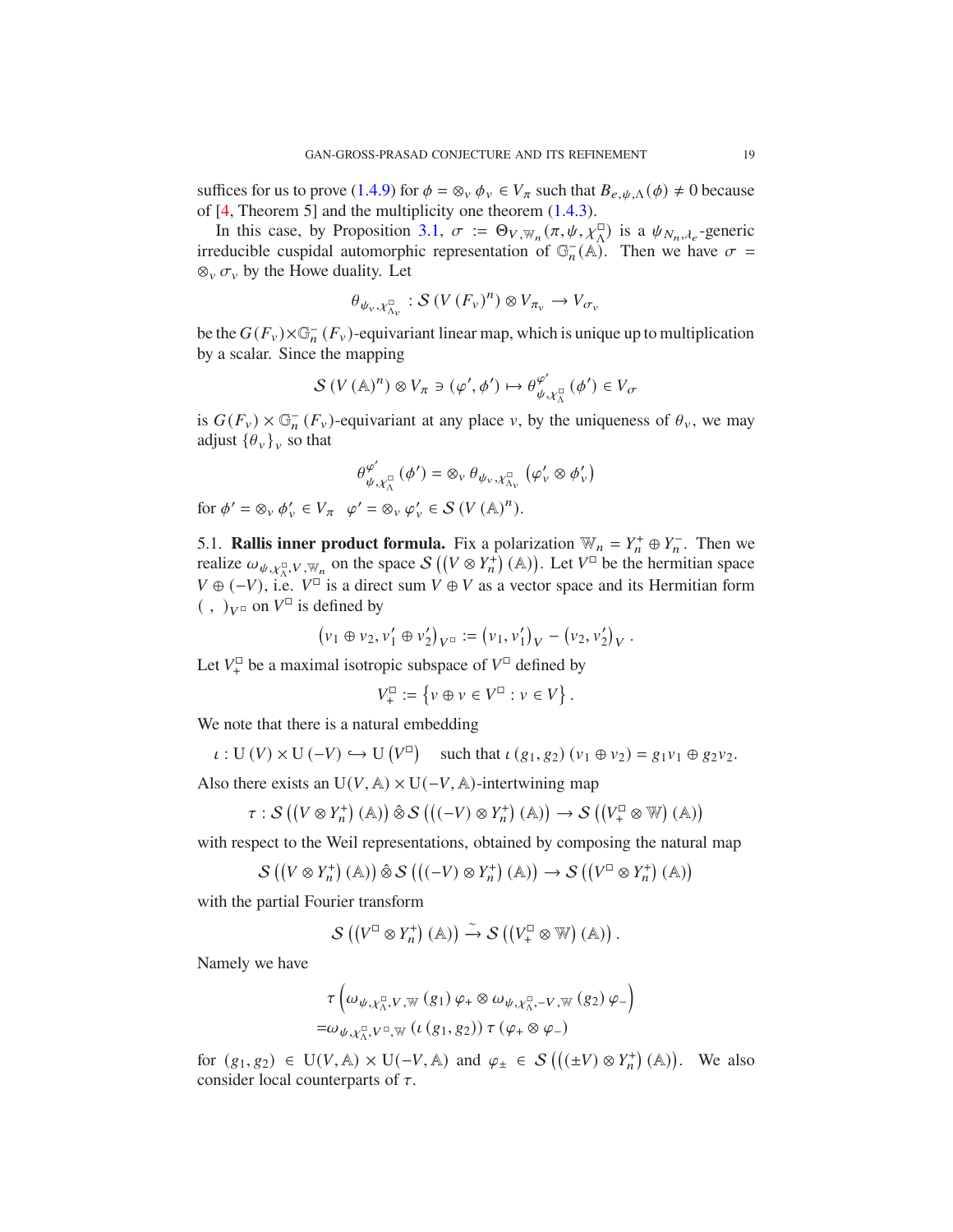5.1.1. *Local doubling zeta integrals.* Let P be the maximal parabolic subgroup of U ( $V^{\Box}$ ) defined as the stabilizer of the isotropic subspace  $V \oplus \{0\}$ . Then the Levi subgroup of P is isomorphic to GL  $(\text{Res}_{E/F}V)$ .

At each place  $v$  of  $F$ , we consider the degenerate principal representation

$$
I_{\nu}(s) := \operatorname{Ind}_{P(F_{\nu})}^{\mathcal{U}(V^{\mathbb{D}}, F_{\nu})} \Lambda_{\nu} | \downarrow_{\nu}^{s} \text{ for } s \in \mathbb{C}.
$$

Here the induction is normalized and  $\Lambda_v$  |  $\vert v \rangle$  denotes the character of  $P(F_v)$  given by  $g_v \mapsto \Lambda_v(\det g) |\det|_v^s$  on its Levi subgroup GL  $(\text{Res}_{E/F}V, F_v)$  and trivial on its unipotent radical.

For  $\phi_v, \phi'_v \in V_{\pi_v}$  and  $\Phi_v \in I_v$  (s), the local doubling zeta integral is defined by

$$
(5.1.1) \quad Z_{\nu}\left(s,\phi_{\nu},\phi'_{\nu},\Phi_{\nu},\pi_{\nu}\right):=\int_{G(F_{\nu})}\langle\pi_{\nu}\left(g_{\nu}\right)\phi_{\nu},\phi'_{\nu}\rangle_{\nu}\,\Phi_{\nu}\left(\iota\left(g_{\nu},I_{\nu}\right)\right)\,dg_{\nu}
$$

where  $I_v$  denotes the unit element of  $G(F_v)$ . We recall that the integral (5.1.1) converges absolutely when Re  $(s) > -\frac{1}{2}$  $\frac{1}{2}$  by Yamana [51, Lemma 7.2] since  $\pi_{v}$  is tempered.

For  $\varphi_v \in \mathcal{S}((V^{\square}_+ \otimes \mathbb{W})(F_v))$ , we define  $\Phi_{\varphi_v} \in I_v(0)$  by

(5.1.2) 
$$
\Phi_{\varphi_v}(g_v) = \left(\omega_{\psi_v, \chi_{\Lambda_v}^{\square}}(g_v) \varphi_v\right)(0) \text{ for } g_v \in U(V^{\square}, F_v).
$$

Then we define  $Z_{\nu}^{\circ}(\phi_{\nu}, \varphi_{\nu}, \pi_{\nu})$  for  $0 \neq \phi_{\nu} \in V_{\pi_{\nu}}$  and  $f_{\nu} \in S((V \otimes Y_{n}^{+})(F_{\nu}))$  by (5.1.3)

$$
Z_{\nu}^{\circ}(\phi_{\nu}, \varphi_{\nu}, \pi_{\nu}) := \frac{\prod_{j=1}^{2n} L\left(j, \chi_{E,\nu}^{j}\right)}{L\left(1/2, \pi_{\nu} \times \Lambda_{\nu}\right)} \cdot \frac{1}{\langle \phi_{\nu}, \phi_{\nu} \rangle_{\nu}} \cdot Z_{\nu}\left(0, \phi_{\nu}, \phi_{\nu}, \Phi_{\tau_{\nu}}(\varphi_{\nu} \otimes \varphi_{\nu}), \pi_{\nu}\right).
$$

5.1.2. *Rallis inner product formula*. For automorphic forms  $\phi_1$  and  $\phi_2$  on  $\mathbb{G}_n^-(\mathbb{A})$ , we define the Petersson inner product  $(\phi_1, \phi_2)$  by

$$
(\phi_1, \phi_2) := \int_{\mathbb{G}_n^-(F)\backslash \mathbb{G}_n^-(\mathbb{A})} \phi_1(g) \overline{\phi_2(g)} dg
$$

when the integral converges absolutely. Here we take the Tamagawa measure  $dg$ . Let us take local measures  $dg_y$  on  $G(F_y)$  as in Section 1.4, and we decompose dg as

$$
dg = C_G \prod_v dg_v
$$

with the Haar measure constant  $C_G > 0$ . Then we have the following Rallis inner product formula.

**Theorem 5.1** (Lemma 10.1 in [51]). *For any non-zero decomposable vectors*  $\phi$  =  $\otimes_v \phi_v \in V_\pi$  and  $\varphi = \otimes_v \varphi_v \in \mathcal{S}$   $((V \otimes Y^+_n)$   $(\mathbb{A}))$ , we have

$$
(5.1.4) \quad \frac{\left(\theta^{\varphi}_{\psi,\chi^{\Box}_{\Lambda}}(\phi),\theta^{\varphi}_{\psi,\chi^{\Box}_{\Lambda}}(\phi)\right)}{\langle\phi,\phi\rangle} = C_G \cdot \frac{L\left(1/2,\pi\times\Lambda\right)}{\prod_{j=1}^{2n}L\left(j,\chi_E^j\right)} \cdot \prod_v Z_v^{\circ}\left(\phi_v,\varphi_v,\pi_v\right)
$$

where  $Z_{\nu}^{\circ}$  ( $\phi_{\nu}, \varphi_{\nu}, \pi_{\nu}$ ) = 1 *for almost all*  $\nu$ *.*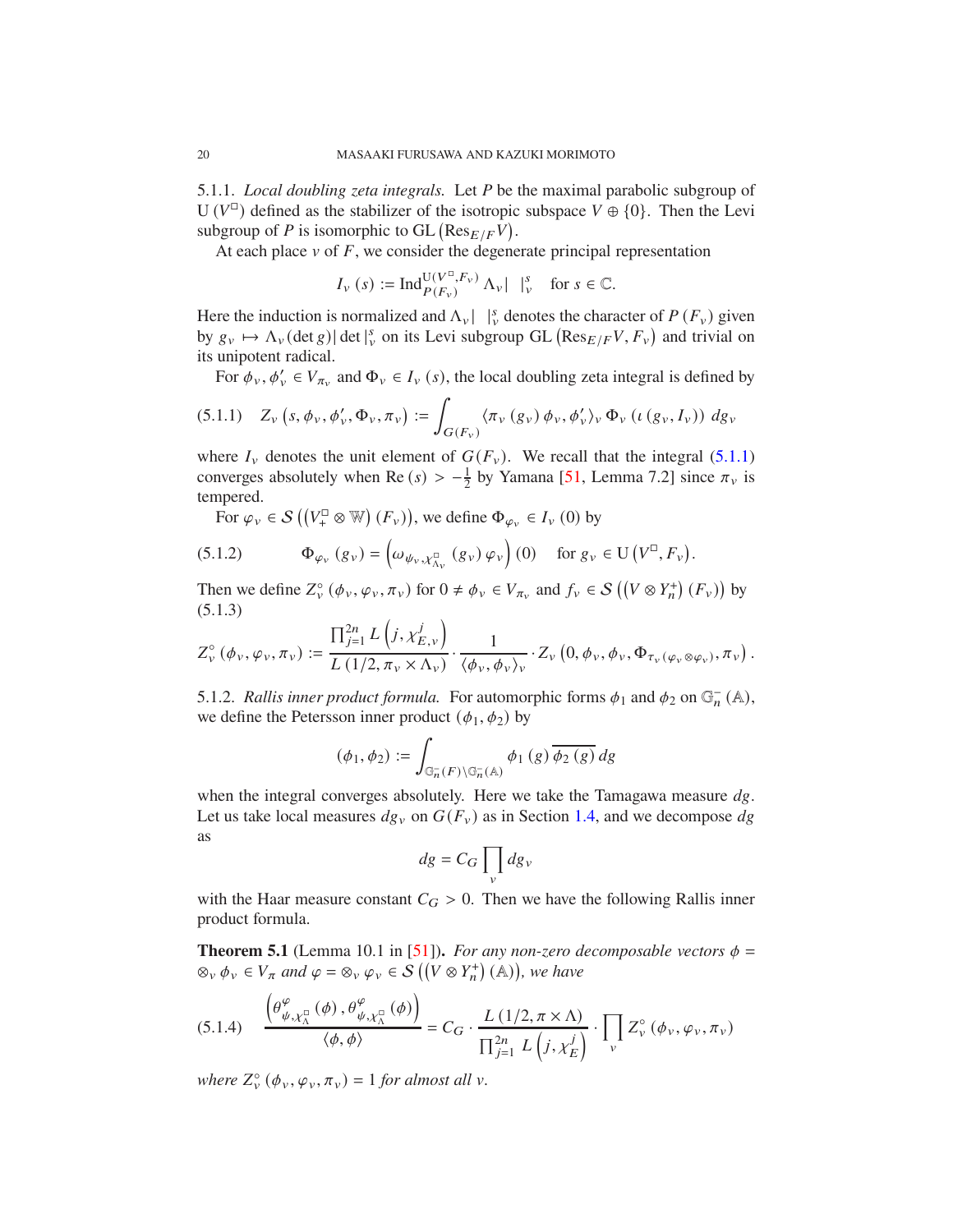5.2. **Lapid-Mao's conjecture on the Whittaker periods for**  $\mathbb{G}_n^-(\mathbb{A})$ **.** Let us recall Lapid-Mao's conjecture concerning an explicit formula for the Whittaker periods. Recall that  $(\sigma, V_{\sigma})$  is an irreducible cuspidal  $\psi_{N_n,\lambda}$ -generic automorphic representation of  $\mathbb{G}_n^{-}(\mathbb{A})$ . Let  $\Sigma$  be the base change lift of  $\sigma$  to  $GL_{2n}(\mathbb{A}_E)$  constructed by Kim and Krishnamurthy [33]. It is an isobaric sum  $\sigma_1 \mathbb{H} \cdots \mathbb{H} \sigma_k$  where  $\sigma_i$  is an irreducible cuspidal automorphic representation of  $GL_{n_i}(\mathbb{A}_E)$  with  $n_1 + \cdots + n_k = 2n$ , such that  $L^{\overline{S}}(s, \sigma_i, As^-)$  has a simple pole at  $s = 1$ .

Choose an Hermitian inner product (, )<sub>v</sub> on  $V_{\sigma_v}$  at each place v of F so that we have

$$
(\phi_1, \phi_2) = \prod_{v} (\phi_{1,v}, \phi_{2,v})_v
$$

for any decomposable vectors  $\phi_1 = \otimes_v \phi_{1,v}, \phi_2 = \otimes_v \phi_{2,v} \in V_{\sigma}$ . At a finite place v, we define local Whittaker period of  $\phi_v \in V_{\sigma_v}$  by

$$
I_{\nu}(\phi_{\nu}) = \int_{N_n(F_{\nu})}^{st} (\sigma_{\nu}(u)\phi_{\nu}, \phi_{\nu})_{\nu} \psi_{N_n, \lambda, \nu}(u)^{-1} du
$$

by the stable integral (see Lapid-Mao  $[36]$  and Liu  $[40]$ ). At an infinite place  $v$ , we define as follows. First we put  $u_i = u_{i,i+1}$  and  $u_n = u_{n,2n}$  for  $u \in N_n$ . Then for  $\gamma \geq -\infty$ , we define  $N_{n,\gamma} = \{u \in N_n(F_v) : |u_i| \leq e^{\gamma}\}\.$  As in the definition of  $\alpha_{v}(\phi_{v}, \phi_{v})$  in 1.4.1, we define

$$
I_{\phi_{\nu}} := \int_{N_{n,-\infty}} (\sigma_{\nu}(u)\phi_{\nu}, \phi_{\nu})_{\nu} du
$$

which is a tempered distribution on  $N_{n,-\infty} \backslash N_n(F_v)$ . Then we define

$$
I_{\nu}(\phi_{\nu}) = \widehat{I_{\phi_{\nu}}}(\psi_{N_n,\lambda,\nu}).
$$

Lapid and Mao [37, Theorem 5.5] showed that there exists a constant  $c_{\sigma_{\nu}}$  depending on  $\sigma_{\nu}$  (implicitly on the choice of measures and  $\psi$ ) such that

(5.2.1) 
$$
\frac{|W_{\psi,\lambda}(\phi)|^2}{(\phi,\phi)} = 2^{-k} \left( \prod_{v} c_{\sigma_v}^{-1} \right) \cdot \frac{\prod_{j=1}^{2n} L\left(j, \chi_E^j\right)}{L\left(1, \Sigma, As^*\right)} \prod_{v} \frac{I_v^{\natural}(\phi_v)}{(\phi_v,\phi_v)}
$$

for any non-zero decomposable vector  $\phi = \otimes \phi_{\nu} \in V_{\sigma}$ . Here,  $W_{\psi, \lambda}$  is defined with respect to the Tamagawa measure and we define

(5.2.2) 
$$
I_{\nu}^{\natural}(\phi_{\nu}) := \frac{L(1, \Sigma_{\nu}, As^{+})}{\prod_{j=1}^{2n} L(i, \chi_{E,\nu}^{j})} I_{\nu}(\phi_{\nu}).
$$

**Conjecture 1** (Conjecture 1.2, 5.1 in [36]). Let  $\sigma$  and  $\Sigma$  be as above. Then  $c_{\sigma_v}$  =  $\omega_{\sigma_v}(-1)$ *. In particular, for any non-zero decomposable vector*  $\phi = \otimes_v \phi_v \in V_{\sigma}$ *, we have*

(5.2.3) 
$$
\frac{|W_{\psi,\lambda}(\phi)|^2}{\langle \phi, \phi \rangle} = 2^{-k} \frac{\prod_{j=1}^{2n} L(j, \chi_E^j)}{L(1, \Sigma, As^+)} \prod_{v} I_v^{\natural}(\phi_v).
$$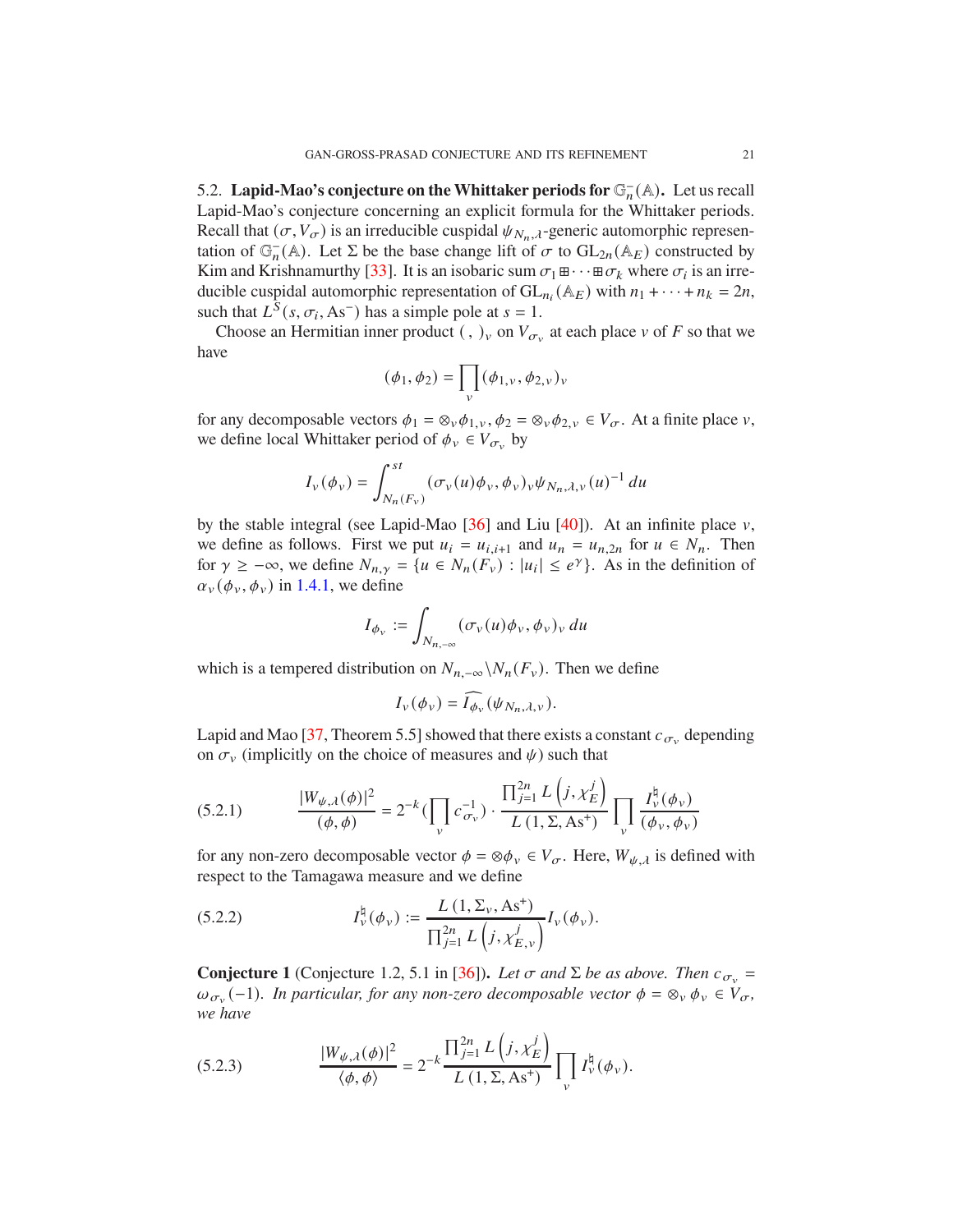This is proved under certain assumptions by the second author in [43, Corollary 1.1]. Then we may apply this result to  $\sigma$  under suitable assumptions on  $\pi.$ 

**Theorem 5.2.** *Suppose that*  $\pi$  *satisfies the assumptions in Theorem 1.3. Then*  $(5.2.3)$  *holds for*  $\sigma$ *.* 

*Proof.* By [44], any archimedean component of  $\sigma_{\infty}$  should be a discrete series representation. Moreover, because of our assumptions,  $\sigma_{v}$  should be unramified when  $\nu$  is a split finite place. Moreover,  $\nu$  is inert in  $E$  when  $\nu$  divides 2. Thus  $\sigma, \psi, F$  and E satisfy the condition in [43, Corollary 1.1], and the required formula holds.

5.3. **Reduction to a local identity.** Combining Proposition 3.1,Theorem 5.1 and (5.2.3), we may reduce the required identity to a certain local identity by an argument similar to the one in [9, Section 2]. For the moment, we proceed under the assumption  $\alpha_v \neq 0$  at any place v of F, which will be proved as a consequence of the local identity as Corollary 5.1.

Let us fix  $\phi = \otimes \phi_v \in V_\pi$  and  $\varphi = \otimes \varphi_v \in C_c^\infty(V(\mathbb{A}))^n$  such that

$$
W_{\psi,\lambda_e}(\theta^{\varphi}_{\psi,\chi^{\square}_{\Lambda}}(\phi)) \neq 0 \quad \text{and} \quad \alpha^{\natural}_{\nu}(\phi_{\nu},\phi_{\nu}) \neq 0.
$$

Let us define

$$
W_v(\varphi_v,\phi_v):=\int_{R'_e(F_v)\backslash G(F_v)}\varphi_v(g^{-1}\cdot (e_{-1},\ldots,e_{-n+1},e))\alpha_v^\circ(g_v;\phi_v)\,dg_v
$$

where we set

$$
\alpha_{\nu}^{\circ}(g_{\nu}, \phi_{\nu}) := \alpha_{\nu}^{\natural}(\pi_{\nu}(g_{\nu})\phi_{\nu}, \phi_{\nu})/\alpha_{\nu}^{\natural}(\phi_{\nu}, \phi_{\nu}).
$$

Let us define a Hermitian inner product  $\mathcal{B}_{\omega_{\nu}}$  on  $\mathcal{S}(V(F_{\nu})^n)$  by

(5.3.1) 
$$
\mathcal{B}_{\omega_{\nu}}\left(\varphi_{\nu},\varphi_{\nu}'\right) := \int_{V(F_{\nu})^n} \varphi\left(x\right) \overline{\varphi'\left(x\right)} dx \quad \text{for } \varphi_{\nu},\varphi_{\nu}' \in \mathcal{S}\left(V(F_{\nu})^n\right)
$$

where  $dx$  denotes the local Tamagawa measure corresponding to the gauge form  $\omega_{V, v}$  on  $V(F_v)^n$ . Then Liu [40, Lemma 3.19] proved that the integral

(5.3.2)

$$
Z_{\nu}^{\flat}(\phi_{\nu}, \phi_{\nu}'; \varphi_{\nu}, \varphi_{\nu}') = \int_{G(F_{\nu})} \langle \pi(g) \phi_{\nu}, \phi_{\nu}' \rangle \mathcal{B}_{\omega_{\nu}} \left( \omega_{\psi_{\nu}, \chi_{\Lambda_{\nu}}^{\square}}(g) \varphi_{\nu}, \varphi_{\nu}' \right) dg
$$
  
= 
$$
\int_{G(F_{\nu})} \int_{V(F_{\nu})^n} \langle \pi(g) \phi_{\nu}, \phi_{\nu}' \rangle \left( \omega_{\psi_{\nu}, \chi_{\Lambda_{\nu}}^{\square}}(g) \varphi_{\nu} \right) (x) \overline{\varphi_{\nu}'(x)} dx dg
$$

converges absolutely for  $\phi_v, \phi'_v \in V_{\pi_v}$  and  $\varphi_v, \varphi'_v \in S(V^n)$ . We note that our setting belongs to Case 2 in the proof of [40, Lemma 3.19].

As in [9, Section 3.2] (see also Gan and Ichino [16, 16.5]), we may define an  $\mathbb{G}_n^-(F_v)$ -invariant Hermitian inner product  $\mathcal{B}_{\sigma_v} : V_{\sigma_v} \times V_{\sigma_v} \to \mathbb{C}$  by

$$
\mathcal{B}_{\sigma_{\nu}}\left(\theta_{\psi_{\nu}, \chi_{\Lambda_{\nu}}^{\square}}\left(\varphi_{\nu} \otimes \phi_{\nu}\right), \theta_{\psi_{\nu}, \chi_{\Lambda_{\nu}}^{\square}}\left(\varphi_{\nu}' \otimes \phi_{\nu}'\right)\right) := Z^{\flat}\left(\phi_{\nu}, \phi_{\nu}'; \varphi_{\nu}, \varphi_{\nu}'\right).
$$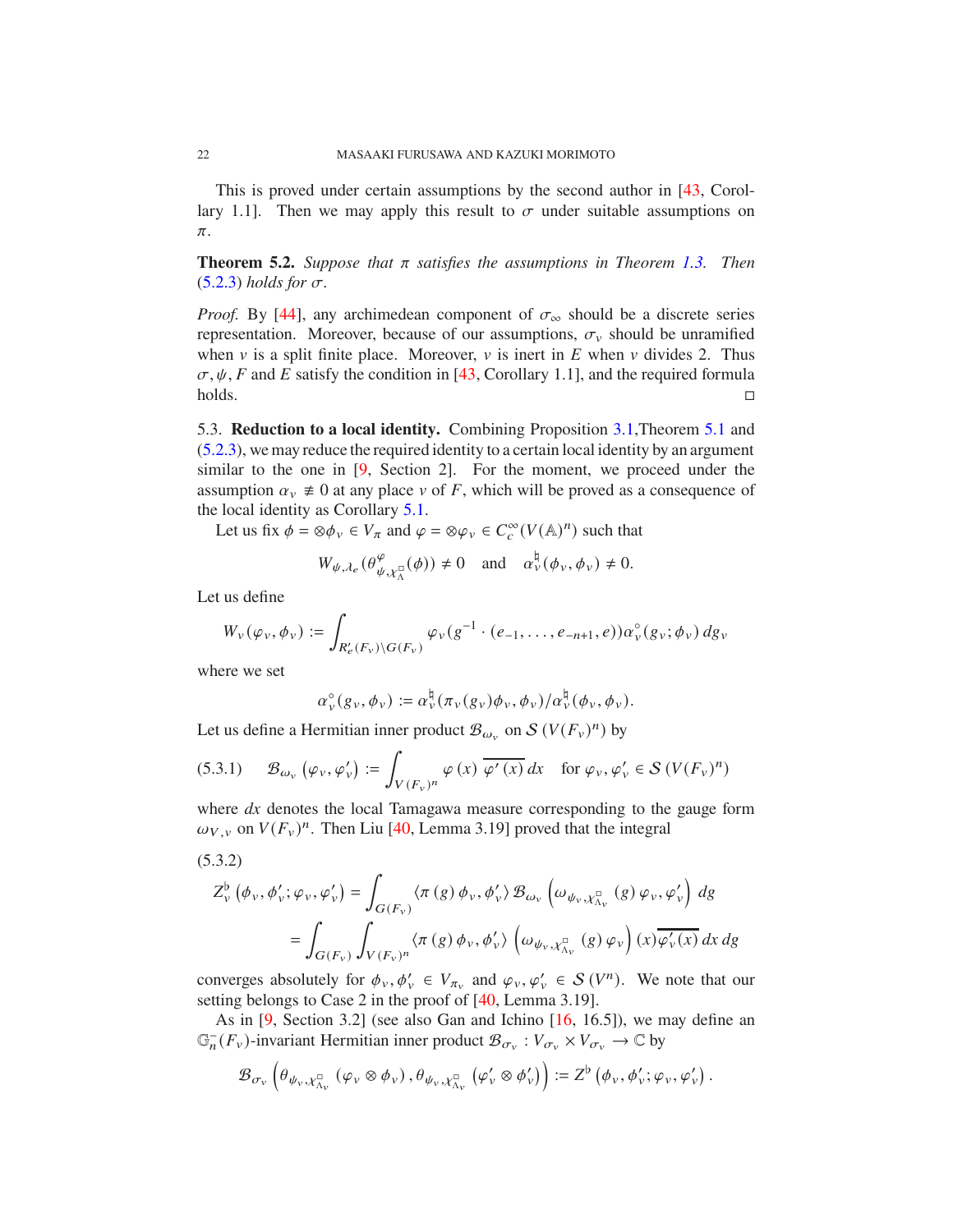In the definition of  $I_v(\theta_{\psi_v}, \chi^{\square}_{\Lambda_v}(\varphi_v \otimes \phi_v))$ , we may take  $\mathcal{B}_{\sigma}$  as a Hermitian inner product. Then we denote by  $W_v(\theta_{\psi_v}, \chi^{\pi}_{\Lambda_v}(\varphi_v; \phi_v), \theta_{\psi_v}, \chi^{\pi}_{\Lambda_v}(\varphi_v; \phi_v))$  for the resulting local Whittaker period.

As in [9, Section 3.1], let us fix local measure as follows. Let us set  $x_0 :=$  $(e_{-1}, \dots, e_{-n+1}, e) \in V^n$  and  $\mathcal{X}_{\lambda_e} := G \cdot x_0 \subset V^n$ . Then  $\mathcal{X}_{\lambda_e}$  is isomorphic to  $R'_e \backslash G$ as *G*-homogeneous spaces.

Let  $\omega$  and  $\omega_G$  be non-zero gauge forms on  $V^n$  and G respectively. Let  $\omega_0$  be the gauge form on  $X_{\lambda}$  given by pulling back  $\omega$  via the inclusion  $X_{\lambda} \hookrightarrow V^{n}$ . We choose a gauge form  $\omega_{\lambda}$  on  $R'_e$  such that  $\omega_G = \omega_0 \omega_{\lambda}$ .

At each place  $v$  of  $F$ , we specify  $dg_v$  to be the local Tamagawa measure on  $G(F_v)$  corresponding to  $\omega_G$ . See Gross [20] and Rogawski [45, 1.7] for the details concerning the definition of local Tamagawa measures. Then we have

$$
dg = C_G \prod_v dg_v \quad \text{where } C_G = \left( \prod_{j=1}^{2n} L\left(j, \chi_E^j\right) \right)^{\frac{1}{2}}.
$$

 $-1$ 

.

We also specify  $dr'_{v}$  to be the local Tamagawa measure on  $R'_{e,v}$  at each place v corresponding to  $\omega_{\lambda}$ . Also  $dr'_{v} = dt_{v} ds'_{v}$  where  $dt_{v}$  and  $ds'_{v}$  are the local Tamagawa measures on  $D_e(F_v)$  and  $S'_e(F_v)$ , respectively. Since  $ds' = \prod_v ds'_v$ where  $ds'$  is the Tamagawa measure on  $S'_{e}$  (A), we have

(5.3.3) 
$$
dr' = C_e \prod_v dr'_v
$$
 where  $C_e = \frac{1}{L(1, \chi_E)}$ 

We take the quotient measure  $dh_v$  on  $R'_{\lambda,v} \backslash G(F_v)$  so that

$$
dg_v = dr'_v \, dh_v.
$$

Then by an argument similar to the one in [9, Section 3], we see that in order to prove Theorem 1.3, it suffices to prove the following lemma .

**Proposition 5.1.** At any place  $v$  of F, for a given non-zero  $\phi_v \in V_{\pi_v}^{\infty}$ , there exists  $\varphi_v \in \mathcal{S}(V(F_v)^n)$  such that  $W_v(\varphi_v; \phi_v) \neq 0$  and the local equality

(5.3.4) 
$$
\frac{Z_{\nu}^{\circ}(\phi_{\nu}, \varphi_{\nu}, \pi_{\nu}) I_{\nu}(\theta_{\psi_{\nu}, \chi_{\Lambda_{\nu}}^{\square}}(\varphi_{\nu} \otimes \phi_{\nu}))}{|W_{\nu}(\varphi_{\nu}; \phi_{\nu})|^{2}} = \frac{\alpha_{\nu}^{\natural}(\phi_{\nu}, \phi_{\nu})}{\langle \phi_{\nu}, \phi_{\nu} \rangle_{\nu}}
$$

*holds with respect to the above specified local measures.*

By an argument similar to the one in [9, Section 3.2], we can reduce this proposition to the following identity.

**Lemma 5.2** (cf. Lemma 2 in [9]). *For any*  $\phi, \phi' \in V^{\infty}_{\pi_v}$  *and any*  $\phi, \phi' \in$  $C_c^{\infty}(V(F_v)^n)$ , we have

(5.3.5) 
$$
W(\theta(\varphi \otimes \phi), \theta(\varphi' \otimes \phi')) = C_{E_v/F_v} \int_{R'_e(F_v) \setminus G(F_v)} \int_{R'_e(F_v) \setminus G(F_v)} \phi'_{R'_e(F_v) \setminus G(F_v)} d\mu(\pi(h) \phi, \pi(h') \phi') \cdot (\omega_{\psi}(h, 1) \phi)(x_0) d\mu(h')
$$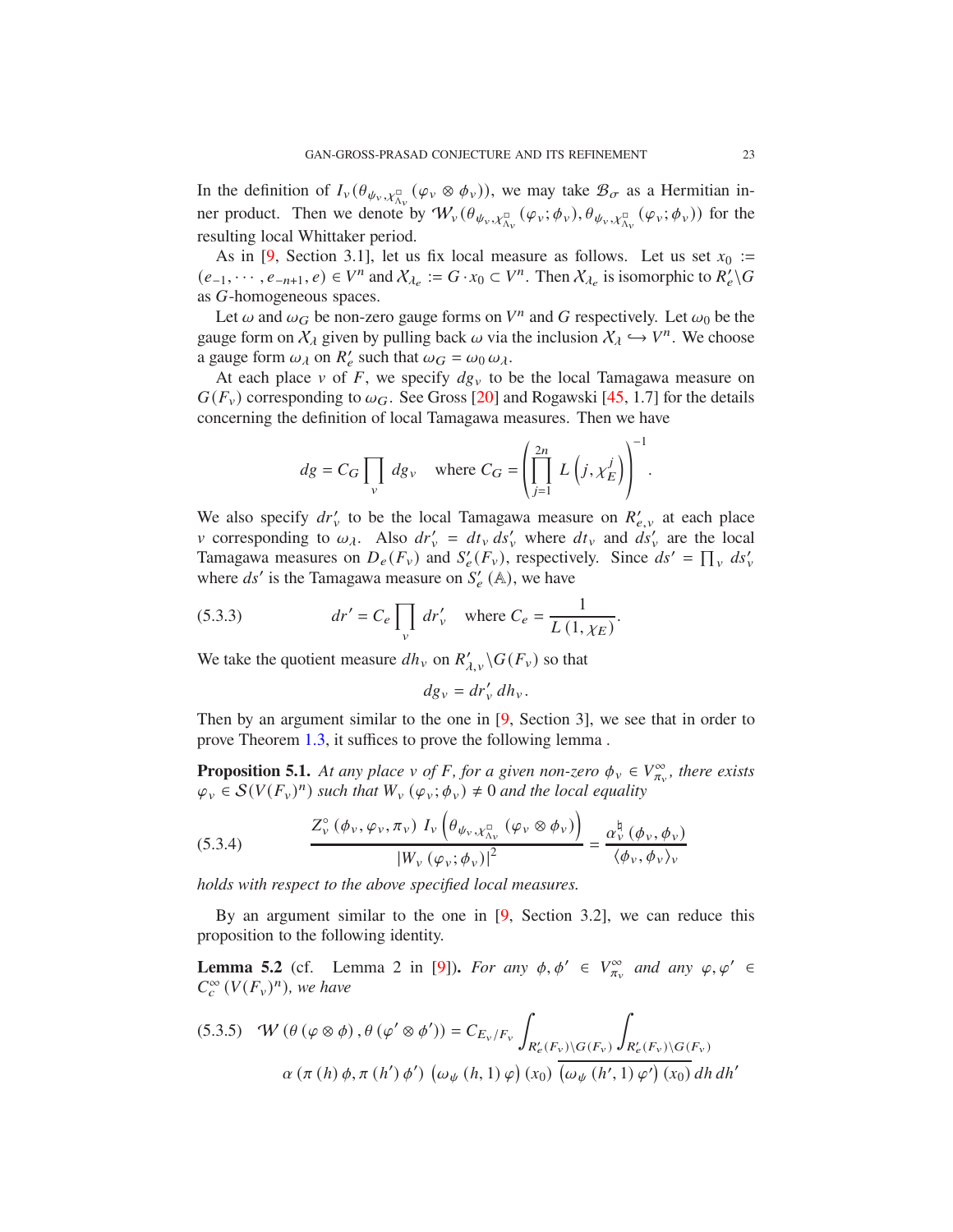*where we set*

$$
C_{E_{\nu}/F_{\nu}} = \frac{L(1, \chi_{E_{\nu}})}{\prod_{j=1}^{2n} L(i, \chi_{E_{\nu}}^{j})}
$$

**Remark 5.1.** We note that since  $X_{\lambda}(F_{\nu})$  is locally closed in  $V^{n}$ , the function  $R'_e(F_v) \setminus G(F_v) \ni g \mapsto \varphi(g^{-1} \cdot x_0)$  is compactly supported for any  $\varphi \in C_c^{\infty}(V(F_v)^n)$ . *Thus, the right-hand side of this identity converges absolutely.*

We note that by an argument similar to the one for [9, Corollary 2], we have the following corollary as a consequence of this identity.

**Corollary 5.1.** Let  $\pi$  be an irreducible unitary tempered representation of  $G(F_v)$ . *Then for*  $\sigma = \theta(\pi, \chi_{\Lambda_v}^{\square}, \psi_v)$ , we have

$$
\text{Hom}_{N_n(F_v)}(\sigma, \psi_{N_n, \lambda, v}) \neq 0 \Longleftrightarrow \alpha_v \neq 0 \text{ on } \pi
$$

5.4. **Proof of Lemma 5.2.** In the non-archimedean case, we may prove Lemma 5.2 by an argument similar to the one in [9]. Hence, we consider only the archimedean case. Note that in [9], we assumed that any archimedean component is a discrete series representation. But in our case,  $\pi_{\nu}$  and  $\sigma_{\nu}$  are tempered. For simplicity, we abbreviate the subscript v from the notation and write  $X(F_v)$  as X for any algebraic group  $X$  over  $F$ .

Recall that for  $\mathbb{G}_n^-$ -invariant Hermitian inner product (, ) on  $V_{\sigma}$ , we have

$$
I(\phi) = \widehat{I_{\phi,\infty}}(\psi_{N_n,\lambda}).
$$

where for  $u' \in N_n$ , we set

$$
I_{\phi,\infty}(u') = \int_{N_{n,-\infty}} (\sigma(u'u)\phi,\phi)\psi_{N_n,\lambda}(u'u)^{-1} du,
$$

which converges absolutely. From the definition, we may write

$$
I_{\phi,\infty}(u')=\int_{U_{G,-\infty}}\int_{m(U_{n,-\infty})}(\sigma(u'u_1u_2)\phi,\phi)\psi_{N_n,\lambda}(u'u_1u_2)^{-1}\,du_1\,du_2.
$$

We note that  $I_{\phi,\infty}(u_1u_2) = I_{\phi,\infty}(u_2u_1)$  for  $u_1 \in m(U_n)$  and  $u_2 \in U_G$  since  $u_1u_2u_1^{-1}u_2^{-1} \in U_{G,-\infty}$ . Then it is a tempered distribution on  $(m(U_n)/m(U_{n,-\infty})) \times$  $(U_G/U_{G,-\infty})$  by [40, Corollary 3.13]. We define partial Fourier transforms  $\widehat{I_{\phi,\infty}}$ i of  $I_{\phi,\infty}$  by

 $\langle I_{\phi,\infty}, \hat{f}_1 \otimes f_2 \rangle = \langle \widehat{I_{\phi,\infty}}, f_1 \otimes f_2 \rangle$  and  $\langle I_{\phi,\infty}, f_1 \otimes \widehat{f}_2 \rangle = \langle \widehat{I_{\phi,\infty}}, f_1 \otimes f_2 \rangle$ 

where  $f_1 \in S(m(U_n)/m(U_{n,-\infty}))$  and  $f_2 \in S(U_G/U_{G,-\infty})$ . Then we have

$$
\widehat{\widehat{I_{\phi,\infty}}}^1 = \widehat{\widehat{I_{\phi,\infty}}}^1 = \widehat{I_{\phi,\infty}}.
$$

As in (5.3.2), for  $\varphi, \varphi' \in C_c^{\infty}(V^n)$  and  $\phi, \phi' \in V_{\pi}^{\infty}$ , define

$$
f_{\varphi,\varphi',\phi,\phi'}(n) := \int_G \int_{V^n} \left( \omega_{\psi,\chi_\Lambda^n}(1,n)\varphi \right) (g^{-1} \cdot x) \overline{\varphi'(x)} \langle \pi(g)\phi,\phi' \rangle dx dg.
$$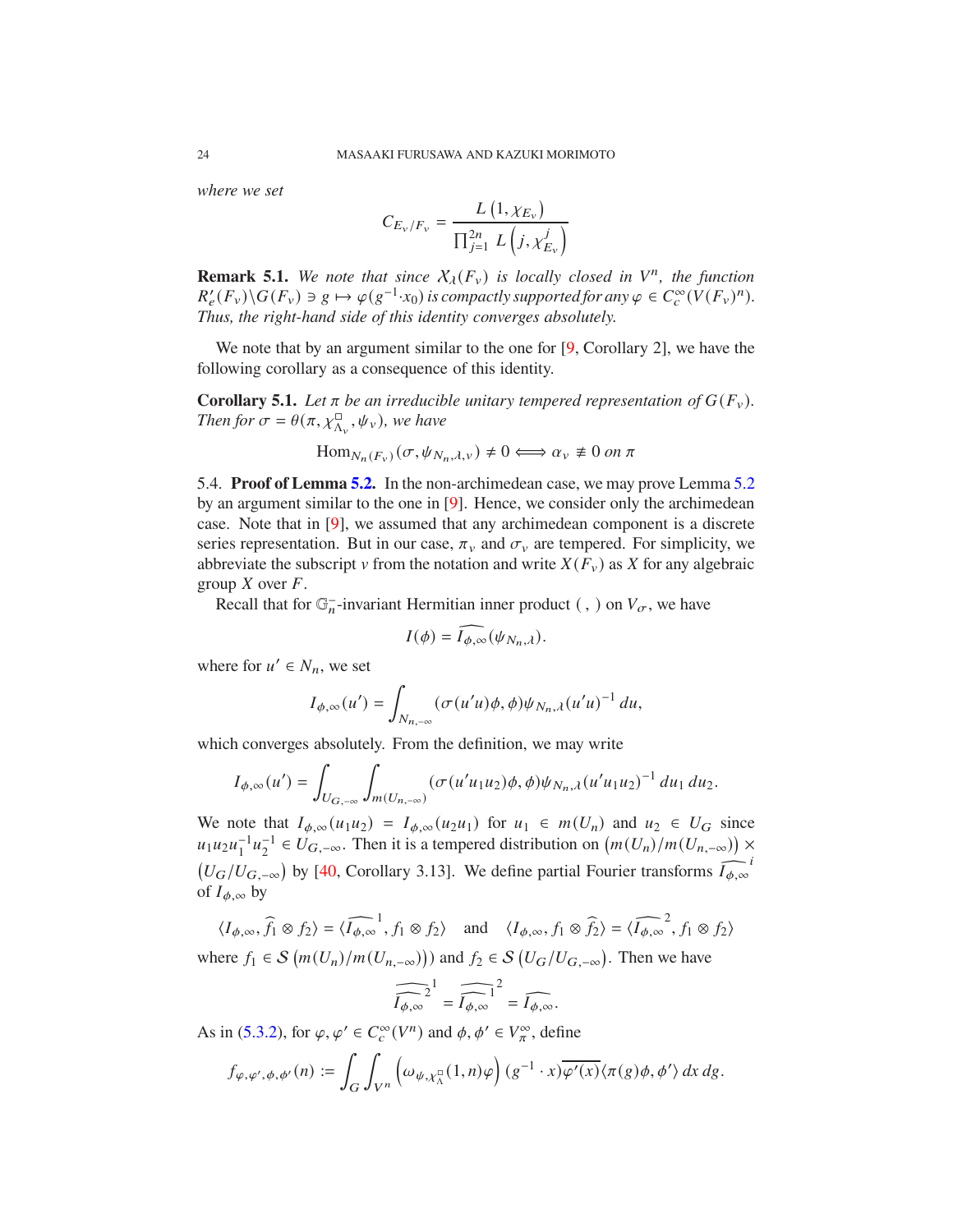Then this gives a G-invariant Hermitian inner product on  $V_{\sigma}$ , and we may take  $f_{\varphi,\varphi',\phi,\varphi'}$  as the Hermitian inner product (, ). In this case, we write  $I_{\phi,\infty}$  by  $f_{\varphi,\varphi',\phi,\phi',\infty}$ . Hence, we obtain

$$
\mathcal{W}(\theta(\varphi \otimes \phi), \theta(\varphi' \otimes \phi')) = f_{\varphi, \varphi', \phi, \phi', \infty}.
$$

As in [9, Lemma 4], we may prove the following identity

$$
\begin{split} \widehat{f_{\varphi,\varphi',\phi,\phi',\infty}}^2(\psi_{\lambda})=C_{E/F}\int_{G}\int_{R'_{\lambda}\backslash G}\left(\omega_{\psi,\chi_{\lambda}^{\square}}(hg,1)\varphi\right)(x_0)\overline{\varphi'(h^{-1}\cdot x_0)}\\ \times\left\langle\pi(g)\phi,\phi'\right\rangle dh\,dg, \end{split}
$$

by an argument similar to the one for [40, Corollary 3.23]. We note that this integral converges absolutely as in [40, Proposition 3.22] (cf. [9, Lemma 3]). Let us define

$$
J_{\varphi,\varphi',\phi,\phi'}(m(u_1)) := \int_{U_{n,-\infty}} \int_G \int_{R'_\lambda \backslash G} \left( \omega_{\psi,\chi_\Lambda^\square}(hg,m(uu_1))\varphi \right)(x_0) \overline{\varphi'(h^{-1} \cdot x_0)}
$$

$$
\times \langle \pi(g)\phi,\phi' \rangle \, dh \, dg \, du
$$

for  $u_1 \in U_n$ . Since this integral converges absolutely, by telescoping the Gintegration, this is equal to

$$
\int_{U_{n,-\infty}} \int_{R'_\lambda \backslash G} \int_{R'_\lambda \backslash G} \int_{R'_\lambda} \left( \omega_{\psi,\chi_\Lambda^{\square}}(g, m(uu_1))\varphi \right) (x_0) \overline{\varphi'(h^{-1} \cdot x_0)}
$$
  
 
$$
\times \langle \pi(r'g)\phi, \pi(h)\phi' \rangle dr' dg dh du.
$$

Then we have

$$
\mathcal{W}(\theta(\varphi \otimes \phi), \theta(\varphi' \otimes \phi')) = C_{E/F} \cdot \widehat{J_{\varphi, \varphi', \phi, \phi'}}(\psi_{N_n, \lambda}).
$$

From the definition of  $\tilde{J}$ , for any  $f \in \mathcal{S}(U_{n,-\infty}\backslash U_n)$ , we have

$$
\begin{aligned}\n(\widehat{J_{\varphi,\varphi',\phi,\phi'}},f) &= (J_{\varphi,\varphi',\phi,\phi'},\widehat{f}) = \int_{U_{n,-\infty}\backslash U_n} J_{\varphi,\varphi',\phi,\phi'}(m(n))\widehat{f}(n) \,dn \\
&= \int_{U_{n,-\infty}\backslash U_n} \int_{U_{n,-\infty}} \int_{R'_\Lambda \backslash G} \int_{R'_\Lambda \backslash G} \int_{R'_\Lambda} \left( \omega_{\psi,\chi_\Lambda^\square}(g,m(un))\varphi \right) (x_0) \\
&\quad \times \overline{\varphi'(h^{-1}\cdot x_0)} \langle \pi(r'g)\phi, \pi(h)\phi'\rangle \widehat{f}(n) \,dr' \,dg \,dh \,du \,dn\n\end{aligned}
$$

which converges absolutely from the definition. Since this integral converges absolutely and we may change the order of integration, in order to prove Lemma 5.2, it suffices to show that

$$
\int_{U_{n,-\infty}\backslash U_n}\int_{U_{n,\infty}}\int_{R'_\lambda}\left(\omega_{\psi,\chi_{\Lambda}^{\square}}(g,m(un))\varphi\right)(x_0)\langle\pi(r'g)\phi,\pi(h)\phi'\rangle\widehat{f}(n)\,dr'\,du\,dn
$$

is equal to

$$
\varphi(g^{-1} \cdot x_0) \cdot \langle \alpha_{\pi(g)\phi, \pi(h)\phi'}, \widehat{f} \rangle
$$

where we regard f and  $\hat{f}$  as a Schwartz function on  $S_{-\infty} \backslash S \simeq m(U_{n,-\infty})\backslash m(U_n)$ and see Section 1.4.1 for the definition of  $\alpha_{\phi, \phi'}$ . Indeed, by a computation similar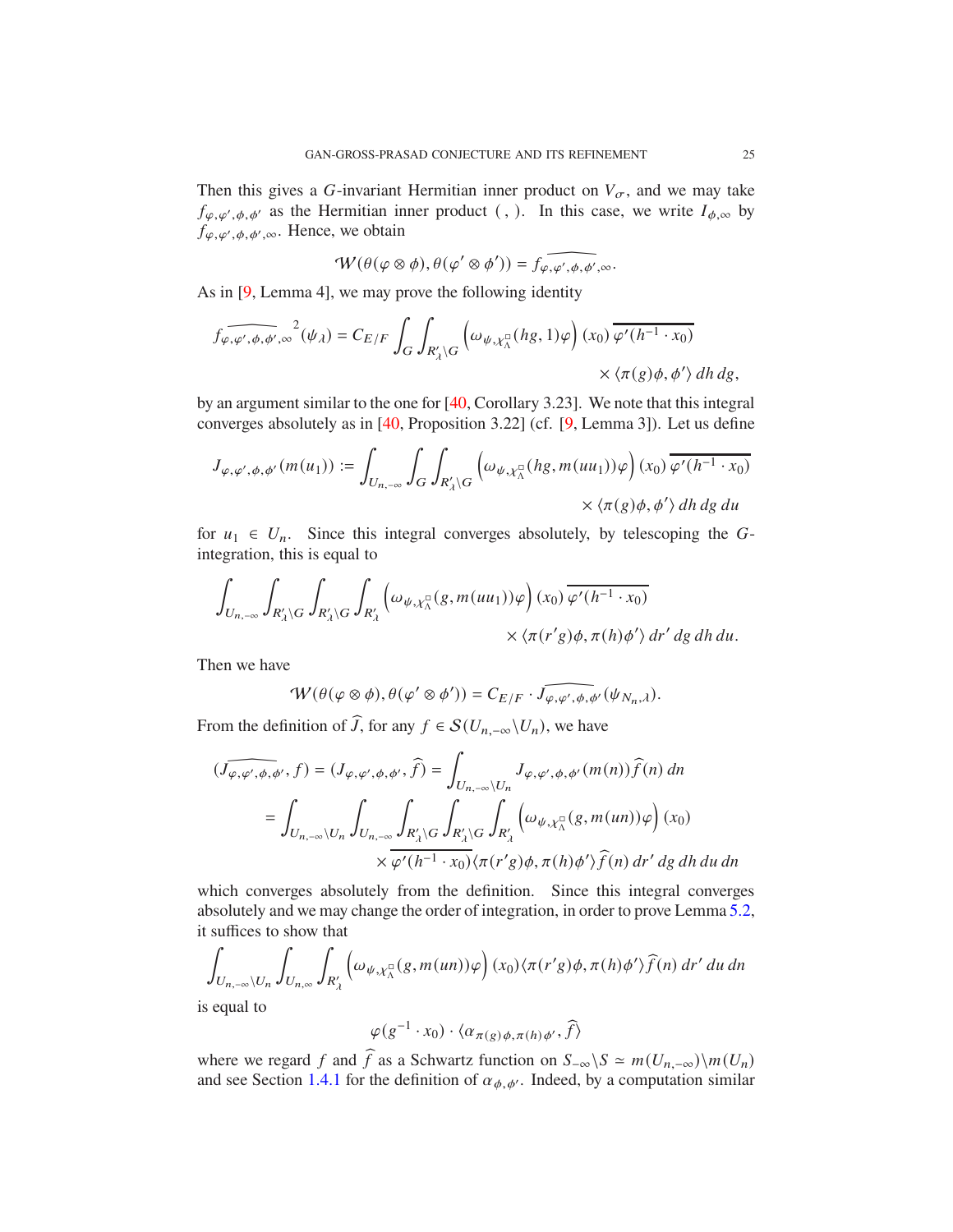to the proof of Proposition 3.1, i.e. by a computation analogous to the one in [7] (see also [9, Section 3.4.3]), we may prove that this is equal to

$$
\int_{S_{-\infty}\backslash S}\int_{S_{-\infty}}\int_{D_e} \left(\omega_{\psi,\chi^{\Box}_{\Lambda}}(g,1)\varphi\right)(x_0)\langle\pi(r's'sg)\phi,\pi(h)\phi'\rangle\widehat{f}(s) \,dr' \,ds' \,ds
$$
  
=  $\varphi(g^{-1}\cdot x_0)\cdot\langle\alpha_{\pi(g)\phi,\pi(h)\phi'},\widehat{f}\rangle$ 

and this completes our proof of Lemma 5.2 and Theorem 1.3. Here, we note that this computation is valid because our integral converges since  $f, \hat{f} \in S(S_{-\infty} \backslash S)$ .  $\Box$ 

In our proof of Theorem 1.3, we used the assumption only to apply Theorem 5.2. Actually, our proof remains valid if we assume the explicit formula for the Whittaker periods. For the sake of our use in [10], we record it as a corollary.

**Corollary 5.2.** Let  $\pi$  be an irreducible cuspidal tempered automorphic represen*tation of*  $G(\mathbb{A})$  *where*  $G \in \mathcal{G}_n$ *.* 

- (1) *If*  $B_{e_1, \ell_1, \Lambda} \equiv 0$ , then the formula (1.4.9) holds for  $\pi$ .
- (2) If  $B_{e,\psi,\Lambda} \neq 0$ , then the formula (1.4.9) holds for  $\pi$ , under the assumption *that Conjecture 1 holds for*  $\theta_{\psi, \chi^{\square}_{\Lambda}}(\pi)$ *.* 
	- 6. Refined Gan-Gross-Prasad conjecture of Bessel periods for  $(GL_{2n}, GL_1)$

In this section, we shall prove a split analogue of Theorem 1.3 in a similar way, namely we shall prove Ichino-Ikeda type formula of Bessel periods for  $(GL<sub>2n</sub>, GL<sub>1</sub>)$ . For it, we shall prove Rallis inner product formula for the theta lifts from  $GL_n$  to  $GL_n$ . Further, we shall compute pull-back of Whittaker periods for the theta lift from  $GL_{2n}$  to  $GL_{2n}$ .

6.1. Weil representations and theta lifts for  $(GL_n, GL_m)$ . Let us recall a realization of the Weil representation  $\omega_{n,m,\psi}$  for the pair  $(GL_n, GL_m)$ . Let us write the space of Schwartz functions on Mat<sub>n,m</sub>(A) by  $S_{n,m}$ (A) =  $S(\text{Mat}_{n,m}(\mathbb{A}))$  and similar we write  $S_{n,m}(F_v) = S(\text{Mat}_{n,m}(F_v))$  for any place v of F. Then the action of  $GL_n(\mathbb{A}) \times GL_m(\mathbb{A})$  on  $S_{n,m}(\mathbb{A})$  is given by

$$
(\omega_{n,m,\psi}(g,h)f)(x)=\alpha(g)^{-\frac{m}{2}}\alpha(h)^{-\frac{n}{2}}f(g^{-1}xh).
$$

On the other hand, we have an isomorphism  $\hat{S}_{n,m}(\mathbb{A}) \to S_{n,m}(\mathbb{A})$  which is defined, for each  $0 < t \leq n$ , by

$$
\widehat{f}\begin{pmatrix}a\\b\end{pmatrix}=\int_{\mathrm{Mat}_{t,m}(\mathbb{A})}f\begin{pmatrix}a^*\\b\end{pmatrix}\psi\left(\mathrm{tr}(^taa^*)\right)da^*, \qquad f \in \mathcal{S}_{n,m}(\mathbb{A}).
$$

Now, let define another action  $\omega_{n,m,\psi}^1$  of  $GL_n(\mathbb{A}) \times GL_m(\mathbb{A})$  on  $\mathcal{S}_{n,m}(\mathbb{A})$  by

$$
(\omega^1_{n,m,\psi}(g,h)\widehat{f})\begin{pmatrix}a\\b\end{pmatrix}=\alpha(g)^{-\frac{m}{2}}\alpha(h)^{-\frac{n}{2}}\int_{\mathrm{Mat}_{t,n}}f\left(g^{-1}\begin{pmatrix}a^*\\b\end{pmatrix}h\right)\psi(\mathrm{tr}(^taa^*))\,da^*.
$$

Then the isomorphism  $\hat{g}$  jves an isomorphism from  $\omega_{n,m,\psi}$  to  $\omega_{n,m,\psi}^1$ .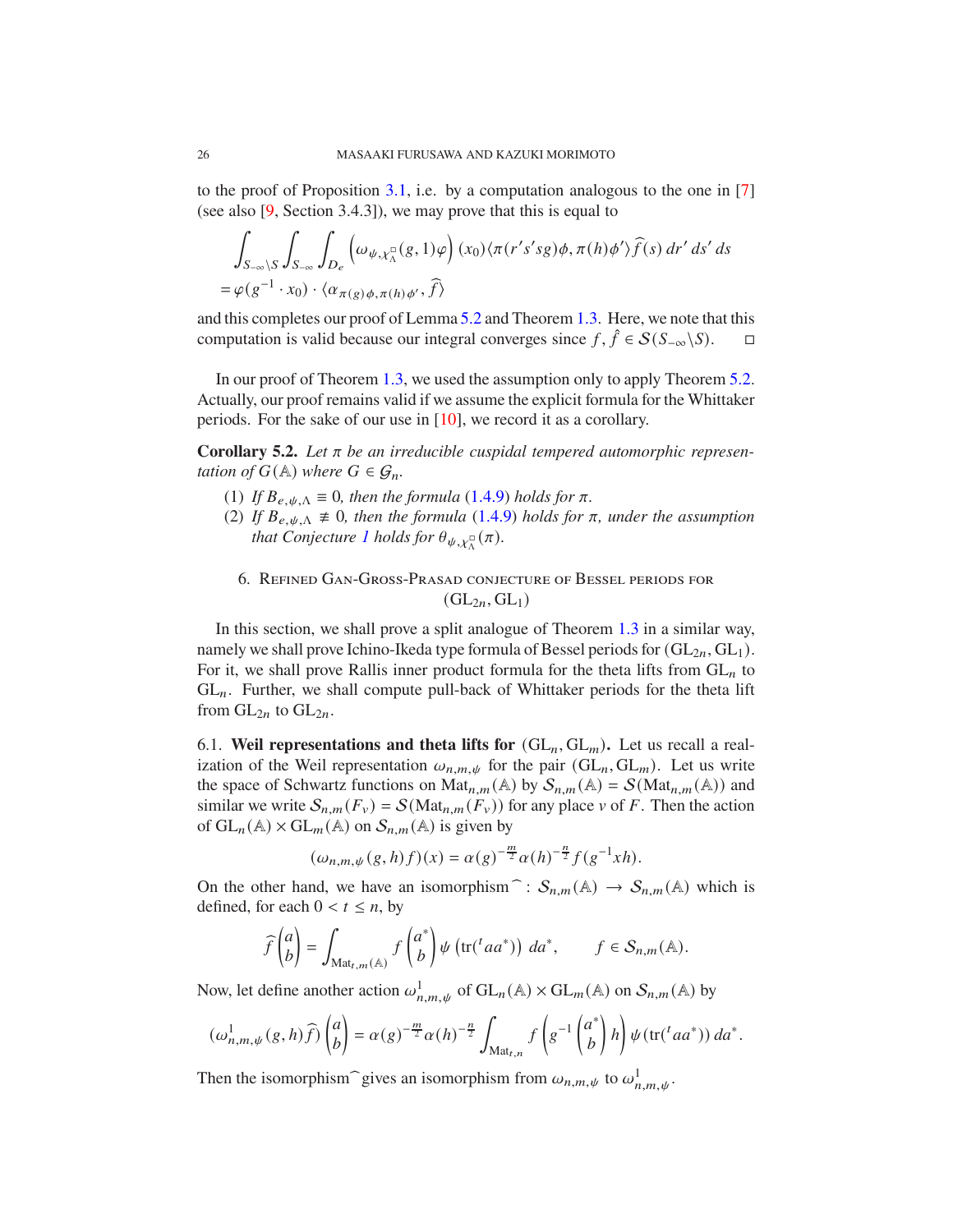Let us denote by  $Z_n$  the center of  $GL_n$ . Let  $\eta$  be a unitary character  $\eta$  of  $\mathbb{A}^{\times}/F^{\times}$ , and we often regard  $\eta$  as a character of  $Z_n(\mathbb{A})$ . For  $s \in \mathbb{C}$  and  $f \in S_{n,m}(\mathbb{A})$ , we define the theta functions  $\theta(s, \eta, \phi)$  by

$$
\theta(s,\eta,f) = \int_{Z_n(F)\backslash Z_n(\mathbb{A})} \eta(z)\alpha(z)^{s+\frac{n}{2}} \sum_{x \in \text{Mat}_{n,m}, x \neq 0} f(zx) dz
$$

which converges absolutely for  $Re(s) \gg 0$ , and it has a holomorphic continuation to C by [19, Lemma 11.5, 11.6]. Then for a cusp form  $\varphi$  on  $GL_n(\mathbb{A})$  with the central character  $\eta$ , we define the theta lifts of  $\varphi$  to  $GL_m(\mathbb{A})$  by

$$
\theta(\varphi, f, s)(g) = \int_{Z_n(\mathbb{A})\mathrm{GL}_n(F)\backslash \mathrm{GL}_n(\mathbb{A})} \varphi(h)\alpha(h)^s \theta(s, \eta, \omega(g, h)f) dh
$$

and

$$
\theta^1(\varphi, f, s)(g) = \int_{Z_n(\mathbb{A})\mathrm{GL}_n(F)\backslash \mathrm{GL}_n(\mathbb{A})} \varphi(h)\alpha(h)^s \theta(s, \eta, \omega^1(g, h)f) dh.
$$

We note that

$$
\theta(\varphi, f, s)(zg) = \alpha(z)^s \eta(z) \theta(\varphi, f, s)(g)
$$

By [49, Lemma 3], this integral converges absolutely for  $\text{Re}(s) \gg 0$  and it is analytically continued to whole C. When they converge absolutely, we have

$$
\theta(\varphi, f, s)(g) = \int_{\mathrm{GL}_n(F)\backslash \mathrm{GL}_n(\mathbb{A})} \varphi(h) \alpha(h)^s \sum_{x \in \mathrm{Mat}_{n,m}, x \neq 0} \omega(g, h) f(x) dh
$$

and

$$
(6.1.1)
$$
\n
$$
\theta^1(\varphi, f, s)(g) = \int_{\mathrm{GL}_n(F)\backslash \mathrm{GL}_n(\mathbb{A})} \varphi(h)\alpha(h)^s \sum_{x \in \mathrm{Mat}_{n,m}, x \neq 0} \omega^1(g, h)f(x) \, dh
$$

When  $m = n$ , as remarked in [49, p.707],  $\theta^1(\varphi, f, s)(h)$  and  $\theta(\varphi, f, s)(h)$  are cusp forms for  $\text{Re}(s) \gg 0$ , and it has a holomorphic continuation to  $\mathbb{C}$ . For an irreducible cuspidal automorphic representation  $\pi$  of  $GL_n(\mathbb{A})$ , let us define the theta lift of  $(\pi, V_{\pi})$  to  $GL_n(\mathbb{A})$  by

$$
\theta(\pi) := \langle \theta(\varphi, f, 0)(\cdot) : \varphi \in V_{\pi}, f \in S_{n,n}(\mathbb{A}) \rangle
$$
  
=  $\langle \theta^1(\varphi, f, 0)(\cdot) : \varphi \in V_{\pi}, f \in S_{n,n}(\mathbb{A}) \rangle.$ 

Then we have the following fact on the non-vanishing of global theta lifts.

**Theorem 6.1** (Theorem 1 in Watanabe [49]). Let  $\pi$  be an irreducible cuspidal *automorphic representation of*  $GL_n(\mathbb{A})$ . Then  $\theta(\pi) \neq 0$  *if and only if*  $L\left(\frac{1}{2}\right)$  $(\frac{1}{2}, \pi) \neq 0.$ *Further, in this case,*

$$
\pi^{\vee} = \theta(\pi).
$$

From this theorem,  $\theta(\varphi, f, 0)$  is cuspidal (possibly zero) for any  $f \in S_{n,n}(\mathbb{A})$ and  $\varphi \in V_{\pi}$ . Hereafter, we shall simply write  $\theta(\varphi, f)$  for  $\theta(\varphi, f, 0)$ .

In the following sections, we use these two theta lifts according to our purpose. Indeed, for our proof of Rallis inner product formula for the dual pair  $(GL_n, GL_n)$ ,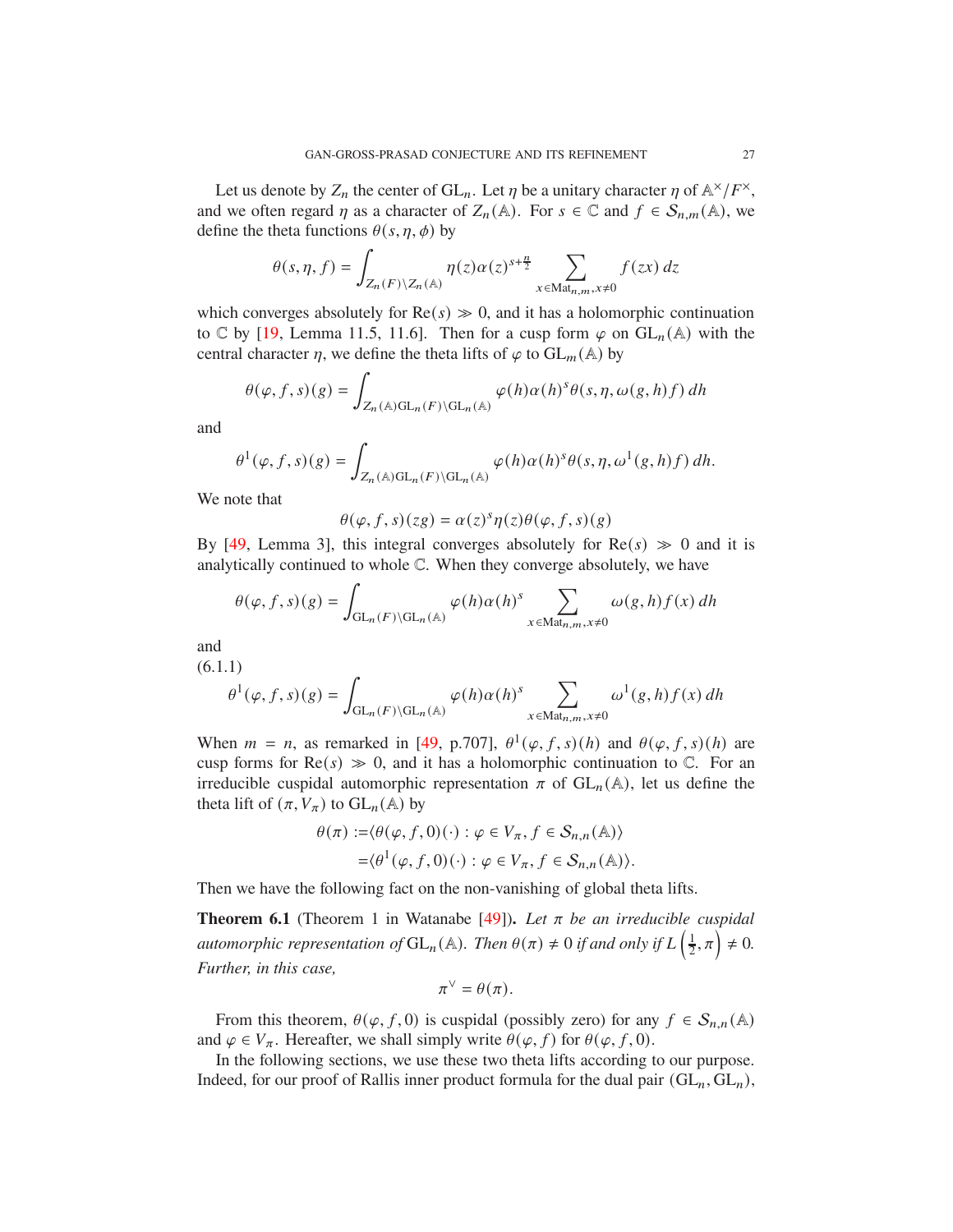we shall use  $\theta(\varphi, f, s)$  and for our computation of pull-back of Whittaker periods, we shall use  $\theta^1(\varphi, f, s)$ .

6.2. **Rallis inner product formula for the dual pair**  $(GL_n, GL_n)$ . For an irreducible cuspidal automorphic representation  $(\pi, V_{\pi})$  of  $GL_n(\mathbb{A})$ . let us prove the Rallis inner product formula for theta theta lift  $\theta(\pi)$  to  $GL_n$ .

For cusp forms  $\varphi_1$  and  $\varphi_2$  on  $GL_n(\mathbb{A})$  with the same unitary central character, we define the Petersson inner product  $\langle -, - \rangle$  by

$$
\langle \varphi_1, \varphi_2 \rangle = \int_{Z(\mathbb{A})\mathrm{GL}_n(F)\backslash \mathrm{GL}_n(\mathbb{A})} \varphi_1(g) \overline{\varphi_2(g)} \, dg.
$$

Here, we normalize the measure dg so that vol  $(Z(\mathbb{A})GL_n(F)\backslash GL_n(\mathbb{A}), dg) = 1$ . Let us define an inner product on  $S_{n,n}(\mathbb{A})$  by

(6.2.1) 
$$
(F_1, F_2) := \int_{\text{Mat}_{n \times n}(\mathbb{A})} (F_1 \cdot \alpha^{n/2})(g) \overline{(F_2 \cdot \alpha^{n/2})(g)} dg
$$

$$
= \int_{\text{GL}_n(\mathbb{A})} (F_1 \cdot \alpha^{n/2})(g) \overline{(F_2 \cdot \alpha^{n/2})(g)} dg.
$$

Here, recall that we chose a local measure  $dg_v$  on  $GL_n(F_v)$  so that vol $(K_v, dg_v) = 1$ at almost all places where we write a maximal compact subgroup of  $GL_n(F_v)$  by  $K_v$ . Then we have the decomposition  $dg = C_1 \cdot \prod_v dg_v$  with the Haar measure constant  $C_1 > 0$ . We note that

$$
(\omega_{n,n}(g,h)F_1,F_2)=(F_1,\omega_{n,n}(g,h)F_2).
$$

For simplicity, we set

$$
\Phi_f^s(g) = (\omega_{n,n}(g,1)(f \cdot \alpha^s), f \cdot \alpha^s).
$$

for  $f \in S_{n,n}(\mathbb{A})$ . For  $f \in S_{n,n}(F_v)$ , we define an inner product  $(-,-)_v$  in a similar way.

**Proposition 6.1.** *Let*  $f = \otimes f_v \in C_c^{\infty}(\text{Mat}_{n,n}(\mathbb{A}))$  *and*  $\varphi = \otimes \varphi_v \in \pi$ . *Then for a sufficiently large finite set S of places, we have* 

$$
\frac{\langle \theta(\varphi, f), \theta(\varphi, f) \rangle}{\langle \varphi, \varphi \rangle} = C_1 \cdot L^S \left( \frac{1}{2}, \pi \right) L^S \left( \frac{1}{2}, \pi^{\vee} \right) \prod_{v \in S} Z_v(\varphi_v, f_v, 0)
$$

*where we write*  $\langle -, - \rangle = \prod_{v} \langle -, - \rangle_{v}$  *and we define* 

$$
Z_{\nu}(\varphi_{\nu},f_{\nu},s)=\int_{\mathrm{GL}_{n}(F_{\nu})}\frac{\langle \pi_{\nu}(g_{\nu})\varphi_{\nu},\varphi_{\nu}\rangle_{\nu}}{\langle \varphi_{\nu},\varphi_{\nu}\rangle_{\nu}}\Phi_{f_{\nu}}^{s}(g_{\nu})dg_{\nu},
$$

*which converges absolutely for any s.* 

*Proof.* Before studying the global formula, we would like to consider a local integral  $Z_v(\varphi_v, f_v, s)$  at each place v of F. From the definition (6.2.1) of the pairing on  $S_{n,n}(F_v)$ , we know that  $\Phi_{f_v}^s(g)$  has compact support since  $f_v \in C_c^{\infty}(\text{Mat}_{n,n}(F_v))$ . Thus, the convergence of  $Z_{\nu}(\varphi_{\nu}, f_{\nu}, s)$  is clear.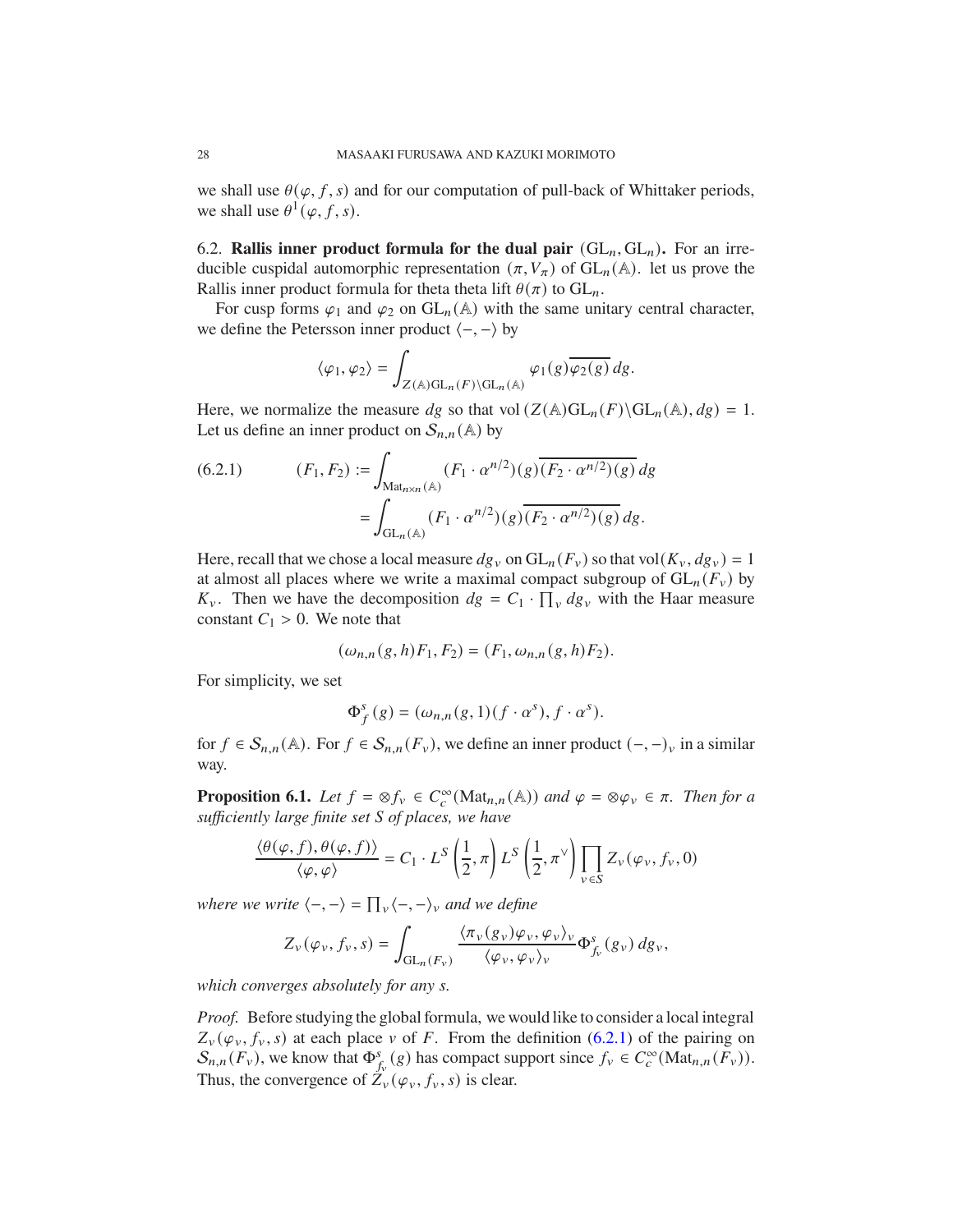Let us consider the global formula. From the proof of [49, Lemma 3], we have the following equation

(6.2.2) 
$$
\theta(\varphi, f, s)(h) = \alpha(h)^{-n/2} \int_{GL_n(\mathbb{A})} \varphi(g) \alpha(g)^{s+n/2} f(h^{-1}g) dg
$$

and this integral converges absolutely for  $Re(s) \gg 0$ . Moreover, as we remarked in the previous section, for  $\text{Re}(s) \gg 0$ ,  $\theta(\varphi, f, s)$  is a cusp form. Now, let us define a pairing

$$
\langle \phi_1, \phi_2 \rangle_s = \int_{Z(\mathbb{A})\mathrm{GL}_n(F)\backslash \mathrm{GL}_n(\mathbb{A})} \phi_1(g) \overline{\phi_2(g)} \alpha(g)^{-2s} dg
$$

for  $\phi_i \in L^2(\mathrm{GL}_n, \alpha^s)$ . Then applying (6.2.2), for  $\mathrm{Re}(s) \gg 0$ , we have

$$
\begin{aligned} &\langle \theta(\varphi_1,f_1,s),\theta(\varphi_2,f_2,s)\rangle_s=\int_{Z(\mathbb{A})\mathrm{GL}_n(F)\backslash\mathrm{GL}_n(\mathbb{A})}\int_{\mathrm{GL}_n(\mathbb{A})}\int_{\mathrm{GL}_n(\mathbb{A})}\\ &\alpha(h)^{-n-2s}\alpha(g_1)^{s+n/2}\alpha(g_2)^{s+n/2}\varphi_1(g_1)\overline{\varphi_2(g_2)}f_1(h^{-1}g_1)\overline{f_2(h^{-1}g_2)}\,dg_2\,dg_1\,dh. \end{aligned}
$$

Then changing the variables  $g_i \mapsto h g_i$ , this is equal to

$$
\int_{\mathbb{A}^{\times}GL_n(F)\backslash GL_n(\mathbb{A})}\int_{GL_n(\mathbb{A})}\int_{GL_n(\mathbb{A})}\alpha(g_1)^{s+n/2}\alpha(g_2)^{s+n/2}\times\varphi(hg_1)\overline{\varphi(hg_2)}\,f(g_1)\overline{f(g_2)}\,dg_2\,dg_1\,dh.
$$

Moreover, changing the variable  $g_1 \mapsto g_1 g$  and  $g_2 \mapsto g_1$ , we get

$$
\int_{\mathbb{A}^{\times}GL_n(F)\backslash GL_n(\mathbb{A})}\int_{GL_n(\mathbb{A})}\int_{GL_n(\mathbb{A})}\alpha(g_1g)^{s+n/2}\alpha(g_1)^{s+n/2}\varphi(hg_1g)\overline{\varphi(hg_1)}\,f(g_1g)\overline{f(g_1)}\,dg_1\,dg\,dh.
$$

Then the above integral becomes

$$
\int_{\mathbb{A}^{\times}GL_n(F)\backslash GL_n(\mathbb{A})}\int_{GL_n(\mathbb{A})}\varphi(hg)\overline{\varphi(h)}\Phi_f^{s}(g)dg dh
$$
  
= 
$$
\int_{GL_n(\mathbb{A})}\langle \pi(g)\varphi,\varphi\rangle \Phi_f^{s}(g)dg dh.
$$

From the unramified computation in [38], we obtain

$$
\langle \theta(\varphi, f, s), \theta(\varphi, f, s) \rangle = C_1 \cdot \langle \varphi, \varphi \rangle \cdot L^S \left( s + \frac{1}{2}, \pi \right) L^S \left( s + \frac{1}{2}, \pi^{\vee} \right)
$$

$$
\times \int_{\mathrm{GL}_n(\mathbb{A}_S)} \frac{\langle \pi(g)\varphi, \varphi \rangle}{\langle \varphi, \varphi \rangle} \Phi_f^s(g) \, dg.
$$

Since the both sides have meromorphic continuations, we get our required formula by taking  $s = 0$ .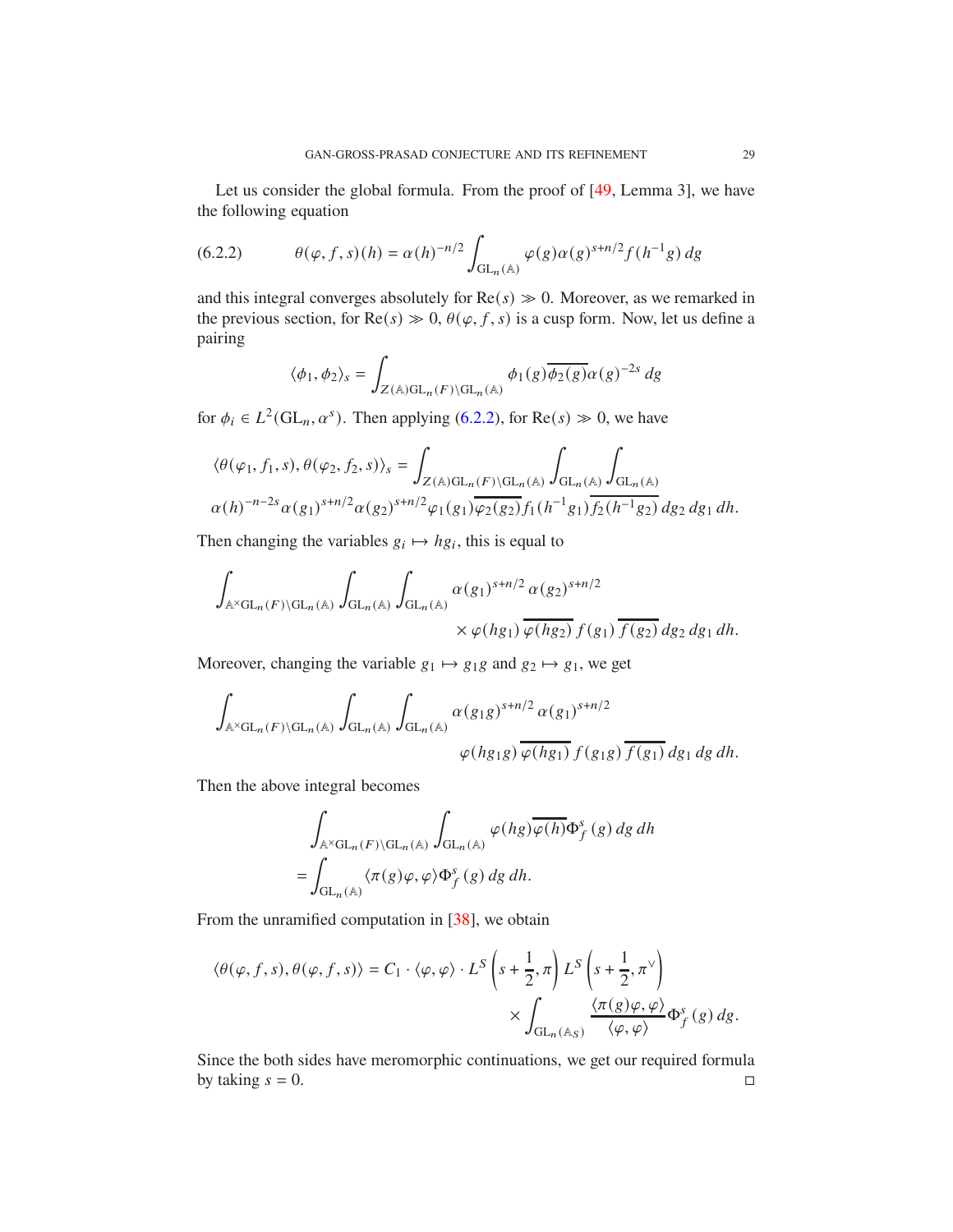6.3. **Pull-back computation of Whittaker periods.** In this section, we shall give an analogue of Proposition 3.1 for the dual pair  $(GL_{2n}, GL_{2n})$ .

For a character  $\Lambda$  of  $\mathbb{A}^{\times}/F^{\times}$  and  $\lambda \in F^{\times}$ , we define  $(e_{\lambda}, \psi, \Lambda)$ -Bessel period of  $GL_{2n}$  as follows. Let  $e_{-1}, e_{-2}, \ldots, e_{-n}, e_n, \ldots, e_1$  be the standard basis of  $F^{2n}$ , and for  $\lambda \in F^{\times}$ , we put  $e_{\lambda} = \frac{\lambda}{2} e_{-n} + e_n$ . Then we note that  $(e_{\lambda}, e_{\lambda})_F = \lambda$ . Let  $P'_{s}$  be the standard parabolic subgroup of  $GL_{2n}$  whose Levi part is isomorphic to  $GL_{n-1} \times GL_2 \times GL_{n-1}$ . We denote its Levi part by  $M'_s$  and its unipotent radical by  $S'_s$ . Then we define the character  $\chi_{0,s}$  of  $S'_s(\mathbb{A})$  by

$$
\chi_{0,s}\left(\begin{pmatrix}1_{n-1} & A & B \\ & 1_2 & C \\ & & 1_{n-1}\end{pmatrix}\right)=\psi\left((Ae_{\lambda},e_{n-1})-(w_{n-1}^tCw_2e_{\lambda},e_{n-1})\right)
$$

Then the identity component of the stabilizer of  $\chi_{0,s}$  in M' is

$$
\left\{ \begin{pmatrix} p_1 & & \\ & h & & \\ & & w_{n-1}{}^t p_2^{-1} w_{n-1} \end{pmatrix} : p_i \in \mathcal{P}_{n-1}, he_\lambda = e_\lambda \right\}
$$

Recall that  $N_{i,s}$  denotes the group of upper unipotent subgroup of  $GL_i$ . For  $u, v \in N_{n-1,s}$ , we define

$$
(u, v)^{\wedge} = \begin{pmatrix} u & & \\ & 1_2 & \\ & & v \end{pmatrix}.
$$

Then we define an unipotent subgroup  $\overrightarrow{S}$  by

$$
S = S'S'' \text{ where } S'' = \{(u, v)^\wedge : u, v \in N_{n-1,s}\}\
$$

and we extend  $\chi_{0,s}$  to a character of  $S(\mathbb{A})$  by putting

$$
\chi_{0,s}\left((u,v)^{\wedge}\right)=\psi\left(u_{1,2}+\cdots+u_{n-2,n-1}-v_{1,2}-v_{2,3}-\cdots-v_{n-2,n-1}\right).
$$

Let  $D_{\lambda,s}$  be the subgroup of  $GL_{2n}$  defined by

$$
D_{\lambda,s} = \left\{ \begin{pmatrix} 1_{n-1} & & \\ & h & \\ & & 1_{n-1} \end{pmatrix} : he_{\lambda} = e_{\lambda} \right\}
$$

and let  $R_{\lambda,s} = D_{\lambda,s} S$ . Note that  $D_{\lambda,s}$  is isomorphic to  $GL_1$ , and  $g \mapsto$  det g gives this isomorphism. Let us regard  $\Lambda$  as a character of  $D_{\lambda,s}(\mathbb{A})$  through det(·). Then we define a character  $\chi_{\Lambda,s}$  of  $R_{\lambda,s}(\mathbb{A})$  by

$$
\chi_{\Lambda}(st) = \Lambda(t)\chi_{\lambda}(s), \quad s \in S(\mathbb{A}), \ t \in D_{\lambda}(\mathbb{A}).
$$

For a cusp form  $\varphi$  on GL<sub>2n</sub>(A), we define  $(e_{\lambda}, \psi, \Lambda)$ -Bessel period by

$$
B_{e_{\lambda},\psi,\Lambda}(\varphi)=\int_{D_{\lambda,s}(F)\backslash D_{\lambda,s}(\mathbb{A})}\int_{S(F)\backslash S(\mathbb{A})}\chi_{\Lambda}(st)\varphi(st)\,ds\,dt.
$$

Then we note that

(6.3.1) 
$$
B_{e_{\lambda},\psi,\Lambda}(\varphi) = B_{e_{\lambda},\psi,1}(\varphi \otimes \Lambda).
$$

We say that an irreducible cuspidal automorphic representation  $(\pi, V_{\pi})$  of  $GL_{2n}(\mathbb{A})$ has  $(e_{\lambda}, \psi, \Lambda)$ -Bessel model when  $B_{e_{\lambda}, \psi, \Lambda}(\cdot) \neq 0$  on  $V_{\pi}$ .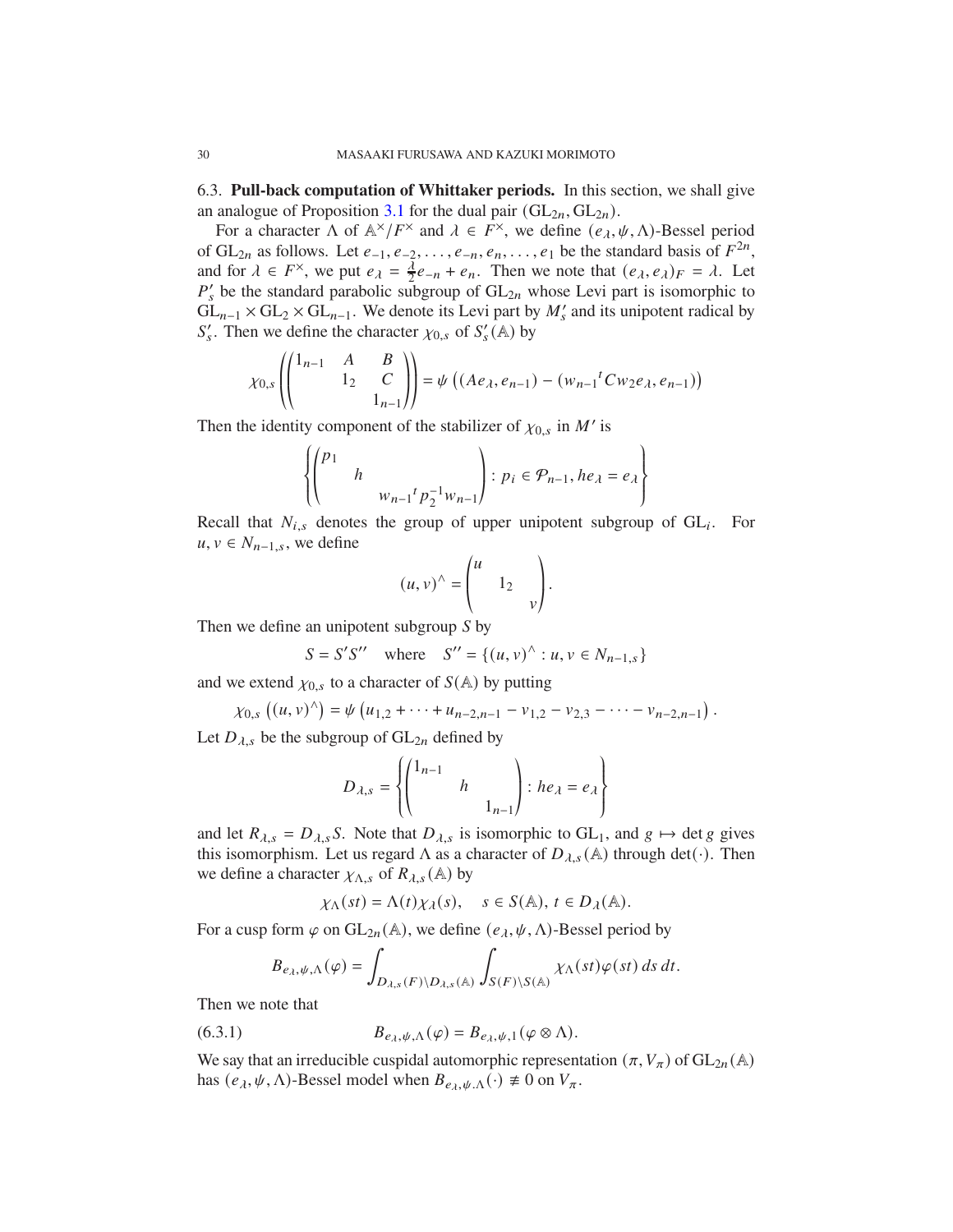Let us simply write  $N_s = N_{2n,s}$ . For  $\lambda \in F^{\times}$ , we define a non-degenerate character  $\psi_{\lambda}$  of  $N_s(\mathbb{A})$  by

$$
\psi_{\lambda,s}(u) = \psi(u_{1,2} + \cdots + u_{n-1,n} - u_{n+1,n+2} - \cdots - u_{2n-1,2n} + \lambda u_{n,2n}).
$$

Then for a cusp form on  $GL_{2n}(\mathbb{A})$ , we define Whittaker period by

$$
W_{\psi,\lambda}(\varphi) = \int_{N_s(F)\backslash N_s(\mathbb{A})} \varphi(n) \psi_{\lambda,s}^{-1}(n) \, dn.
$$

In order to compute Whittaker periods of theta lifts, we shall recall the following explicit action of Weil representation  $\omega_{2n,2n,\psi}^1$ . Hereafter, let us simply write  $\omega_{2n,2n,\psi}^1 = \omega$ . Recall that it is defined by

$$
(\omega(g,h)\widehat{f})\begin{pmatrix}a\\b\end{pmatrix}=\alpha(g)^{-n}\alpha(h)^{-n}\int_{\mathrm{Mat}_{n,2n}(\mathbb{A})}f\left(g^{-1}\begin{pmatrix}a^*\\b\end{pmatrix}h\right)\psi(\mathrm{tr}(^taa^*))\,da^*,
$$

with  $f \in S_{n,n}(\mathbb{A})$ ,  $a \in \text{Mat}_{n,2n}(\mathbb{A})$  and  $b \in \text{Mat}_{n,2n}(\mathbb{A})$ . Then the action of  $\omega_{2n,2n,\psi}^1$  on  $\mathcal{S}_{2n,2n}$  (A) is given by

𝜔(1, ℎ) 𝑓 𝑥 𝑦 = 𝛼(ℎ) 𝑛 · 𝑓 𝑥 𝑡 ℎ −1 𝑦ℎ for ℎ ∈ GL2<sup>𝑛</sup> (A); 𝜔( ( <sup>𝑎</sup> 𝑏 ) , 1) 𝑓 𝑥 𝑦 = 𝛼(𝑎𝑏) 𝑛 𝑓 <sup>𝑡</sup> 𝑎𝑥 𝑏 −1 𝑦 (6.3.2) , for 𝑎, 𝑏 ∈ GL<sup>𝑛</sup> (A); 𝜔( 1𝑛 𝑆 1𝑛 , 1) 𝑓 𝑥 𝑦 = 𝜓(tr( 𝑡 𝑥𝑆𝑦)) 𝑓 𝑥 𝑦 = 𝜓(tr(𝑦 𝑡 𝑥𝑆)) 𝑓 𝑥 𝑦 

for  $S \in \text{Mat}_{n,n}(\mathbb{A})$ , where  $x, y \in \text{Mat}_{n,2n}(\mathbb{A})$  and  $f \in \mathcal{S}_{2n,2n}(\mathbb{A})$ . This is a split analogue of  $(3.0.1)$ . Then the following proposition is proved by an argument similar to the proof of Proposition 3.1.

**Proposition 6.2.** *Let*  $(\pi, V_{\pi})$  *be an irreducible cuspidal automorphic representation of*  $GL_{2n}(\mathbb{A})$ *. For a cusp form*  $\varphi \in V_{\pi}$  *and*  $f \in S_{2n,2n}(\mathbb{A})$ *, we have* (6.3.3)

$$
W_{\psi,\lambda}(\theta(\varphi,f,s)) = \int_{R'_{\lambda,s}(\mathbb{A})\backslash\mathrm{GL}_{2n}(\mathbb{A})} \omega(1,g)f(x_{\lambda,s})\alpha(g)^s B_{e_{\lambda},\psi,1}(\pi(g)\varphi) dg
$$

*for any*  $s \in \mathbb{C}$ *. Here,*  $\{e_1, \ldots, e_n, e_{-n}, e_{-n+1}, \ldots, e_{-1}\}$  *denotes a basis of row vectors of*  $F^{2n}$  and we write  $x_{\lambda,s} = {^t}({^t}e_1, {^t}e_2, \ldots, {^t}e_{n-1}, {^t}e_{\lambda}, {^t}e_{\lambda}, {^t}e_{-n+1}, \ldots, {^t}e_{-1})$ . More generally, for any character  $\Lambda$  of  $\mathbb{A}^{\times}/F^{\times}$ , we have  $(6.2.4)$ 

$$
(0.5.4)
$$
  
\n
$$
W_{\psi,\lambda}(\theta(\varphi \otimes \Lambda, f, s)) = \int_{R'_{\lambda,s}(\mathbb{A}) \backslash GL_{2n}(\mathbb{A})} \omega(1,g) f(x_{\lambda,s}) \alpha(g)^s B_{e_{\lambda},\psi,\Lambda}(\pi(g)\varphi) dg
$$

*In particular,*  $\pi$  *has*  $(e_{\lambda}, \psi, \Lambda)$ *-Bessel period for some character*  $\Lambda$  *if and only if*  $\theta(\pi)$  has Whittaker period.

*Proof.* Applying (6.3.4) to  $\pi \otimes \Lambda$ , the formula (6.3.3) readily follows from (6.3.1). Hence, we shall consider the trivial character case.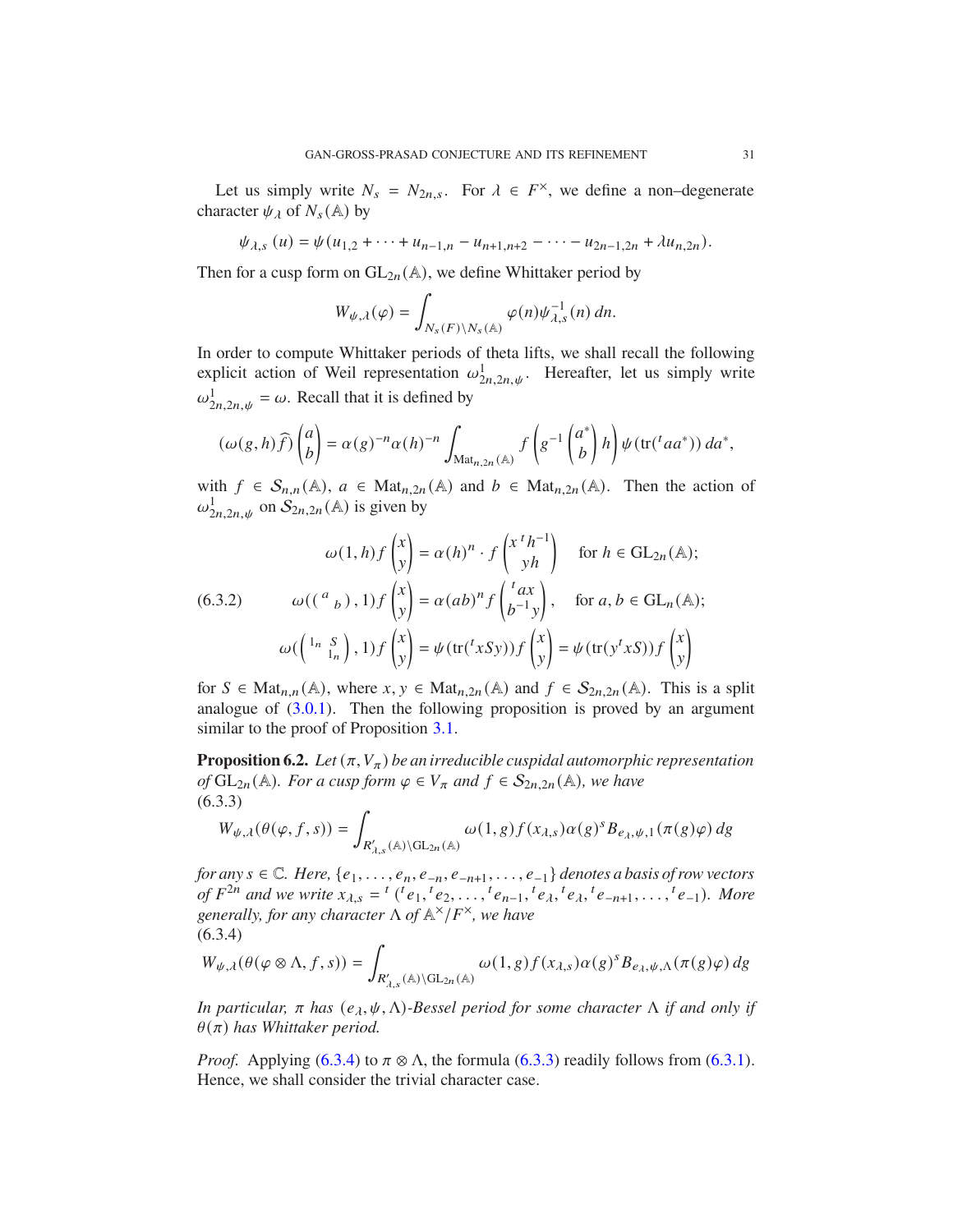This pull-back of Whittaker period is computed similar to the non-split case. Let us suppose  $\text{Re}(s) \gg 0$  so that  $\theta(\varphi, f, s)$  converges absolutely and it is cuspidal. From the definition of Whittaker period, we may write

$$
W_{\psi,\lambda}(\theta(\phi,f,s)) = \int_{N_{M,s}(F)\backslash N_{M,s}(\mathbb{A})} \int_{U_{n,s}(F)\backslash U_{n,s}(\mathbb{A})} \theta(\varphi,f,s)(vu) \times \psi_{\lambda,s}^{-1}(vu) du dv
$$

where we write

$$
U_{n,s} = \left\{ \begin{pmatrix} 1_n & X \\ & 1_n \end{pmatrix} \right\}, \qquad N_{M,s} = \left\{ \begin{pmatrix} n_1 & \\ & n_2 \end{pmatrix} : n_i \in N_{n,s} \right\}.
$$

Moreover, by the expression of theta lift  $(6.1.1)$ , this is equal to

$$
\int_{N_{M,s}(F)\backslash N_{M,s}({\mathbb {A}})}\int_{U_{n,s}(F)\backslash U_{n,s}({\mathbb {A}})}\int_{\operatorname{GL}_{2n}(F)\backslash\operatorname{GL}_{2n}({\mathbb {A}})}\alpha(g)^s\\times\sum_{x,y\in\operatorname{Mat}_{n,2n}(F)}\omega(vu,g)f\begin{pmatrix}x\\y\end{pmatrix}\varphi(g)\psi_{\lambda,s}^{-1}(vu)\,dg\,du\,dv.
$$

By a computation similar to the one in [7, p.95], this integral is equal to

$$
\int_{N_{M,s}(F)\backslash N_{M,s}({\mathbb {A}})}\int_{\operatorname{GL}_{2n}(F)\backslash\operatorname{GL}_{2n}({\mathbb {A}})}\alpha(g)^s\sum_{(x,y)\in {\mathcal {X}}^{\lambda}_s}\omega(v,g)f\begin{pmatrix}x\\y\end{pmatrix}\varphi(g)\psi^{-1}_{\lambda,s}(v)\,dg\,dv
$$

where we write

$$
X_s^{\lambda} = \left\{ (x, y) \in \text{Mat}_{n,2n}(F) : y^t x = \begin{pmatrix} 0 & \dots & \dots & 0 \\ \vdots & & & \vdots \\ 0 & \dots & \dots & 0 \\ 0 & \dots & 0 & \lambda \end{pmatrix}, \begin{pmatrix} x \\ y \end{pmatrix} \in \text{GL}_{2n}(F) \right\}.
$$

Then by Witt's theorem, this integral can be written as

$$
\int_{N_{M,s}(F)\backslash N_{M,s}({\mathbb {A}})}\int_{\mathrm{GL}_{2n}(F)\backslash\mathrm{GL}_{2n}({\mathbb {A}})}\times \sum_{\gamma\in R'_{\lambda,s}(F)\backslash\mathrm{GL}_{2n}(F)}\alpha(g)^{s}\omega(v,g)f\left(\gamma^{-1}\cdot x_{\lambda,s}\right)\varphi(g)\psi_{\lambda,s}^{-1}(v)\,dg\,dv
$$
\n
$$
=\int_{N_{M,s}(F)\backslash N_{M,s}({\mathbb {A}})}\int_{R'_{\lambda,s}(F)\backslash\mathrm{GL}_{2n}({\mathbb {A}})}\alpha(g)^{s}\omega(v,g)f\left(x_{\lambda,s}\right)\varphi(g)\psi_{\lambda,s}^{-1}(v)\,dg\,dv
$$

where we set

$$
\gamma^{-1} \cdot x_{\lambda,s} = \left( \gamma^{-1} e_1, \dots, \gamma^{-1} e_{n-1}, \gamma^{-1} e_{\lambda}, {}^{t} \gamma^{t} e_{\lambda}, {}^{t} \gamma^{t} e_{-n+1}, \dots, {}^{t} \gamma^{t} e_{-1} \right)
$$

and we define

$$
R'_{\lambda,s} = \{ \gamma \in \mathrm{GL}_{2n} : \gamma^{-1} \cdot x_{\lambda,s} = x_{\lambda,s} \}.
$$

We note that

$$
R'_{\lambda,s}=D_{\lambda,s}S''_s
$$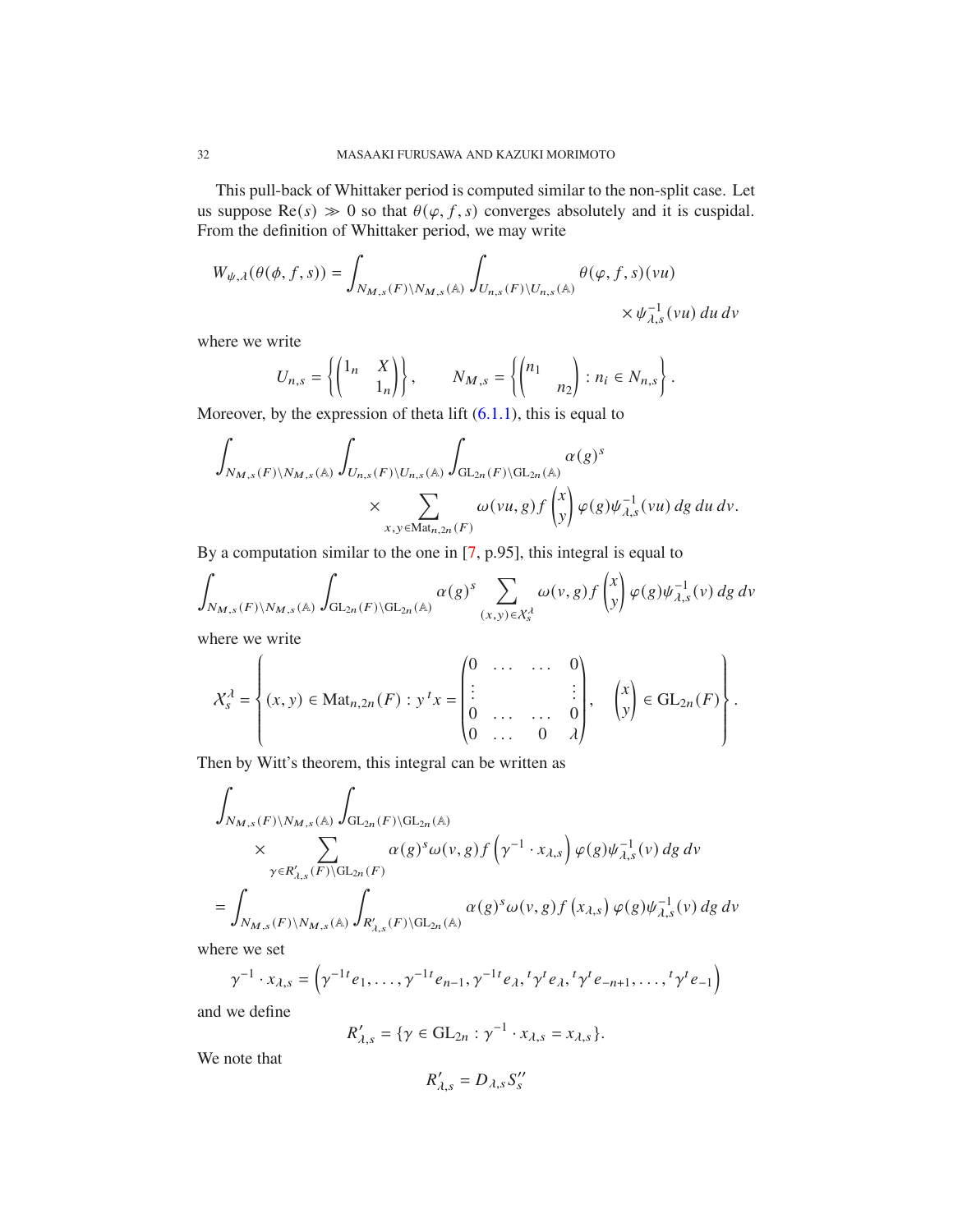with

$$
S_{e_{\lambda},s}^{"'} = \left\{ \begin{pmatrix} 1_{n-1} & A & B \\ & 1_2 & C \\ & & 1_{n-1} \end{pmatrix}, Ae_{\lambda} = 0, e_{\lambda}C = 0 \right\}.
$$

Then from the action of the Weil representation  $(6.3.2)$ , we obtain

$$
\int_{R'_{\lambda,s}(\mathbb{A})\backslash\mathrm{GL}_{2n}(\mathbb{A})}\int_{D_{\lambda,s}(F)\backslash D_{\lambda,s}(\mathbb{A})}\int_{S''_{\lambda,s}(F)\backslash S''_{\lambda,s}(\mathbb{A})}\int_{N_{M,s}(F)\backslash N_{M,s}(\mathbb{A})}\times\alpha(g)^s\omega(hs''g,v)f\left(x_{\lambda,s}\right)\varphi(hs''g)\psi_{\lambda,s}^{-1}(v)\,dv\,ds''\,dh\,dg
$$
\n
$$
=\int_{R'_{\lambda,s}(\mathbb{A})\backslash\mathrm{GL}_{2n}(\mathbb{A})}\int_{D_{\lambda,s}(F)\backslash D_{\lambda,s}(\mathbb{A})}\int_{S''_{\ell,s,s}(F)\backslash S''_{\ell,s}(\mathbb{A})}\int_{N_{M,s}(F)\backslash N_{M,s}(\mathbb{A})}\times\alpha(g)^s\omega(v,g)f\left(x_{\lambda,s}\right)\varphi(hs''g)\psi_{\lambda,s}^{-1}(v)\,dv\,ds''\,dh\,dg.
$$

Then by an argument similar to the one in [7, p.96–98], this is equal to

$$
W_{\psi,\lambda}(\theta(\phi, f, s)) = \int_{R'_{\lambda,s}(\mathbb{A})\backslash\mathrm{GL}_{2n}(\mathbb{A})} \alpha(g)^s \omega(1, g) f(x_{\lambda,s})
$$

$$
\times \int_{R_{\lambda,s}(F)\backslash R_{\lambda,s}(\mathbb{A})} \chi_1^{-1}(r) \varphi(rg) dr dg
$$

and we get (6.3.3). Here, we note that in the above computation, the element  $s_i(a_i)$ in [7, p.97] should be replaced by the following element

$$
s_j(a_j, b_j) = \begin{pmatrix} 1 & a_j & 0 \\ 1 & -\lambda^{-1}b_j \\ 1 & 1 \end{pmatrix}
$$

as in the non-split case. Moreover, by an argument similar to the one for [8, Proposition 2], we can prove the last assertion by the formula  $(6.3.4)$ .

**Corollary 6.1.** *Keep the above notation. Then*  $\pi$  *has*  $(e_{\lambda}, \psi, \Lambda)$ *-Bessel period if* and only if  $L\left(\frac{1}{2}\right)$  $\frac{1}{2}, \pi \times \Lambda$   $\neq$  0.

**Remark 6.1.** *Using certain Rankin-Selberg integrals, Liu* [39] *showed that for irreducible cuspidal automorphic representations*  $\pi$  *and*  $\sigma$  *of*  $GL_n(\mathbb{A})$  *and*  $GL_m(\mathbb{A})$ *, respectively, with*  $n \neq m \pmod{2}$ ,  $L\left(\frac{1}{2}\right)$  $(\frac{1}{2}, \pi \times \sigma) \neq 0$  *if and only if*  $\pi$  *has*  $\sigma$ *-Bessel period. The above lemma gives another proof of this result for*  $(GL_{2n}, GL_1)$  *case.* 

*Proof.* Suppose that  $\pi$  has  $(e_{\lambda}, \psi, \Lambda)$ -Bessel period. Then by Proposition 6.2, we see that  $\theta(\pi)$  has Whittaker period. In particular,  $\theta(\pi) \neq 0$ , and we obtain  $L\left(\frac{1}{2}\right)$  $(\frac{1}{2}, \pi \times \Lambda) \neq 0$  by Theorem 6.1.

On the contrary, suppose that  $L\left(\frac{1}{2}\right)$  $(\frac{1}{2}, \pi \times \Lambda) \neq 0$ . Then by Theorem 6.1,  $\theta(\pi) \neq 0$ and  $\theta(\pi) = \pi^{\vee}$ . Hence, since  $\pi$  is cuspidal,  $\theta(\pi)$  has Whittaker period, and thus  $\pi$ has  $(e_{\lambda}, \psi, \Lambda)$ -Bessel period by Proposition 6.2.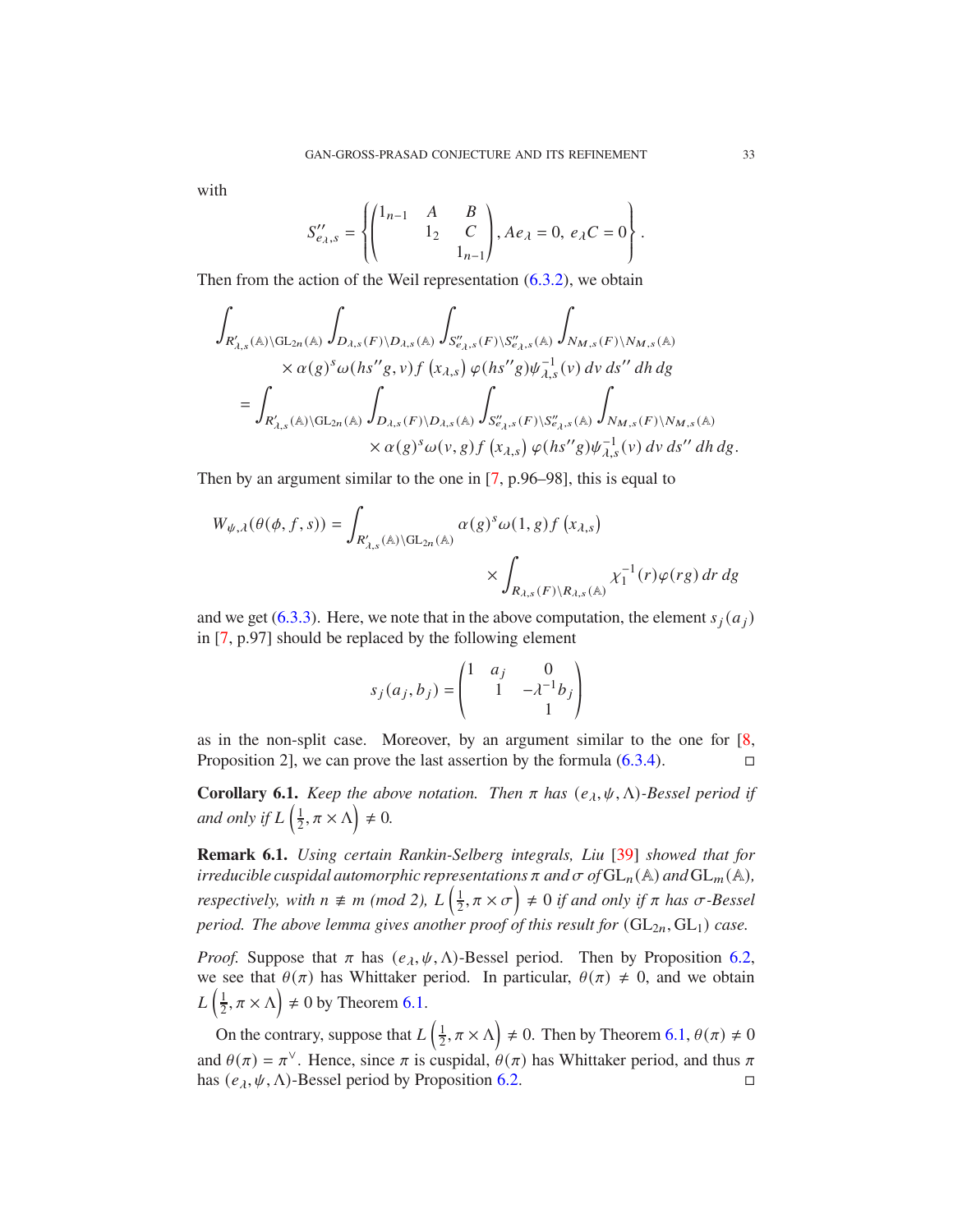6.4. **Proof of Theorem 1.4.** Let us give a proof of refined Gan-Gross-Prasad conjecture for  $(GL_{2n}, GL_1)$ . Let us recall the following explicit formula of Whittaker periods for  $GL_m$  by Lapid and Mao.

**Theorem 6.2** (Theorem 4.1 in [36]). Let  $(\pi_0, V_{\pi_0})$  be an irreducible cuspidal *tempered automorphic representation of*  $GL_m(\mathbb{A})$ . Then for any non-zero decom*posable vector*  $\phi = \otimes \phi_v \in V_{\pi_0}$ , we have

$$
\frac{|W_{\psi,\lambda}(\phi)|^2}{\langle \phi, \phi \rangle} = \frac{\prod_{j=2}^m \zeta_F(j)}{L(1, \pi_0, \text{Ad})} \prod_{v} \frac{\beta_v(\phi_v)}{\langle \phi_v, \phi_v \rangle}
$$

*where we define*

$$
\beta_{\nu}(\phi_{\nu}) = \frac{L(1, \pi_{0,\nu}, \text{Ad})}{\prod_{j=2}^{m} \zeta_{F_{\nu}}(j)} \int_{N_s(F_{\nu})}^{st} \langle \pi_{0,\nu}(n) \phi_{\nu}, \phi_{\nu} \rangle \psi_{\lambda,s,\nu}(n)^{-1} dn.
$$

When  $\pi$  has  $(e_{\lambda}, \psi, \Lambda)$ -Bessel period, as in the proof of Theorem 1.3, combing Rallis inner product formula (Proposition 6.1) and pull-back of Whittaker periods (Proposition 6.2) and Lapid-Mao's formula (Theorem 6.2), we may reduce a local identity. Indeed, this local identity is (5.1). Then it is proved in Proposition 5.1 and our formula follows. We note that  $\zeta_F(1)$  appear because of the normalization of our measure as in (5.3.3).

Suppose that  $\pi$  does not have  $(e_{\lambda}, \psi, \Lambda)$ -Bessel period. Then by Proposition 6.2,  $L\left(\frac{1}{2}\right)$  $\left(\frac{1}{2}, \pi \times \Lambda\right) = 0$ , and our formula follows.

## Appendix A. Similitude unitary group case

In this appendix, we shall prove the analogues of Theorem 1.2 and Theorem 1.3 in the case of similitude unitary groups. They shall be of essential use in our forthcoming paper [10] on the Gan-Gross-Prasad conjecture and its refinement for  $(SO(5), SO(2)).$ 

Let  $(V, ( , )_V)$  be a 2*n*-dimensional Hermitian spaces over E with a nondegenerate hermitian pairing  $($ ,  $)_V$ . Suppose that the Witt index of V is at least  $n-1$ . Then  $\mathcal{G}_n$  is defined as as the set of F-isomorphism classes of the similitude unitary group  $GU(V)$  for such V. By abuse of notation, we shall often identify GU(V) with its isomorphism classes in  $\widetilde{\mathcal{G}}_n$ . For  $\mathbb{V} = \mathbb{V}_n$ , we write by  $\widetilde{\mathbb{G}}_n^+ = \widetilde{\mathbb{G}}_n$  the similitude unitary group  $GU(V)$  (and its F-isomorphism class), that is

$$
\widetilde{\mathbb{G}}_n = \left\{ h \in \mathrm{GL}_{2n}(E) : {}^t \bar{h} w_{2n} h = v(h) w_{2n} \right\}
$$

Similarly, we define the similitude unitary group  $GU(\mathbb{W}_n)$  and we denote it by  $\mathbb{H}_n$ . Let  $\widetilde{G} = \mathrm{GU}(V) \in \widetilde{\mathcal{G}}_n$ . We define

$$
R = \left\{ (g, h) \in \widetilde{G} \times \mathbb{H}_n : \nu(g) = \nu(h) \right\}
$$

and we regard this as a subgroup of  $Sp((V \otimes \mathbb{W}_n)_F)$ . As in Section 2.2, let us denote by  $\omega_{\psi,\chi}$  the Weil representation of  $U(V) \times U(\mathbb{W}_n)$  associated to  $\psi$  and  $\chi = (\chi_V, \chi_{\mathbb{W}_n}).$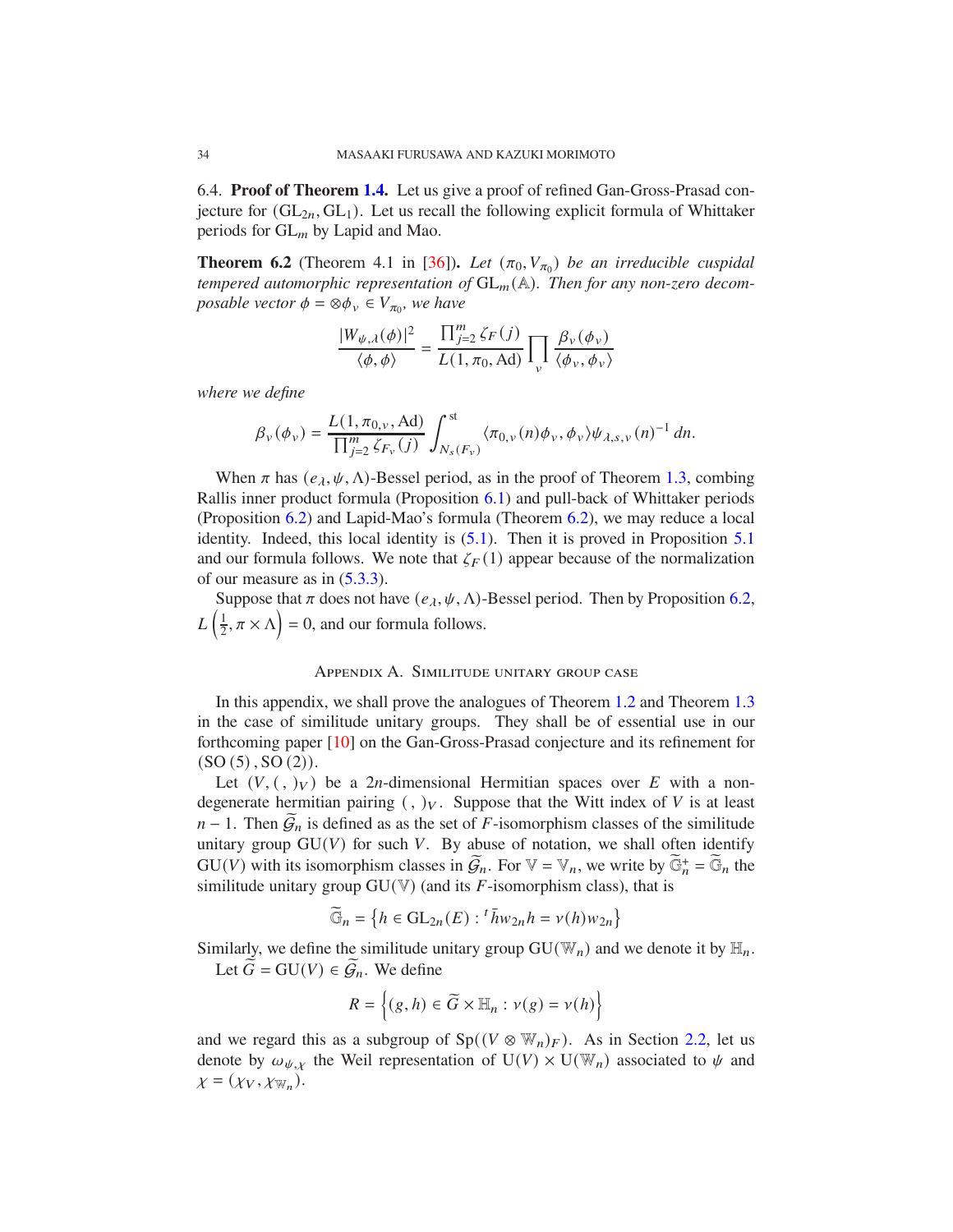For  $\phi \in \mathcal{S}(V(\mathbb{A})^n)$ , let  $\theta_{\psi,\chi}^{\phi}(g,h)$  be the theta function on  $\mathrm{U}(V)\times \mathrm{U}(\mathbb{W}_n)$  defined in (2.2.1). Then for a cusp form  $\varphi$  on  $\widetilde{G}(\mathbb{A})$ , we define the theta lift of  $\varphi$  by

$$
\theta_{\psi,\chi}(\phi;\varphi)(h)=\int_{\mathrm{U}(V)(F)\backslash \mathrm{U}(V)(\mathbb{A})}\theta_{\psi,\chi}^{\phi}(g_1g,h)\varphi(g_1g)\,dg_1
$$

where  $g \in \widetilde{G}(\mathbb{A})$  is chosen such that  $v(g) = v(h)$  provided that the integral converges. It defines an automorphic form on  $\mathbb{H}_n(\mathbb{A})^+$  where we write

$$
\mathbb{H}_n(\mathbb{A})^+=\{h\in\mathbb{H}_n(\mathbb{A}):\nu(h)\in\nu(\widetilde{G}(\mathbb{A}))\}.
$$

Also, we write

$$
\mathbb{H}_n(F)^+=\mathbb{H}_n(\mathbb{A})^+\cap\mathbb{H}_n(F).
$$

Then we extend  $\theta_{\psi,x}(\phi;\varphi)$  to an automorphic form on  $\mathbb{H}_n(\mathbb{A})$  by the natural embedding

$$
\mathbb{H}_n(F)^+\backslash\mathbb{H}_n(\mathbb{A})^+\to\mathbb{H}_n(F)\backslash\mathbb{H}_n(\mathbb{A})
$$

and extension by zero.

Similarly, for a cusp form f on  $\mathbb{H}_n(\mathbb{A})$ , we define the theta lift  $\theta_{\psi,\chi}(\phi; f)$ , which is an automorphic form on  $G(A)$ . Then as in the case of isometry group, for an irreducible cuspidal automorphic representation  $(\pi, V_{\pi})$  of  $\widetilde{G}(\mathbb{A})$ , we define the theta lift of  $\pi$  by

$$
\Theta_{V,\mathbb{W}_n}(\pi,\psi,\chi)=\langle \theta_{\psi,\chi}(\phi;\varphi);\phi\in\mathcal{S}(V(\mathbb{A})^n),\varphi\in V_{\pi}\rangle
$$

This is an automorphic representation of  $H(A)^+$ . Similarly, for an irreducible cuspidal automorphic representation  $(\sigma, V_{\sigma})$  of  $\mathbb{H}_n(\mathbb{A})$ , we define the theta lift  $\Theta_{\mathbb{W}_n,V}(\sigma,\psi,\chi)$ , which is an automorphic representation of  $\tilde{G}(\mathbb{A})$ . We note that by Zhang [52, Theorem 4.3], the Howe duality holds for similitude unitary groups because of the Howe duality in the isometry case.

Let  $(\pi, V_{\pi})$  be an irreducible cuspidal tempered automorphic representation of  $G(A)$  for  $G = \mathrm{GU}(V) \in \mathcal{G}_n$ . Recall that for each inert place  $v$  of  $F$ , restriction of  $\pi_{v}$  to U(V) is irreducible or decomposes into a direct sum of distinct irreducible representations since  $|\widetilde{G}(F_v)/E_v^{\times}U(V)(F_v)| = 2$ . Moreover, we note that each irreducible constituent has the same unramified component (see [23, Remark 4.1.3]). Then by [23, Section 4.1], the restriction  $\pi|_{U(V)(\mathbb{A})}$  decomposes into a sum of mutually distinct irreducible cuspidal tempered automorphic representations of U(V)(A). We denote it as  $\bigoplus_{i=1}^{\ell} \pi_{0,i}$  with irreducible cuspidal automorphic representations  $\pi_{0,i}$  of U(V)(A). As we noted,  $\pi_{0,i}$  are nearly equivalent and thus they have the same  $L$ -parameters. Then we define

$$
L(s, \pi_v \times \Lambda_v) := L(s, \pi_{0,i,v} \times \Lambda_v) \quad \text{and} \quad L(s, \pi \times \Lambda) := L(s, \pi_{0,i} \times \Lambda).
$$

For  $\varphi \in V_{\pi}$ , we define  $(e, \psi, \Lambda)$ -Bessel period of  $\varphi$  by the same integral as in the isometry case. Namely,

$$
B_{e,\psi,\Lambda}(\varphi) = \int_{D_e(F)\backslash D_e(\mathbb{A})} \int_{S(F)\backslash S(\mathbb{A})} \chi_{e,\Lambda}^{-1}(ts) \varphi(ts) \, ds \, dt.
$$

We have the following multiplicity one theorem.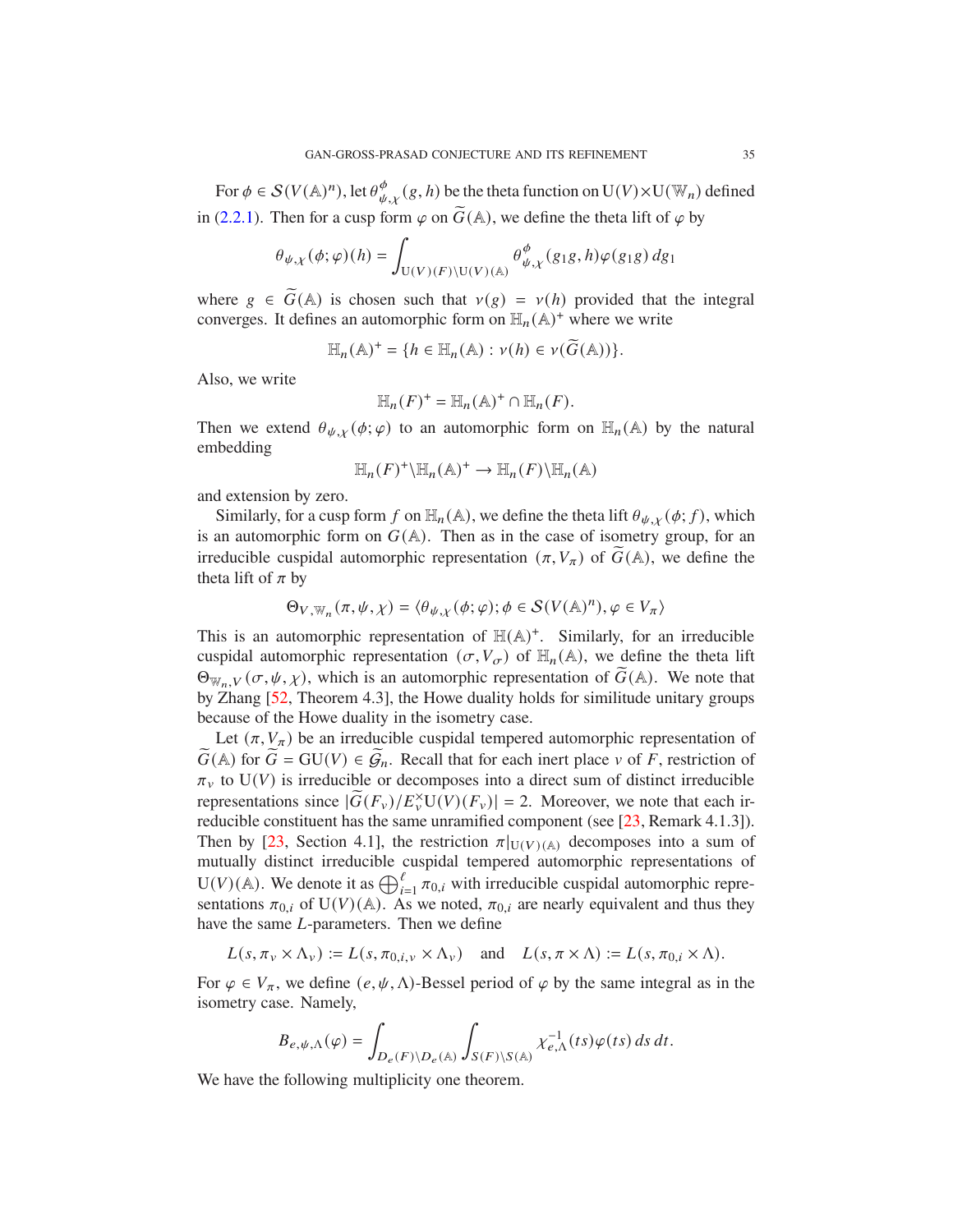**Proposition A.1.** *Keep the above notation. Then*

$$
\dim_{\mathbb{C}} \text{Hom}_{R_e(\mathbb{A})}(\pi, \chi_{e,\Lambda}) \le 1
$$

*and thus*

$$
\dim_{\mathbb{C}} \text{Hom}_{R_e(F_v)}(\pi_v, \chi_{e, \Lambda_v}) \le 1
$$

*for any place*  $\nu$  *of*  $\vec{F}$ *.* 

*Proof.* As we noted above, we have

$$
\operatorname{Hom}_{R_e(\mathbb{A})}(\pi, \chi_{e,\Lambda}) = \bigoplus_{i=1}^{\ell} \operatorname{Hom}_{R_e(\mathbb{A})}(\pi_{0,i}, \chi_{e,\Lambda}).
$$

By the multiplicity one theorem  $(1.4.3)$  for isometry groups, we know

dim<sub>C</sub> Hom<sub>R<sub>e</sub>(A)</sub> $(\pi_{0,i}, \chi_{e,\Lambda}) \leq 1$ .

Hence, it suffices to show that there is at most one  $i_0$  such that

$$
\dim_{\mathbb{C}} \mathrm{Hom}_{R_e(\mathbb{A})}(\pi_{0,i_0}, \chi_{e,\Lambda}) = 1.
$$

Let us prove it by induction. When  $\ell = 1$ , there is nothing to prove. Suppose that  $\ell > 1$ . Let us take a place v of F such that  $\pi_{0,1,\nu} \neq \pi_{0,2,\nu}$ . It should be inert in E. Then by Beuzart-Plessis [3, 4], we know that there is only one element in a given Vogan *L*-packet such that it has  $(e, \psi_v, \Lambda_v)$ -Bessel model. Thus, at most one of  $\pi_{0,1,v}$  and  $\pi_{0,2,v}$  have  $(e, \psi_v, \Lambda_v)$ -Bessel model. We may suppose that  $\pi_{0,1,v}$  does not have  $(e, \psi_v, \Lambda_v)$ -Bessel model. Then

$$
\operatorname{Hom}_{R_e(\mathbb{A})}(\pi, \chi_{e,\Lambda}) = \bigoplus_{i=2}^{\ell} \operatorname{Hom}_{R_e(\mathbb{A})}(\pi_{0,i}, \chi_{e,\Lambda})
$$

and our assertion follows from our inductive hypothesis.

From our proof, the following corollary readily follows.

**Corollary A.1.** *Suppose that*  $B_{e, \psi, \Lambda} \neq 0$  *on*  $V_{\pi}$ *. Then there is unique i<sub>0</sub> such that*  $B_{e, \psi, \Lambda} \not\equiv 0$  on  $V_{\pi_{0,i_0}}$ .

As an analogue of Theorem 1.2, we prove the following result.

**Proposition A.2.** *Keep the above notation. Let us write*  $\lambda_e = (e, e)$ *. The following two conditions are equivalent.*

- (1)  $L(\frac{1}{2})$  $\frac{1}{2}, \pi \times \Lambda$   $\neq$  0.
- (2) *There exist*  $\widetilde{G}' \in \widetilde{G}_n$  and an irreducible cuspidal tempered automor*phic representation*  $\pi'$  *of*  $\widetilde{G}'(\mathbb{A})$  *such that all irreducible constituents of*  $\pi'|_{U(V')({\mathbb A})}$  and  $\pi|_{U(V)({\mathbb A})}$  are nearly equivalent and  $\pi'$  has  $(e, \psi, \Lambda)$ -Bessel *model.*

*Moreover, suppose that there exists an irreducible cuspidal*  $\psi_{N_n,\lambda_e}$ -generic auto*morphic representation*  $\pi^{\circ}$  *of*  $\widetilde{\mathbb{G}}_n(\mathbb{A})$  *such that*  $\pi^{\circ}$  *is nearly equivalent to*  $\pi$ *. Then the condition (2) can be replaced by the following condition.*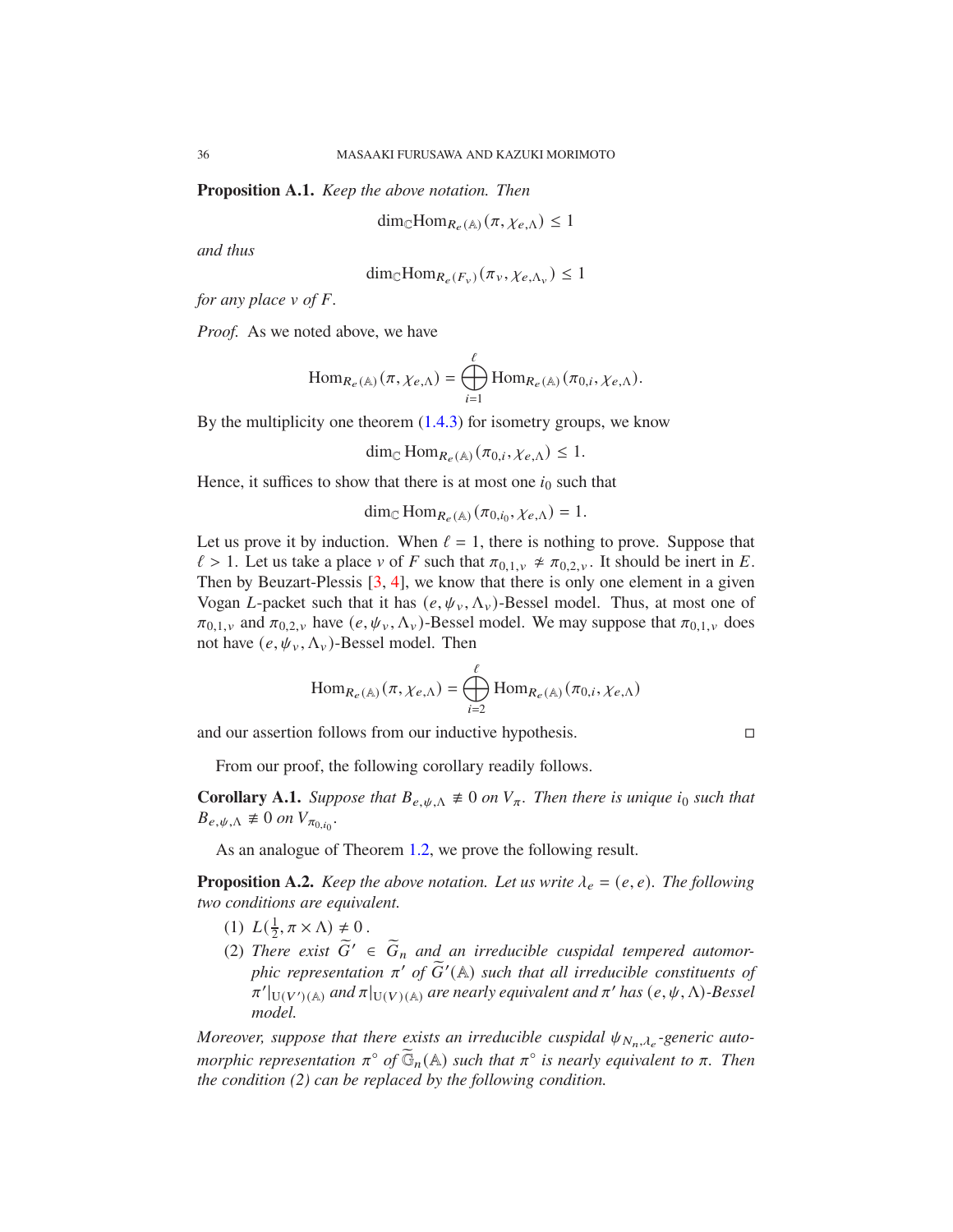(2)<sup>*'*</sup> *There exist*  $\widetilde{G}' \in \widetilde{G}_n$  and irreducible cuspidal tempered automorphic rep*resentation*  $\pi'$  *of*  $\widetilde{G}'(\mathbb{A})$  *such that*  $\pi'$  *and*  $\pi$  *are nearly equivalent and*  $\pi'$ *has*  $(e, \psi, \Lambda)$ *-Bessel model.* 

*Proof.* Suppose that the condition (2) holds. Then by Corollary A.1, there is unique irreducible constituent  $\pi'_0$  of  $\pi'|_{U(V')(\mathbb{A})}$  such that  $\pi'_0$  has  $(e, \psi, \Lambda)$ -Bessel model. Then by Theorem 1.2, we have

$$
L\left(\frac{1}{2}, \pi' \times \Lambda\right) = L\left(\frac{1}{2}, \pi'_0 \times \Lambda\right) \neq 0.
$$

On the other hand, since all irreducible constituents of  $\pi'|_{U(V')(\mathbb{A})}$  and  $\pi|_{U(V)(\mathbb{A})}$ are nearly equivalent, we see that

$$
L(s, \pi \times \Lambda) = L(s, \pi' \times \Lambda)
$$

and thus the condition (1) holds.

Suppose that the condition (1) holds. Let us take an irreducible constituent  $\pi_0$ of  $\pi|_{U(V)(\mathbb{A})}$ . Then from the definition, we have

$$
L\left(\frac{1}{2}, \pi_0 \times \Lambda\right) \neq 0.
$$

Hence, by Theorem 1.2, there is  $U(V') \in \mathcal{G}_n$  and an irreducible cuspidal tempered automorphic representation  $\pi'_0$  of U(V')(A) such that it is nearly equivalent to  $\pi_0$ and it has  $(e, \psi, \Lambda)$ -Bessel period.

Let us take an extension  $\pi'$  of  $\pi'_0$  to GU(V')(A) by [23, Lemma 4.1.2]. Then  $\pi'$  has  $(e, \psi, \Lambda)$ -Bessel period. Since any irreducible constituent of  $\pi'|_{U(V')}$  are nearly equivalent, we see that they are nearly equivalent to  $\pi_0$  and thus all irreducible constituents of  $\pi|_{U(V)}$ . Further, we note these constituents should be tempered since  $\pi'_0$  is tempered. Hence,  $\pi'$  is also tempered.

Suppose that there exists an irreducible cuspidal  $\psi_{N_n,\lambda_e}$ -generic automorphic representation  $\pi^{\circ}$  of  $\widetilde{\mathbb{G}}_n(\mathbb{A})$  such that  $\pi^{\circ}$  is nearly equivalent to  $\pi$ . Then the condition (2)' clearly implies the condition (1). Suppose that the condition (1) holds. Then from the above argument, we see that the global theta lift  $\pi'$  of  $\pi^{\circ}$ to  $GU(V', A)$  is non-zero and cuspidal. By computation in Claim 4.1,  $\pi'$  has  $(e, \psi, \Lambda)$ -Bessel period.

**Remark A.1.** *The temperedness of*  $\pi_0$  *implies that*  $L\left(\frac{1}{2}\right)$  $(\frac{1}{2}, \pi_0 \times \Lambda) \neq 0$  is equivalent *to*  $L^S\left(\frac{1}{2}\right)$  $(\frac{1}{2}, \pi_0 \times \Lambda) \neq 0$  *for any finite set S of places of F by* [51, Lemma 10.1(1)].

Let us study an analogue of Theorem 1.3. Let us recall Lapid-Mao's conjecture in the case of  $\mathbb{H}_n$ . For an irreducible cuspidal automorphic representation  $(\pi, V_{\pi})$ of  $\widetilde{G}(\mathbb{A})$  for  $\widetilde{G} \in \widetilde{\mathcal{G}}_n$ , let  $\langle , \rangle_{\pi}$  denote the  $\widetilde{G}(\mathbb{A})$ -invariant Hermitian inner product on  $V_{\pi}$  define by

$$
\langle \phi_1, \phi_2 \rangle_{\pi} = \int_{\mathbb{A}_E^{\times} \widetilde{G}(F) \backslash \widetilde{G}(\mathbb{A})} \phi_1(g) \overline{\phi_2(g)} d\widetilde{g} \quad \text{for } \phi_1, \phi_2 \in V_{\pi}
$$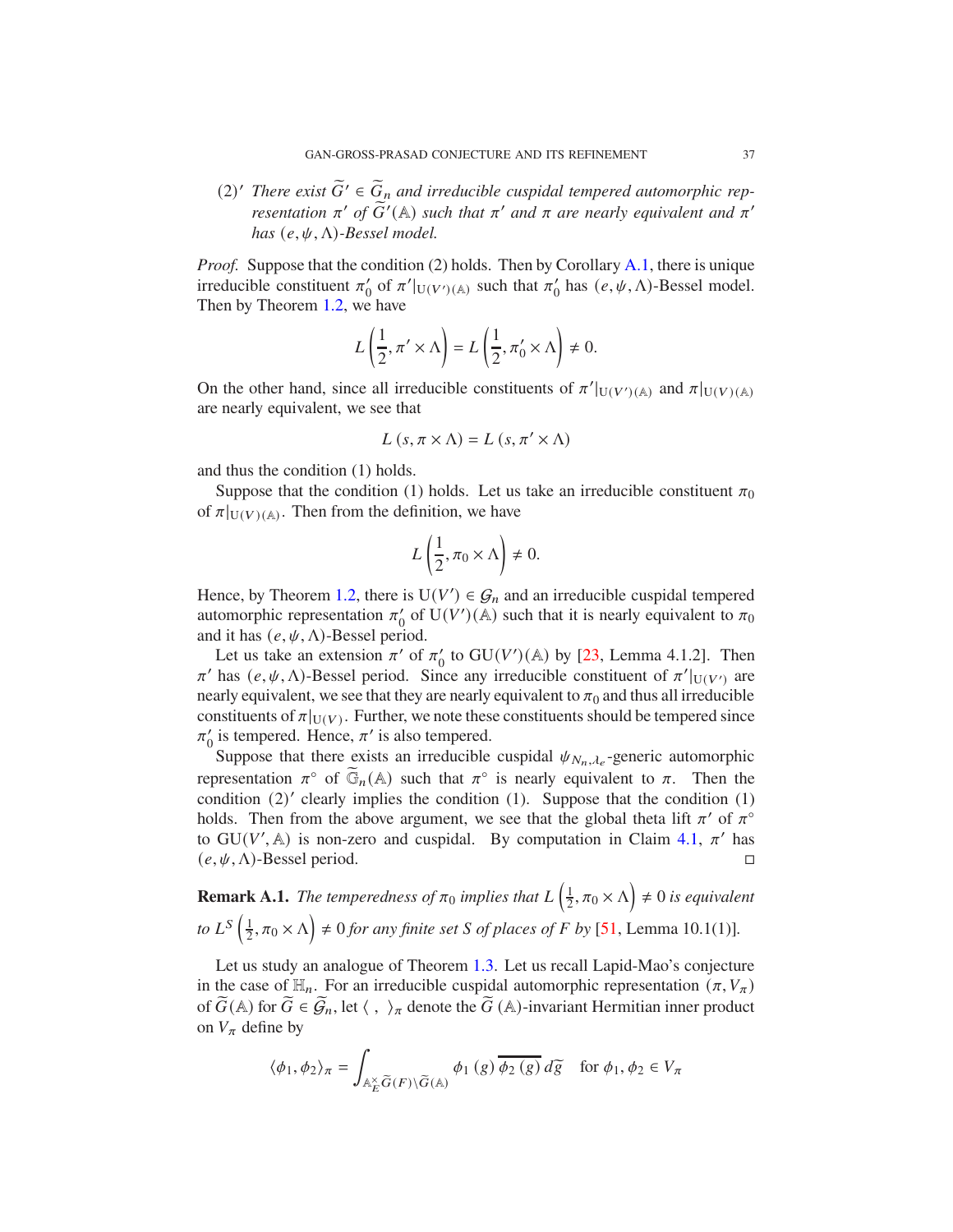where  $d\tilde{g}$  denotes the Tamagawa measure. Further, we define the Haar measure constant  $C_{\tilde{G}}$  by

$$
d\widetilde{g} = C_{\widetilde{G}} \prod_{v} d\widetilde{g_{v}}.
$$

As in the isometry case, we may also choose a  $\tilde{G}(F_v)$ -invariant Hermitian inner product  $\langle , \rangle_{\pi_v}$  on  $V_{\pi_v}$ , so that we have  $\langle \phi_1, \phi_2 \rangle_{\pi} = \prod_v \langle \phi_{1,v}, \phi_{2,v} \rangle_{\pi_v}$  for any decomposable vectors  $\phi_1 = \otimes_v \phi_{1,v}, \phi_2 = \otimes_v \phi_{2,v} \in V_\pi$ .

**Conjecture 2** (Conjecture 1.1 in [36]). Let  $(\sigma, V_{\sigma})$  be an irreducible cuspidal  $\psi_{N_n,\lambda}$ -generic automorphic representation of  $\mathbb{H}_n(\mathbb{A})$ . Then there is  $k \in \mathbb{N}$  such *that we have*

$$
\frac{|W_{\psi,\lambda}(\phi)|^2}{\langle \phi,\phi\rangle_\sigma}=2^{-k}\cdot\frac{\prod_{j=1}^{2n}L\left(j,\chi_E^j\right)}{L\left(1,\sigma_0,\mathrm{As}^+\right)}\prod_{v}\frac{I_v^{\natural}(\phi_v)}{\langle \phi_v,\phi_v\rangle_{\sigma_v}}
$$

*for any non-zero decomposable vector*  $\phi = \otimes \phi_v \in V_{\sigma}$ . Here,  $I_v^{\natural}(\phi_v)$  is defined as *in* (5.2.2) *using the inner product*  $\langle -, -\rangle_{\sigma_v}$ .

This conjecture is closely related to the isometry case, i.e. Conjecture 1. Let us explain this relation. For an irreducible cuspidal automorphic representation  $\pi$  of  $\mathbb{H}_n(\mathbb{A})$ , we define the set  $X(\pi)$  of characters  $\chi$  of  $\mathbb{H}_n(\mathbb{A})/\mathbb{H}_n(F)U(\mathbb{W}_n)(\mathbb{A})$  such that  $\pi \otimes \chi \simeq \pi$ .

To relate isometry case and similitude case, we need the following assumption.

**Assumption A.** Let  $\pi$  be an irreducible cuspidal automorphic representations of  $\mathbb{H}_n(\mathbb{A})$ *. For*  $\chi \in X(\pi)$ *, we have*  $\pi \otimes \chi = \pi'$  *as a space of automorphic forms.* 

We have the following analogue of Theorem 5.2 in the case of  $\mathbb{H}_n$  by Lapid-Mao [36, Lemma 3.5].

**Proposition A.3.** *Let*  $(\sigma, V_{\sigma})$  *be an irreducible cuspidal*  $\psi_{N_n, \lambda}$ *-generic automorphic representation of*  $\mathbb{H}_n(\mathbb{A})$  *satisfying the Assumption A. Then there is unique*  $\psi_{N_n,\lambda}$ -generic irreducible constituent  $\sigma_0$  of  $\sigma|_{U(\mathbb{W}_n)(\mathbb{A})}$ . such that  $\sigma \otimes \chi = \sigma$ . *Suppose that Conjecture 1 holds for*  $\sigma_0$ *. Then* 

$$
(A.0.1) \qquad \frac{|W_{\psi,\lambda}(\phi)|^2}{\langle \phi, \phi \rangle_{\sigma}} = 2^{-k_0} |X(\sigma)|^{-1} \cdot \frac{\prod_{j=1}^{2n} L\left(j, \chi_E^j\right)}{L\left(1, \sigma_0, As^+\right)} \prod_{\nu} \frac{I_{\nu}^{\natural}(\phi_{\nu})}{\langle \phi_{\nu}, \phi_{\nu} \rangle_{\sigma_{\nu}}}
$$

*for any non-zero decomposable vector*  $\phi = \otimes \phi_v \in V_{\sigma}$ . Here,  $I_v^{\natural}(\phi_v)$  is defined as *in* (5.2.2) using the inner product  $\langle -, -\rangle_{\sigma_v}$ . Further, we write the base change lift of  $\sigma_0$  to  $GL_{2n}(\mathbb{A}_E)$  by  $\Sigma_1 \boxplus \cdots \boxplus \Sigma_{k_0}$ . In particular, when  $\sigma_0$  satisfies the assumptions *in Theorem 1.3, the above formula holds under Assumption A.*

As in the proof of Theorem 1.3, Conjecture 2 and Proposition A.3 gives an explicit formula of Bessel periods. For it, we note that we can show the following Rallis inner product formula for similitude unitary groups.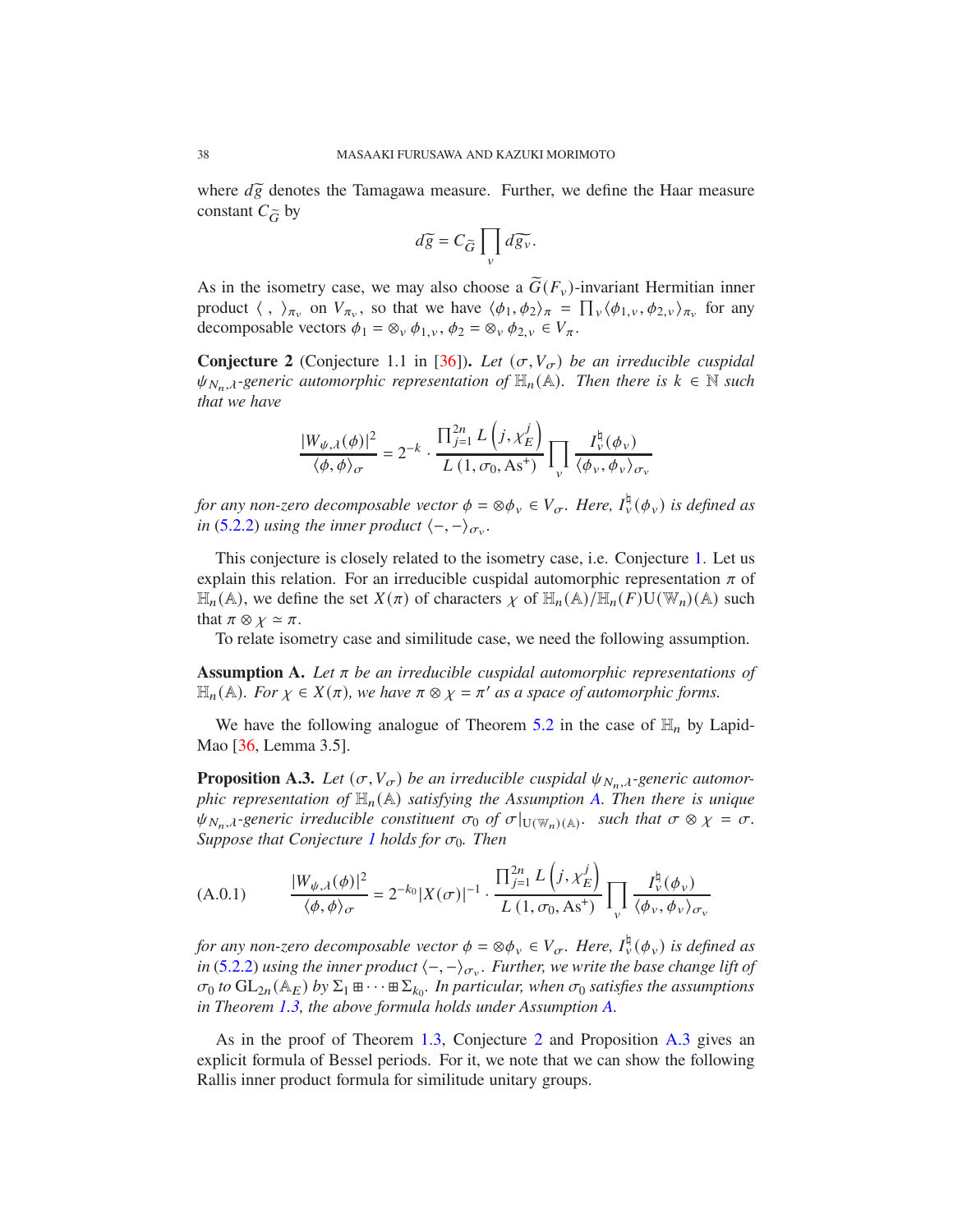**Proposition A.4.** *For any non-zero decomposable vectors*  $\varphi = \otimes_v \varphi_v \in V_\pi$  *and*  $\phi = \otimes_v \phi_v \in \mathcal{S}((V \otimes Y_n^+)(\mathbb{A}))$ , we have

(A.0.2) 
$$
\frac{\left(\theta^{\phi}_{\psi,\chi_{\Lambda}}(\varphi),\theta^{\phi}_{\psi,\chi_{\Lambda}}(\varphi)\right)}{(\varphi,\varphi)} = C_{\widetilde{G}} \cdot \frac{L\left(1/2,\pi \times \Lambda\right)}{\prod_{j=1}^{2n} L\left(j,\chi_{E}^{j}\right)} \cdot \prod_{v} Z_{v}^{\circ}\left(\varphi_{v},\phi_{v},\pi_{v}\right)
$$

where  $Z_{\nu}^{\circ}(\varphi_{\nu}, \phi_{\nu}, \pi_{\nu}) = 1$  *for almost all*  $\nu$ *.* 

*Proof.* This is proved by an argument similar to the one in [15, Section 7.8] using the Siegel-Weil formula by  $[27, 35]$ .

Using Proposition A.3, Proposition A.4 and Proposition 3.1, the following theorem is proved by an argument similar to the proof of Theorem 1.3.

**Theorem A.1.** Let  $(\pi, V_{\pi})$  be an irreducible cuspidal tempered automorphic rep*resentation of*  $G(\mathbb{A})$  *with*  $G \in \mathcal{G}_n$ *. Suppose that*  $B_{(e,\psi,\Lambda)} \neq 0$  *on*  $\pi$  *and let us take unique irreducible constituent*  $\pi_0$  *of*  $\pi|_{U(V)(\mathbb{A})}$  *such that*  $B_{(e,\psi,\Lambda)} \neq 0$  *on*  $\pi_0$ . Let us denote the base change lift of  $\pi_0$  by  $\Sigma'_1 \boxplus \cdots \boxplus \Sigma'_k$  as above. Write  $\Sigma := \Theta_{V,\mathbb{W}_n}(\pi_0,\psi,\chi_0^{\Box})$ . Assume that the formula (A.0.1) holds for  $\Sigma$ . Then for any *non-zero decomposable vector*  $\varphi = \otimes \varphi_v \in \pi$ *, we have* 

(A.0.3) 
$$
\frac{|B_{(e,\psi,\Lambda)}(\varphi)|^2}{\langle \varphi, \varphi \rangle_{\pi}} = 2^{-k} |X(\Sigma)|^{-1} C_e \left( \prod_{j=1}^{2n} L(j, \chi_E^j) \right)
$$

$$
\times \frac{L(\frac{1}{2}, \pi \times \Lambda)}{L(1, \pi_0, \text{Ad}) L(1, \chi_{E/F})} \prod_{v} \frac{\alpha_v^{\natural}(\varphi_v)}{\langle \varphi_v, \varphi_v \rangle_{\pi_v}}.
$$

Here,  $\alpha^{\natural}_{\nu}(\varphi_{\nu})$  is defined as in (1.4.10) using the inner product  $\langle -, -\rangle_{\pi_{\nu}}$ . In particu*lar, when*  $\pi$  *satisfies the assumptions in Theorem 1.3 and*  $\Sigma$  *satisfies Assumption A,* (A.0.3) *holds.*

**Remark A.2.** *In our paper* [10]*, we prove* (A.0.1) *for a certain cuspidal automorphic representation*  $\Sigma'$  *of*  $\mathbb{G}$ <sup>-</sup><sub>2</sub>. Then we will apply Theorem A.1 to the theta lift π' of  $\Sigma'$  *to*  $\mathbb{G}_2^+$ *, and we obtain formula* (A.0.3) *for*  $\pi'$ *.* 

#### **REFERENCES**

- [1] H. Atobe, *On the non-vanishing of theta liftings of tempered representations of*  $U(p, q)$ *.* Adv. Math. **363** (2020), no. 3, 831–871.
- [2] H. Atobe and W.T. Gan *On the local Langlands correspondence and Arthur conjecture for even orthogonal groups.* Represent. Theory **21** (2017), 354–415.
- [3] R. Beuzart-Plessis, *La conjecture locale de Gross-Prasad pour les représentations tempérées des groupes unitaires.* Mém. Soc. Math. Fr. (N.S.) 2016, no. 149, vii+191 pp.
- [4] R. Beuzart-Plessis, *A local trace formula for the Gan-Gross-Prasad conjecture for unitary groups: the archimedean case.* Astérisque No. 418 (2020), ix + 305 pp.
- [5] R. Beuzart-Plessis, Y. Liu, W. Zhang and X. Zhu, *Isolation of cuspidal spectrum, with application to the Gan–Gross–Prasad conjecture.* Ann. of Math. (2) **194** (2021), no. 2, 519–584.
- [6] R. Beuzart-Plessis, P.-H. Chaudouard and M. Zydor, *The global Gan-Gross-Prasad conjecture for unitary groups: the endoscopic case.* Publications mathématiques de l'IHÉS (2022). https: //doi.org/10.1007/s10240-021-00129-1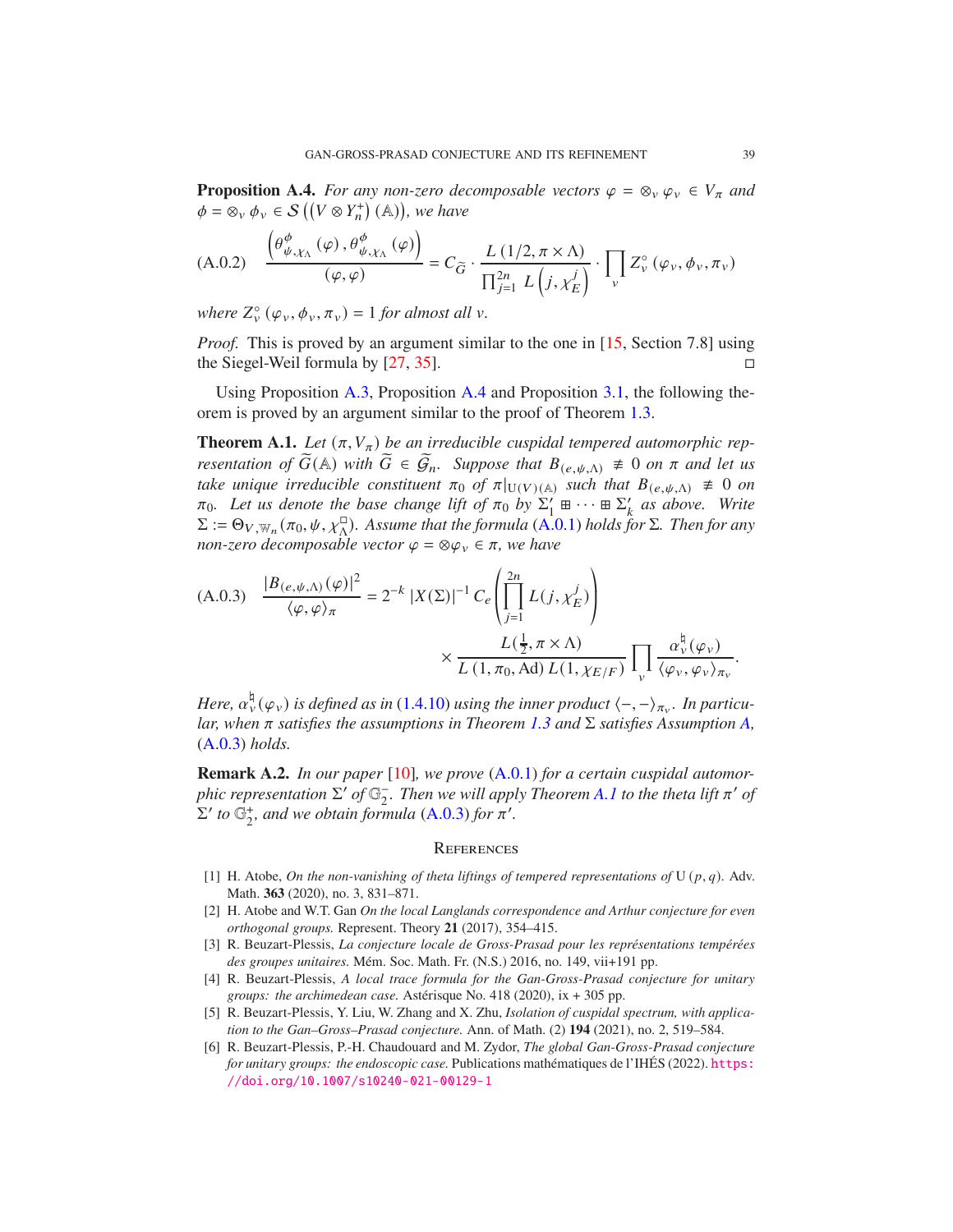#### 40 MASAAKI FURUSAWA AND KAZUKI MORIMOTO

- [7] M. Furusawa *On the theta lift from*  $SO_{2n+1}$  *to*  $Sp_n$ . J. Reine Angew. Math. 466 (1995), 87–110.
- [8] M. Furusawa and K. Morimoto, *On special Bessel periods and the Gross–Prasad conjecture for*  $SO(2n + 1) \times SO(2)$ *. Math. Ann.* **368** (2017), no. 1-2, 561–586.
- [9] M. Furusawa and K. Morimoto, *Refined global Gross-Prasad conjecture on special Bessel periods and Böcherer's conjecture* J. Eur. Math. Soc. (JEMS) **23** (2021), no. 4, 1295–1331.
- [10] M. Furusawa and K. Morimoto, *On the Gross-Prasad conjecture with its refinement for* (SO (5) , SO (2)) *and the generalized Böcherer conjecture.* preprint. arXiv
- [11] W. T. Gan, *The Saito-Kurokawa space of* PGSp<sub>4</sub> and its transfer to inner forms. Eisenstein series and applications, 87–123, Progr. Math., 258, Birkhäuser Boston, Boston, MA, 2008.
- [12] W. T. Gan, B. Gross and D. Prasad, *Symplectic local root numbers, central critical L values, and restriction problems in the representation theory of classical groups.* Sur les conjectures de Gross et Prasad. I. Astérisque No. 346 (2012), 1–109.
- [13] W. T. Gan and G. Savin, *Representations of metaplectic groups I: epsilon dichotomy and local Langlands correspondence.* Compos. Math. **148**, 1655–1694 (2012).
- [14] W. T. Gan and S. Takeda, *A proof of the Howe duality conjecture.* J. Amer. Math. Soc. **29** (2016), no. 2, 473–493.
- [15] W. T. Gan and A. Ichino, *On endoscopy and the refined Gross-Prasad conjecture for* (SO<sub>5</sub>, SO<sub>4</sub>). J. Inst. Math. Jussieu **10** (2011), no. 2, 235–324.
- [16] W.T. Gan and A. Ichino, *Formal degrees and local theta correspondence.* Invent. Math. **195** (2014), no. 3, 509–672.
- [17] D. Ginzburg, D. Jiang and S. Rallis, *Models for certain residual Representations.* Automorphic forms and L-functions I: Global aspects, A volume in honor of S. Gelbart. Israel, Math. Conf. Proc. Contemp. Math., **488**, 125–146.
- [18] D. Ginzburg, S. Rallis and D. Soudry, *The descent map from automorphic representations of* GL (n) to classical groups. World Scientific Publishing Co. Pte. Ltd., Hackensack, NJ, 2011. x+339 pp.
- [19] R. Godement and H. Jacquet, *Zeta Functions of Simple Algebras,* Lecture Notes in Mathematics, Vol. **260**. Springer-Verlag, Berlin-New York, 1972. ix+188 pp.
- [20] B. Gross, *On the motive of a reductive group.* Invent. Math. **130** (1997), 287–313.
- [21] B. Gross and D. Prasad, *On the decomposition of a representation of*  $SO_n$  *when restricted to* SO𝑛−1*.* Canad. J. Math. **44** (1992), 974–1002.
- [22] B. Gross and D. Prasad, *On irreducible representations of*  $SO_{2n+1} \times SO_{2m}$  Canad. J. Math. **46** (1994), 930–950.
- [23] L. Guerberoff and J. Lin, *Galois equivariance of critical values of L-functions for unitary groups.* preprint. arXiv:1612.09590
- [24] M. Harris, S. Kudla, and W. J. Sweet, *Theta dichotomy for unitary groups.* J. Amer. Math. Soc. **9** (1996), no. 4, 941–1004.
- [25] N. Harris, *The refined Gross-Prasad conjecture for unitary groups,* Int. Math. Res. Not. IMRN (2014), no. 2, 303–389.
- [26] R. Howe, *Transcending classical invariant theory.* J. Amer. Math. Soc. **2**, 535–552 (1989).
- [27] A. Ichino, *On the Siegel-Weil formula for unitary groups.* Math. Z. 255(4), 721–729 (2007).
- [28] A. Ichino and T. Ikeda, *On the periods of automorphic forms on special orthogonal groups and the Gross-Prasad conjecture.* Geom. Funct. Anal. **19**, 1378–1425 (2010).
- [29] A. Ichino and S. Yamana, *Periods of automorphic forms: the case of*  $(U_{n+1} \times U_n, U_n)$ . J. Reine Angew. Math. **746** (2019), 1–38.
- [30] D. Jiang, B. Sun, C.-B. Zhu, *Uniqueness of Bessel models: the Archimedean case.* Geom. Funct. Anal. **20** (2010), no. 3, 690–709.
- [31] D. Jiang and L. Zhang, *Arthur parameters and cuspidal automorphic modules of classical groups.* Ann. of Math. (2) **191** (2020), no. 3, 739–827.
- [32] T. Kaletha, A. Minguez, S.W. Shin, and P. J.White, *Endoscopic classification of representations: Inner forms of unitary groups.* preprint. arXiv:1409.3731
- [33] T. Konno and K. Konnno, *On doubling construction for real unitary dual pairs.* Kyushu J. Math. **61** (2007), no. 1, 35–82.